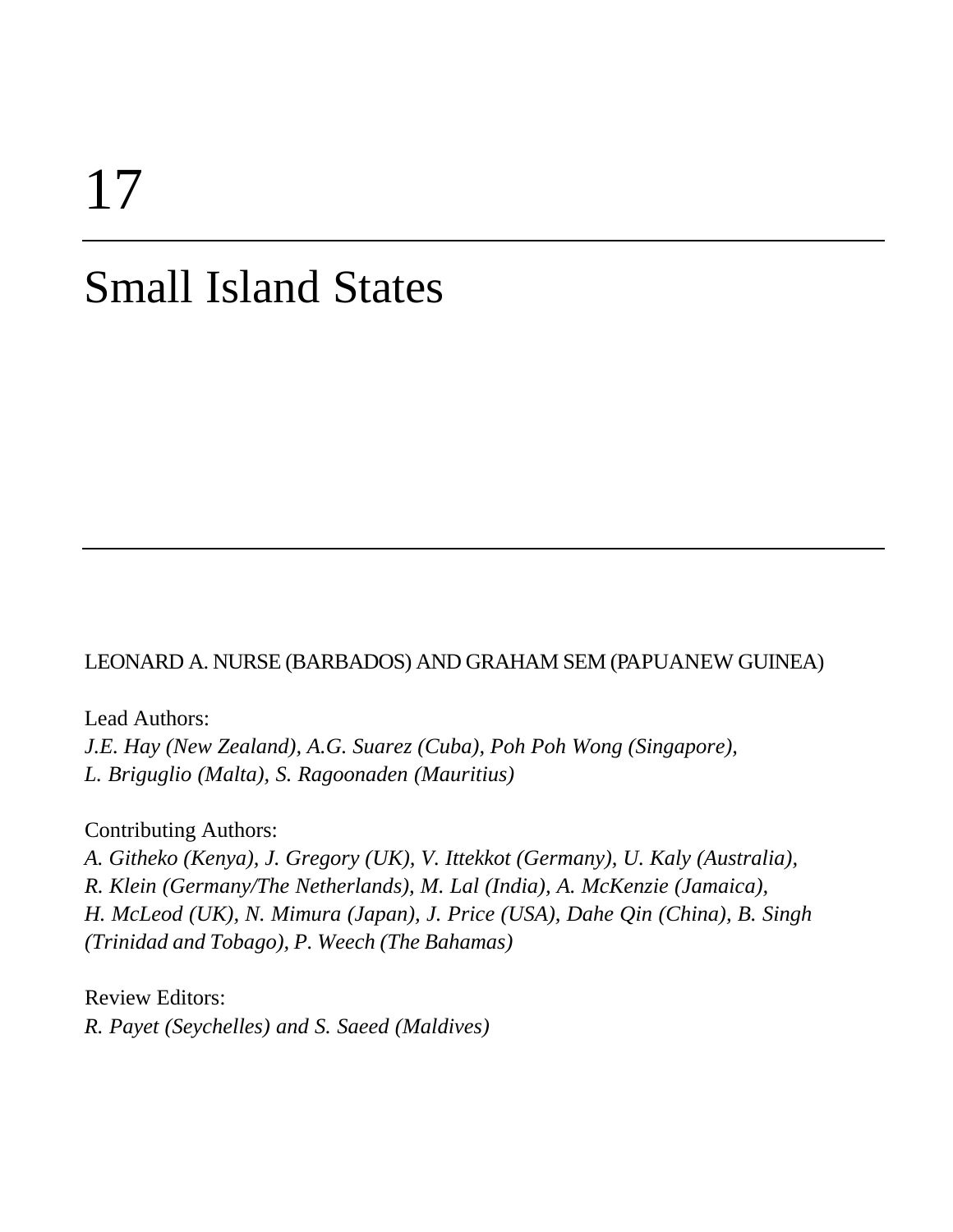# **CONTENTS**

| <b>Executive Summary</b>                          | 845 |
|---------------------------------------------------|-----|
| 17.1. Regional Characteristics                    | 847 |
| 17.1.1. Review of Previous Work                   | 847 |
| 17.1.2. Special Circumstances of Small Islands    | 847 |
| 17.1.3. Past and Present Trends                   | 847 |
| 17.1.4. Scenarios of Future                       |     |
| Climate Change and Variability                    | 849 |
| 17.1.4.1. Models Used                             | 849 |
| 17.1.4.2. Region-Specific Model Validation        | 850 |
| 17.1.4.3. Climate Change Projections              |     |
| for Small Island States                           | 850 |
| 17.2. Key Regional Concerns                       | 854 |
| 17.2.1. Development, Sustainability,              |     |
| and Equity Issues                                 | 854 |
| 17.2.2. Water-Level Rise                          | 855 |
| 17.2.2.1. Sea-Level Rise                          | 855 |
| 17.2.2.2. Storm Surge and Flood Risks             | 856 |
| 17.2.3. Beach and Coastal Changes                 | 857 |
| 17.2.4. Coral Reefs, Mangroves, and Seagrasses    | 858 |
| 17.2.4.1. Coral Reefs                             | 858 |
| 17.2.4.2. Mangroves                               | 859 |
| 17.2.4.3. Seagrasses                              | 859 |
| 17.2.5. Biodiversity of Islands                   | 859 |
| 17.2.6. Water Resources                           | 860 |
| 17.2.7. Tourism                                   | 861 |
| 17.2.8. Food Security                             | 863 |
| 17.2.8.1. Crop Agriculture                        | 863 |
| 17.2.8.2. Fisheries                               | 863 |
| 17.2.9. Human Welfare                             | 864 |
| 17.2.9.1. Settlement and Infrastructure           | 864 |
| 17.2.9.2. Human Health                            | 864 |
| 17.2.10. Other Economic and Sociocultural Impacts | 865 |

| 17.3 Vulnerability and Adaptation Potential      | 865 |
|--------------------------------------------------|-----|
| 17.3.1. Setting the Context                      | 865 |
| 17.3.2 Generic Issues                            | 865 |
| 17.3.3. Vulnerability                            | 866 |
| 17.3.4. Adaptation and Adaptive Capacity         | 867 |
| 17.3.5. Regional and External Factors            | 867 |
| 17.4. Synthesis                                  | 868 |
| 17.4.1. Feedbacks, Interactions, and Resilience: |     |
| Relevance of these Concepts                      |     |
| to Small Islands                                 | 868 |
| 17.4.2. Uncertainties and Risks                  | 869 |
| 17.4.2.1. Inconsistencies and Limitations        |     |
| in Projected Changes                             | 869 |
| 17.4.2.2. Ecosystem Collapse                     | 869 |
| 17.5. Future Requirements, Information,          |     |
| and Research Needs                               | 869 |
| <b>References</b>                                | 870 |
|                                                  |     |
|                                                  |     |
|                                                  |     |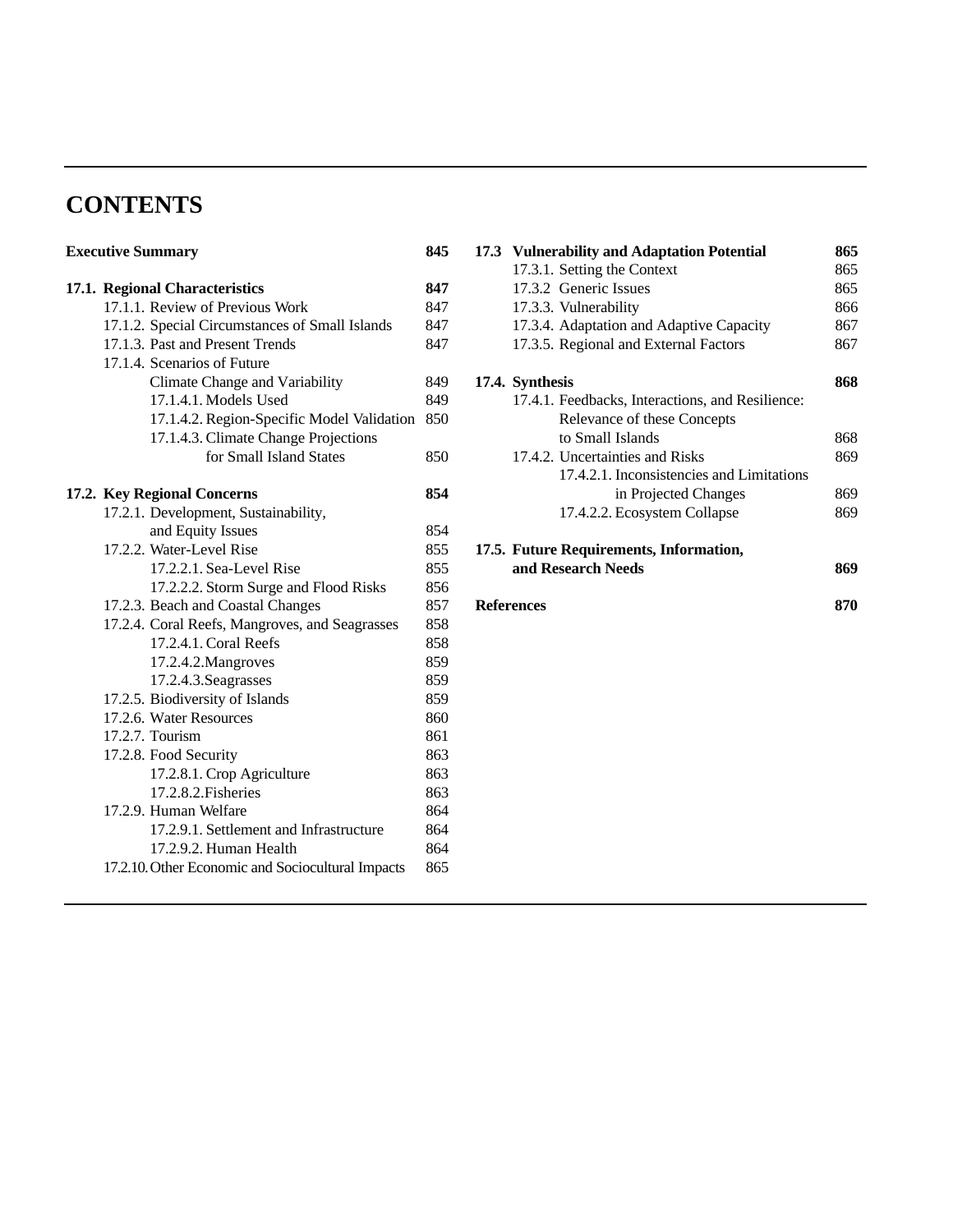## **EXECUTIVE SUMMARY**

The small island states considered in this chapter are located mainly in the tropics and the subtropics. These island states span the ocean regions of the Pacific, Indian, and Atlantic, as well as the Caribbean and Mediterranean Seas. Because of the very nature of these states, the ocean exerts a major influence on their physical, natural, and socioeconomic infrastructure and activities.

Although small island states are not a homogeneous group, they share many common features that serve to increase their vulnerability to projected impacts of climate change. These characteristics include their small physical size and the fact that they are surrounded by large expanses of ocean; limited natural resources; proneness to natural disasters and extreme events; relative isolation; extreme openness of their economies, which are highly sensitive to external shocks; large populations with high growth rates and densities; poorly developed infrastructure; and limited funds, human resources, and skills. These characteristics limit the capacity of small island states to mitigate and adapt to future climate and sea-level change.

The most significant and immediate consequences for small island states are likely to be related to changes in sea levels, rainfall regimes, soil moisture budgets, and prevailing winds (speed and direction) and short-term variations in regional and local patterns of wave action. Owing to their coastal location, the majority of socioeconomic activities and infrastructure and the population are likely to be highly vulnerable to the impacts of climate change and sea-level rise.

Review of past and present trends of climate and climate variability indicates that temperatures have been increasing by as much as  $0.1^{\circ}$ C per decade, and sea level has risen by 2 mm yr<sup>-1</sup> in regions in which small island states are located. Analysis of observational data for these regions suggests that increases in surface air temperatures have been greater than global rates of warming (e.g., in the Pacific Ocean and the Caribbean Sea regions). Observational evidence also suggests that much of the variability in the rainfall record of Caribbean and Pacific islands appears to be closely related to the onset of El Niño-Southern Oscillation (ENSO). However, part of the variability in these areas also may be attributable to the influence of the Inter-Tropical Convergence Zone (ITCZ) and the South Pacific Convergence Zone (SPCZ). It is acknowledged however, that for some small islands it is difficult to establish clear trends of sea-level change because of limitations of observational records, especially geodetic-controlled tide gauge records.

The use of the state-of-the-art coupled atmosphere-ocean general circulation models (AOGCMs) to estimate future response of climate to anthropogenic radiative forcing suggests an enhanced climate change in the future. Several AOGCMs have been analyzed for the Atlantic, Pacific, and Indian Ocean regions and the Caribbean and Mediterranean Seas. The outputs from these models indicate general increases in surface air temperature for the 2050s and 2080s and an increase in rainfall of about 0.3% for the 2050s and 0.7% for the 2080s for the Pacific region. However, a marginal decline in rainfall is projected for the other regions, with a possible reduction of water availability. The diurnal temperature range is projected to decrease marginally for the regions of the small island states for both time horizons.

With respect to extreme events, AOGCM (CSIRO and ECHAM) transient experiments project that by the 2050s and 2080s, there will be increased thermal stress during summer, as well as more frequent droughts and floods in all four tropical ocean regions in which small island states are located.This projection implies that in the future these regions are likely to experience floods during wet seasons and droughts during dry seasons. Furthermore, warming in some regions (e.g., the Pacific Ocean) is likened to an El Niño pattern, suggesting that climate variability associated with the ENSO phenomenon will continue on a seasonal and decadal time scale. It is probable that such an association may dominate over any effects attributable to global warming. Given their high vulnerability and low adaptive capacity to climate change, communities in the small island states have legitimate concerns about their future on the basis of the past observational record and climate model projections. In this Third Assessment Report, analysis of the scientifictechnical literature identifies the following key issues among the priority concerns of small island states.

*Development, sustainability, and equity issues*. The small island states account for less than 1% of global greenhouse gas (GHG) emissions but are among the most vulnerable of all locations to the potential adverse effects of climate change and sea-level rise. Economic development and alleviation of poverty constitute the single most critical concern of many small island states. Thus, with limited resources and low adaptive capacity, these islands face the considerable challenge of meeting the social and economic needs of their populations in a manner that is sustainable. At the same time, they are forced to implement appropriate strategies to adapt to increasing threats resulting from greenhouse gas forcing of the climate system, to which they contribute little.

*Sea-level rise*. Although there will be regional variation in the signal, it is projected that sea level will rise by as much as 5 mm yr-1 over the next 100 years as a result of GHG-induced global warming. This change in sea level will have serious consequences for the social and economic development of many small island states. For some islands, the most serious consideration will be whether they will have adequate potential to adapt to sea-level rise within their own national boundaries.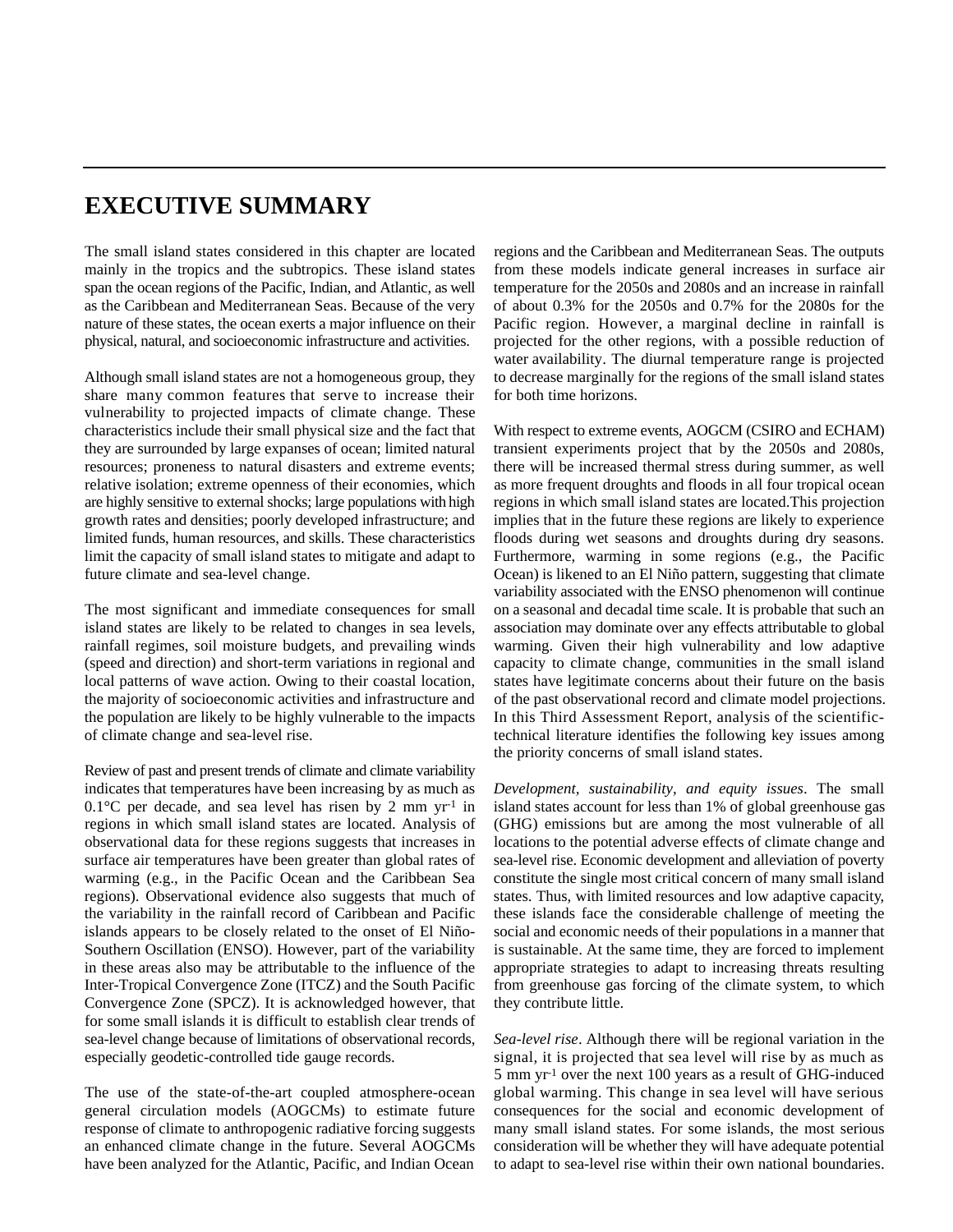*Beach and coastal changes*. Most coastal changes currently experienced in the small island states are attributable to human activity. With the projected increase in sea level over the next 50–100 years superimposed on further shoreline development, however, the coastal assets of these states will be further stressed. This added stress, in turn, will increase the vulnerability of coastal environments by reducing natural resilience, while increasing the economic and social "costs" of adaptation.

*Biological systems*. Coral reefs, mangroves, and seagrass beds, which provide the economic foundation for many small islands, often rely on "stable" coastal environments to sustain themselves. Although it is acknowledged that human-induced stresses are contributing to their degradation, these systems will be adversely affected by rising air temperature and sea levels. In most small islands, coral reefs already are undergoing great stress from episodic warming of the sea surface, causing widespread bleaching. Mangroves—which are common on low-energy, nutrient/sedimentrich coasts and embayments in the tropics—have been altered by human activities. Changes in sea levels are likely to affect landward and longshore migration of remnants of mangrove forests, which provide some protection for the coasts and backshore infrastructure. It is projected that changes in the availability of sediment supply, coupled with increases in temperature and water depth as a consequence of sea-level rise, will adversely impact the productivity and physiological functions of seagrasses. Consequently, this would have a negative downstream effect on fish populations that feed on these communities.

*Biodiversity*. It is estimated that 33% of known threatened plants are island endemics, and 23% of bird species found on islands also are threatened. Although there is still some uncertainty about precisely how and to what extent biodiversity and wildlife in small islands will be affected, available projections suggest that climate change and sea-level rise will cause unfavorable shifts in biotic composition and adversely affect competition among some species.

*Water resources, agriculture, and fisheries*. The availability of water resources and food remain critical concerns in island communities. In many countries, water already is in short supply because islands (many of which are drought-prone) rely heavily on rainwater from small catchments or limited freshwater lenses. Arable land for crop agriculture often is in short supply; thus, the likely prospect of land loss and soil salinization as a consequence of climate change and sea-level rise will threaten the sustainability of both subsistence and commercial agriculture in these islands. Because water resources and agriculture are so climate sensitive, it is expected that these sectors also will be adversely affected by future climate and sea-level change. Although climate change is not expected to have a significant impact on world fisheries output, it is projected to have a severe impact on the abundance and distribution of reef fish population on the islands.

*Human health, settlement and infrastructure, and tourism*. Several human systems are likely to be affected by projected changes in climate and sea levels in many small island states. Human health is a major concern in many tropical islands, which currently are experiencing a high incidence of vectorand water-borne diseases. This is attributable partly to changes in temperature and rainfall, which may be linked to the ENSO phenomenon, and partly to changes in the patterns of droughts and floods. Climate extremes also place a huge burden on human welfare; this burden is likely to increase in the future. Almost all settlements, socioeconomic infrastructure, and activities such as tourism in many island states are located at or near coastal areas. Their location alone renders them highly vulnerable to future climate change and sea-level rise. Tourism is a major revenue earner and generates significant employment in many small islands. Changes in temperature and rainfall regimes, as well as loss of beaches, could be devastating for the economies that rely on this sector. Because climate change and sea-level rise are inevitable in the future, it is vital that beach and coastal assets in the small island states are managed wisely. Integrated coastal management has been identified and proposed as an effective framework for accomplishing this goal.

*Sociocultural and traditional assets*. Other island assets, such as know-how and traditional skills (technologies), are under threat from climate change and sea-level rise. In some societies, community structures and assets such as important traditional sites of worship, ritual, and ceremony—particularly those at or near the coasts—could be adversely affected by future climate change and sea-level rise.

It is significant to note that although many vulnerability assessment methodologies have been applied to different regions of the world with varying degrees of success, global assessments have consistently identified the small island states as one of the most high-risk areas, irrespective of methodology employed. This evidently robust finding must be of considerable concern to these states. It is further established that climate change is inevitable as a result of past GHG emissions and that small islands are likely to suffer disproportionately from the enhanced e ffects of climate change and sea-level rise. Hence, identification and implementation of effective adaptation measures and avoidance of maladaptation ( i.e., measures that increase exposure rather than decrease vulnerability) are critical for small islands, even if there is swift implementation of any global agreement to reduce future emissions.

For most small islands, the reality of climate change is just one of many serious challenges with which they are confronted. Such pressing socioeconomic concerns as poverty alleviation; high unemployment; and the improvement of housing, education, and health care facilities all compete for the slender resources available to these countries. In these circumstances, progress in adaptation to climate change almost certainly will require integration of appropriate risk reduction strategies with other sectoral policy initiatives in areas such as sustainable development planning, disaster prevention and management, integrated coastal management, and health care planning.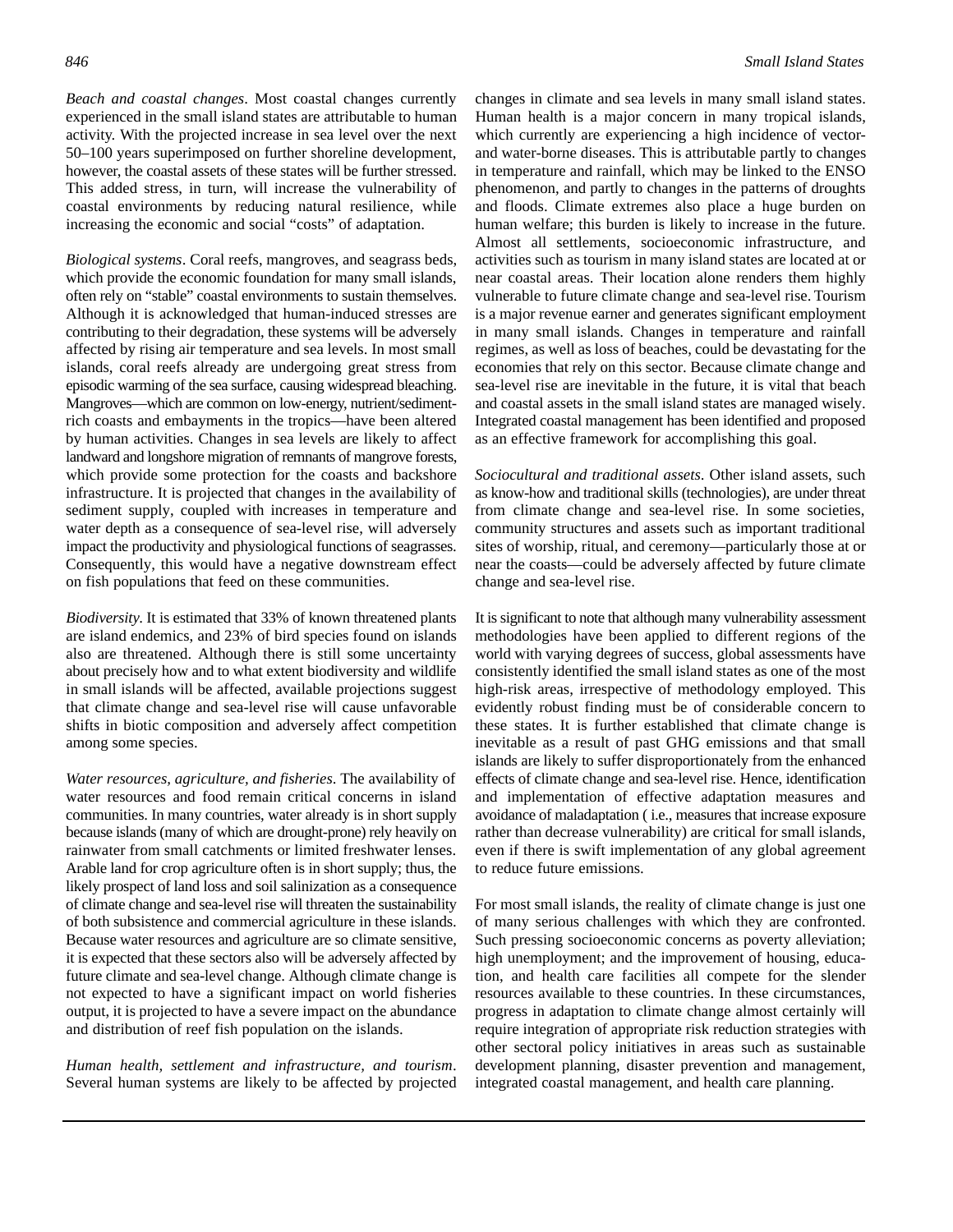#### **17.1. Regional Characteristics**

#### *17.1.1. Review of Previous Work*

Almost without exception, small island states have been shown to be at great risk from projected impacts of climate change, particularly sea-level rise. The projected global rate of rise of 5 mm yr<sup>-1</sup> ( $\pm$ 2–9 mm yr<sup>-1</sup>) is two to four times greater than the rate experienced in the previous 100 years (IPCC, 1998). Many of these islands rarely exceed 3–4 m above present mean sea level; even on the higher islands, most of the settlements, economic activity, infrastructure, and services are located at or near the coast.

Reliable instrumental records indicate that on average, Caribbean islands have experienced an increase in temperature exceeding 0.5°C since 1900. During the same period, there has been a significant increase in rainfall variability, with mean annual total rainfall declining by approximately 250 mm. For Pacific islands, the post-1900 temperature increase has been slightly lower than in the Caribbean: less than 0.5°C. In the case of rainfall, no clear trend emerges from the record, which shows decadal fluctuations of  $\pm 200$  mm and 50–100 mm for mean annual and mean seasonal totals, respectively (IPCC, 1998).

Given the strong influence of the ocean on the climate of islands, and based on projected warming of the oceans (1–2°C for the Caribbean Sea and Atlantic, Pacific, and Indian Oceans) with a doubling of carbon dioxide  $(CO<sub>2</sub>)$ , small islands in these regions are expected to continue to experience moderate warming in the future. Under a similar scenario, mean rainfall intensity also is projected to increase by 20–30% over the tropical oceans, where most small island states are located. However, a decrease in mean summer precipitation over the Mediterranean Sea, where the small islands of Malta and Cyprus are located, is projected (IPCC, 1998).

Based on these projections, certain marine and coastal ecosystems are most likely to be adversely affected. Corals—many species of which currently exist near the upper limits of their tolerance to temperature—are projected to experience more frequent bleaching episodes as a result of elevated sea surface temperatures (SSTs). Bleaching therefore will pose a distinct threat to the productivity and survival of these valuable ecosystems (Wilkinson, 1996; Brown, 1997a,b; CARICOMP, 1997; Woodley *et al*., 1997). On some islands, mangroves also are expected to be threatened by the impacts of climate change. Where the rate of sedimentation is slower than the projected rate of sea-level rise and where mangroves cannot naturally adapt and migrate landward, the vulnerability of these ecosystems will increase (IPCC, 1996, 1998). In some cases, the natural resilience of these ecosystems already has been impaired by anthropogenic stresses; thus, their capacity to cope with an additional stressor such as climate change will be further compromised.

Sea-level rise poses by far the greatest threat to small island states relative to other countries. Although the severity of the threat will vary from island to island, it is projected that beach erosion and coastal land loss, inundation, flooding, and salinization of

coastal aquifers and soils will be widespread. Moreover, protection costs for settlement, critical infrastructure, and economic activities that are at risk from sea-level rise will be burdensome for many small island states. Similarly, tourism the leading revenue earner in many states—is projected to suffer severe disruption as a consequence of adverse impacts expected to accompany sea-level rise (Teh, 1997; IPCC, 1998).

#### *17.1.2. Special Circumstances of Small Islands*

Small island states are by no means a homogeneous group of countries. They vary by geography; physical, climatic, social, political, cultural, and ethnic character; and stage of economic development. Yet they tend to share several common characteristics that not only identify them as a distinct group but underscore their overall vulnerability in the context of sustainable development (Maul, 1996; Leatherman, 1997). These common characterists include the following:

- Limited physical size, which effectively reduces some adaptation options to climate change and sea-level rise (e.g., retreat; in some cases entire islands could be eliminated, so abandonment would be the only option)
- Generally limited natural resources, many of which already are heavily stressed from unsustainable human activities
- High susceptibility to natural hazards such as tropical cyclones (hurricanes) and associated storm surge, droughts, tsunamis, and volcanic eruptions
- Relatively thin water lenses that are highly sensitive to sea-level changes
- In some cases, relative isolation and great distance to major markets
- Extreme openness of small economies and high sensitivity to external market shocks, over which they exert little or no control (low economic resilience)
- Generally high population densities and in some cases high population growth rates
- Frequently poorly developed infrastructure (except for major foreign exchange-earning sectors such as tourism)
- Limited funds and human resource skills, which may severely limit the capacity of small islands to mitigate and adapt to the effects of climate change.

#### *17.1.3. Past and Present Trends*

The Intergovernmental Panel on Climate Change (IPCC) in its Second Assessment Report (SAR) projected a global average temperature increase of 1.0–3.5°C, and a consequential rise in global mean sea level of 15–95 cm by the year 2100. Results from observational data show that temperatures have been increasing by as much as 0.1°C per decade and sea levels by approximately 2 mm  $yr^{-1}$  in the regions where most of the small island states are located—namely, the Pacific, Indian, and Atlantic Oceans and the Caribbean Sea (see Figure 17-1). There also is evidence that the ENSO phenomenon will continue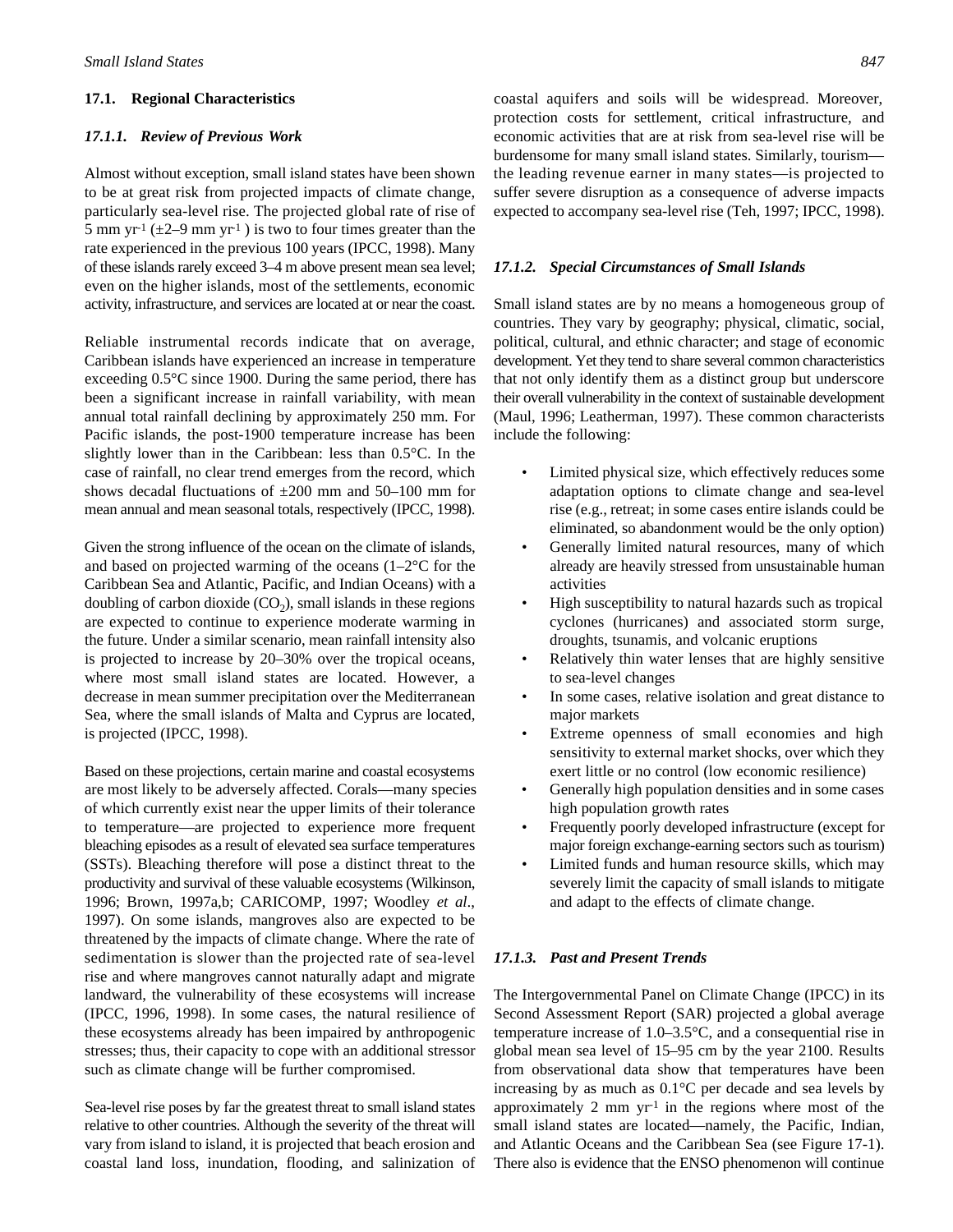

**Figure 17-1**: Main regions of the world in which small island states are located.

to have a major influence on climate variability in these regions.

Analyses conducted by the New Zealand Meteorological Services reveal that, since 1920, temperature has risen by 0.6–0.7°C in Noumea (New Caledonia) and Rarotonga (Cook Islands), which is greater than the mean global increase. Based on data from 34 stations in the Pacific from about 160°E and mostly south of the equator, surface air temperatures have increased by 0.3–0.8°C during the 20th century, with the greatest increase in the zone southwest of the SPCZ. This is well in excess of global rates of warming. Further recent work undertaken by the New Zealand Institute of Water and Atmospheric Research (NIWA) shows a noticeable change in aspects of the South Pacific climate since the mid-1970s. For instance, western Kiribati, the northern Cook Islands, Tokelau, and northern French Polynesia have become wetter, whereas New Caledonia, Fiji, and Tonga have become drier. Meanwhile, Samoa, eastern Kiribati, Tokelau, and northeast French Polynesia have become cloudier, with warmer nighttime temperatures; New Caledonia, Fiji, Tonga, the southern Cook islands, and southwest French Polynesia and Tuvalu have become warmer and sunnier (Salinger *et al*., 1995). It also might be noted that in the Pacific generally, observed changes in temperature and cloudiness appear to be closely influenced by the pattern of ENSO events (Salinger, 1999).

The records also indicate that rainfall has increased in the northeast Pacific but has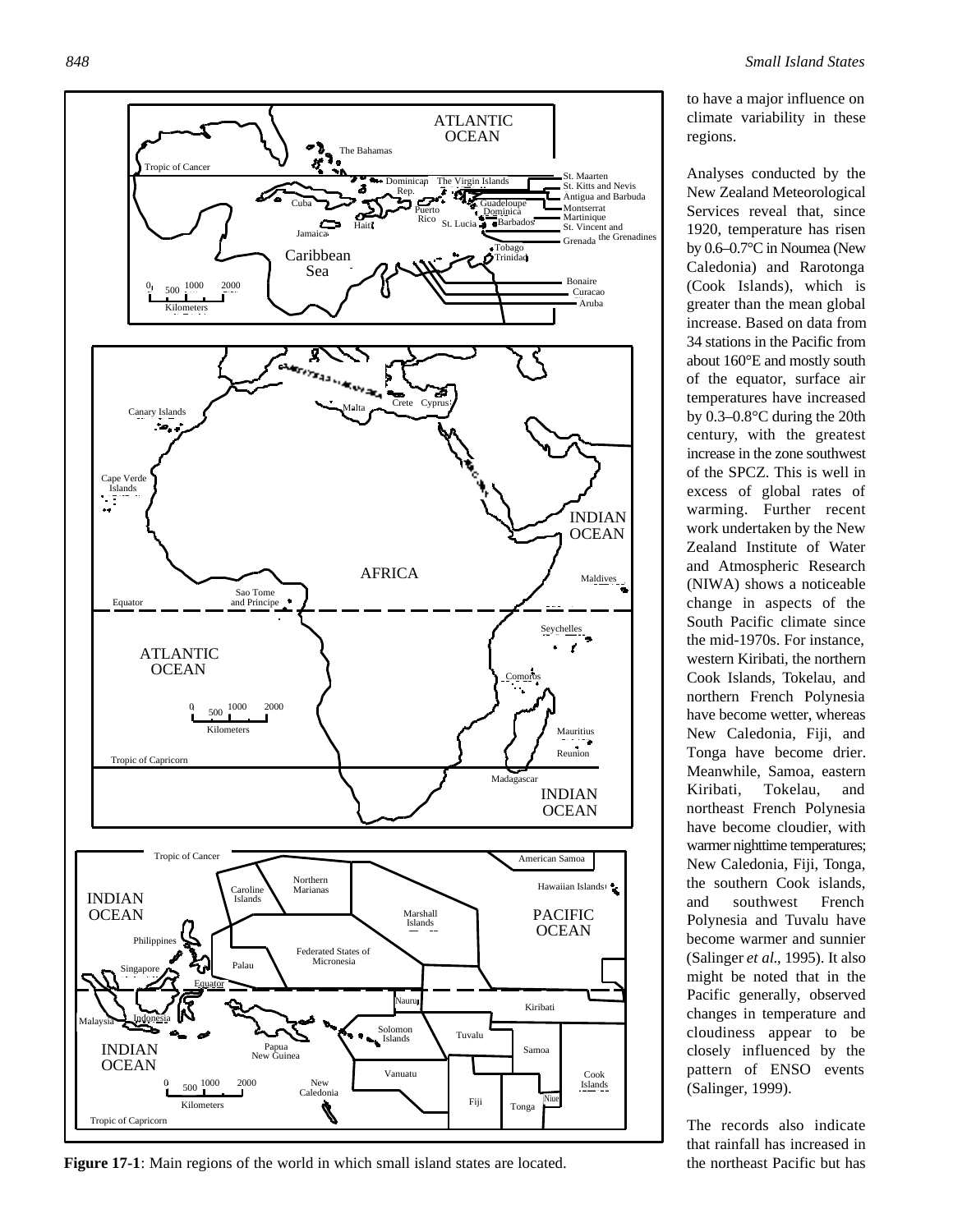decreased in the southwest Pacific region. Interannual variations in temperature and rainfall are strongly associated with ENSO, resulting in water shortages and drought in Papua New Guinea, the Marshall Islands, the Federated States of Micronesia, American Samoa, Samoa, and Fiji. Although a causal link has yet to be established, all of the foregoing changes have coincided with an eastward shift of the SPCZ since 1970. Research now suggests that some of the foregoing changes (including the shift in the SPCZ) may be closely correlated with interdecadal patterns of variability—for example, the Pacific Decadal Oscillation (PDO) (Salinger and Mullen, 1999). It should be noted, nevertheless, that the changes observed in the 20th century are considered to be consistent with patterns related to anthropogenic GHG-induced climate change (Salinger *et al*., 1995; Hay, 2000).

The most significant and more immediate consequences for small island states are likely to be related to changes in sea levels, rainfall regimes, soil moisture budgets, and prevailing winds (speed and direction), as well as short-term variations in regional and local sea levels and patterns of wave action (Sem *et al*., 1996). The short-term (including interannual) variations are likely to be strengthened by the ENSO phenomenon. Vulnerability assessment studies undertaken in some small islands suggest that climate change will impose diverse and significant impacts on small island states (Leatherman, 1997). In most small islands (including the high islands), the majority of the population, socioeconomic activities, and infrastructure are located within a few hundred meters of the coast; therefore, they are highly vulnerable to the impacts of climate change and sea-level rise (Hay *et al*., 1995; Bijlsma, 1996; Nurse *et al*., 1998; Burns, 2000). In this regard, an increase in the frequency and magnitude of tropical cyclones would be a major concern for small island states. This would increase the risk of flooding, accelerate existing rates of beach erosion, and cause displacement of settlements and infrastructure.

The key questions, therefore, arehow will the impacts manifest themselves, and what are the most appropriate responses for avoiding, minimizing, or adapting to these impacts? Because small island states traditionally experience some of the greatest interannual variations in climatic and oceanic conditions, many of their natural systems are well adapted to the stresses that result. Thus, many strategies that small island states might employ to adapt to climate change usually are the same as those that constitute sound environmental management, wise use of resources, and appropriate responses to present-day climate variability.

Although the full extent of climate change impacts in the small island states is far from certain, mostly adverse consequences are projected for several systems. The combined effect of GHG-induced climate change and sea-level rise can contribute to coastal erosion and land loss, flooding, soil salinization, and intrusion of saltwater into groundwater aquifers. The quantity and quality of available water supplies can affect agricultural production and human health. Similarly, changes in SST, ocean circulation, and upwelling could affect marine organisms such

as corals, seagrasses, and fish stocks. Tourism—which is a very important economic activity in many island states—could be affected through beach erosion, loss of land, and degraded reef ecosystems, as well as changes in seasonal patterns of rainfall.

#### 17.1.4. Scenarios of Future Climate Change and Variability

#### *17.1.4.1. The Models Used*

Projections of future climate change discussed in this chapter essentially are based on data sets available at IPCC Data Distribution Centers (DDCs) at Hamburg and Norwich and currently available numerical experiments with state-of-the-art global climate models that consider a near-identical GHG



**Month**



**Figure 17-2**: Validation of seven AOGCM-simulated and observed climatology [(a) temperature and (b) rainfall] for Meditarranean Sea islands.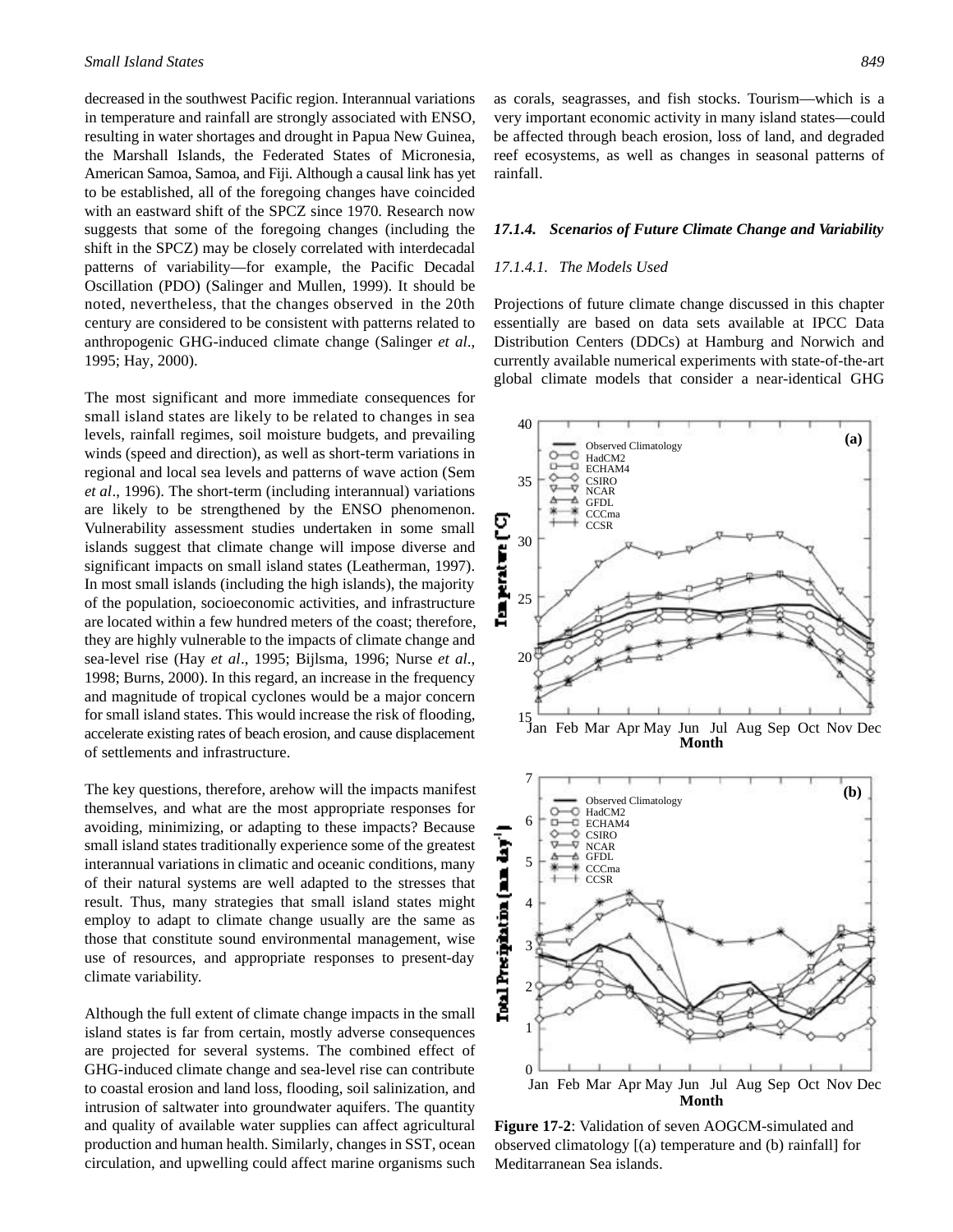36

34

forcing:  $1\%$  yr<sup>1</sup> growth in GHG concentrations (IS92a) after 1990. Coupled AOGCMs offer the most credible tools for estimating the future response of climate to anthropogenic radiative forcings. The DDCs have compiled outputs generated in transient experiments with a set of seven recent AOGCMs that reflect the state-of-the-art of model experiments and provide a representative range of results from different AOGCMs.

#### *17.1.4.2. Region-Specific Model Validation*

Observed Climatology HadCM2

A model validation exercise was undertaken for the four main regions (the Atlantic Ocean and Caribbean Sea, the Pacific Ocean, the Indian Ocean, and the Mediterranean Sea region) in which the majority of small island states are located. The results indicate that five of the seven AOGCMs [HadCM2

**(a)**



**Figure 17-3**: Validation of seven AOGCM-simulated and observed climatology [(a) temperature and (b) rainfall] for Indian Ocean islands.

(UK), ECHAM4 (Germany), CSIRO (Australia), CCSR/NIES (Japan), and CCCma (Canada)] have reasonable capability in simulating the broad features of present-day climate and its variability over these regions. Comparison of the monthly mean observed and model-simulated climatology of surface air temperature and rainfall over the Mediterranean Sea and Indian Ocean regions is shown in Figures 17-2 and 17-3. The time period of 30 years (1961–1990) in baseline climatology has been used for the purpose of these model validation exercises and to generate climate change scenarios for these island regions. Two future time periods centered around the 2050s (2040–2069) and the 2080s (2070–2099) have been considered here in developing scenarios of changes in surface air temperature and precipitation.

For the four regions identified above, the HadCM2, ECHAM4, CSIRO, CCSR/NIES, and CCCma models have demonstrated good capability in simulating the present-day area-averaged monthly mean climatology in terms of surface temperature, diurnal temperature range, and rainfall (Lal *et al*., 2001). The model projections discussed here are the scenarios arising from GHG-induced positive radiative forcings and those that take into account the negative radiative forcing of sulfate aerosols (direct effects).

#### *17.1.4.3. Climate Change Projections for Small Island States*

#### *17.1.4.3.1. Surface air temperature*

Tables 17-1, 17-2, and 17-3 provide an ensemble of climate change scenario results inferred from the five AOGCMs referred to above for four regions. These tables summarize projected seasonal mean changes in surface air temperature and precipitation during the 2050s and 2080s. The projected area-averaged annual mean warming as a consequence of increases in atmospheric concentrations of GHGs over the Atlantic Ocean and Caribbean Sea, the Pacific Ocean , the Indian Ocean, and the Mediterranean Sea is approximately 2.0, 2.0, 2.1, and 2.8°C, respectively, for the 2050s, and approximately 3.1, 3.0, 3.2, and 4.3°C, respectively, for the 2080s (see Table 17-1). Projected warming over the Mediterranean Sea area is marginally higher during Northern Hemisphere (NH) summer than during NH winter for both time periods. The increase in surface air temperature is more or less uniform in both seasons in the other three regions (Tables 17-2 and 17-3). The scatter of projected annual mean surface temperature increase over each of the regions, as simulated by each of the five GCMs, is depicted in Figures 17-4 to 17-7. The area-averaged annual increase in mean surface temperature resulting from increases in GHGs is projected to be smallest over the Pacific Ocean region and highest over the Mediterranean Sea. It is evident that even though aerosol forcing marginally reduces surface warming, the magnitude of projected warming is still considerable and could substantially impact the small island states.

With respect to diurnal changes, GCM simulations with increasing concentrations of GHGs in the atmosphere suggest relatively more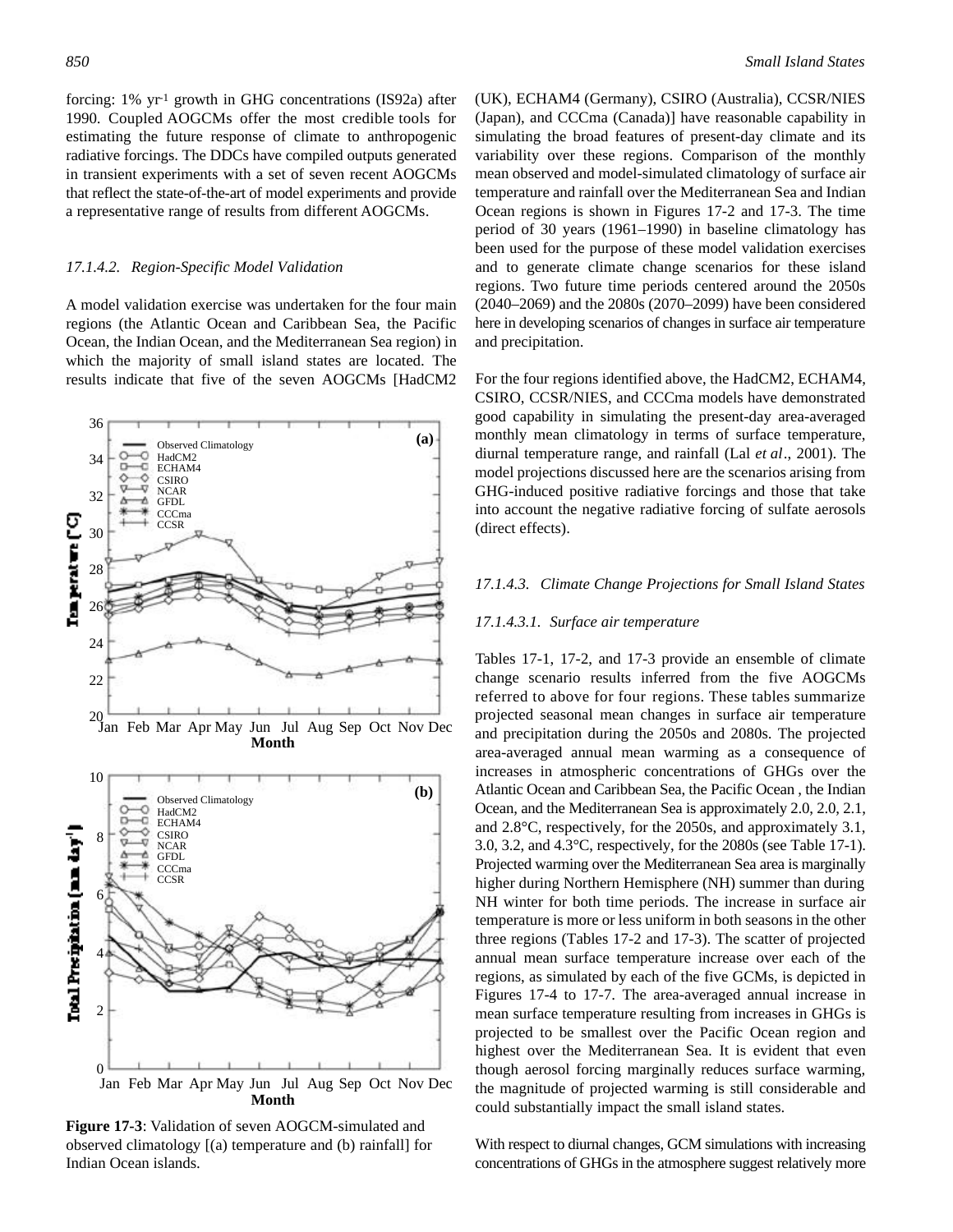|                    | Annual Mean Temperature Change $(^{\circ}C)$<br>2050s<br>2080s |              |              |              | <b>Annual Mean Precipitation Change (%)</b><br>2050s<br>2080s |             |              |              |  |
|--------------------|----------------------------------------------------------------|--------------|--------------|--------------|---------------------------------------------------------------|-------------|--------------|--------------|--|
| <b>Regions</b>     | <b>GHG</b>                                                     | $GHG+A$      | <b>GHG</b>   | $GHG+A$      | <b>GHG</b>                                                    | $GHG+A$     | <b>GHG</b>   | $GHG+A$      |  |
| Atlantic Ocean and | 2.03                                                           | 1.71         | 3.06         | 2.64         | $-5.2$                                                        | $-1.3$      | $-6.8$       | $-0.7$       |  |
| Caribbean          | $(\pm 0.43)$                                                   | $(\pm 0.25)$ | $(\pm 0.84)$ | $(\pm 0.61)$ | $(\pm 11.9)$                                                  | $(\pm 7.8)$ | $(\pm 15.8)$ | $(\pm 12.3)$ |  |
| Pacific Ocean      | 1.98                                                           | 1.63         | 2.99         | 2.54         | 5.5                                                           | 4.9         | 7.6          | 7.0          |  |
|                    | $(\pm 0.41)$                                                   | $(\pm 0.23)$ | $(\pm 0.87)$ | $(\pm 0.63)$ | $(\pm 2.5)$                                                   | $(\pm 0.8)$ | $(\pm 3.3)$  | $(\pm 1.9)$  |  |
| Indian Ocean       | 2.10                                                           | 1.64         | 3.16         | 2.61         | 3.1                                                           | 1.6         | 5.1          | 4.3          |  |
|                    | $(\pm 0.43)$                                                   | $(\pm 0.23)$ | $(\pm 0.89)$ | $(\pm 0.65)$ | $(\pm 4.5)$                                                   | $(\pm 3.9)$ | $(\pm 4.3)$  | $(\pm 4.9)$  |  |
| Mediterranean      | 2.83                                                           | 2.31         | 4.27         | 3.57         | 1.0                                                           | $-2.4$      | 4.3          | $-0.1$       |  |
|                    | $(\pm 0.62)$                                                   | $(\pm 0.29)$ | $(\pm 1.26)$ | $(\pm 0.83)$ | $(\pm 11.0)$                                                  | $(\pm 8.6)$ | $(\pm 14.9)$ | $(\pm 12.9)$ |  |

*Table 17-1: Ensemble of annual mean climate change scenarios for small islands for the 2050s and 2080s as inferred from AOGCMs (numbers in brackets show standard deviation between model projections).*

*Table 17-2: Ensemble of seasonal mean climate change scenarios for small islands for the 2050s as inferred from AOGCMs (numbers in brackets show standard deviation between model projections).*

|                    | Temperature Change $(^{\circ}C)$<br>December-February<br>June–August |              |              |              | <b>Precipitation Change (%)</b><br>December-February<br>June–August |              |              |              |  |
|--------------------|----------------------------------------------------------------------|--------------|--------------|--------------|---------------------------------------------------------------------|--------------|--------------|--------------|--|
| <b>Regions</b>     | <b>GHG</b>                                                           | $GHG+A$      | <b>GHG</b>   | $GHG+A$      | <b>GHG</b>                                                          | $GHG+A$      | <b>GHG</b>   | GHG+A        |  |
| Atlantic Ocean and | 2.00                                                                 | 1.68         | 2.01         | 1.71         | 3.4                                                                 | 5.9          | $-14.4$      | $-6.9$       |  |
| Caribbean          | $(\pm 0.46)$                                                         | $(\pm 0.32)$ | $(\pm 0.44)$ | $(\pm 0.21)$ | $(\pm 14.3)$                                                        | $(\pm 7.4)$  | $(\pm 12.2)$ | $(\pm 11.5)$ |  |
| Pacific Ocean      | 1.98                                                                 | 1.65         | 1.98         | 1.61         | 4.3                                                                 | 3.7          | 7.2          | 6.8          |  |
|                    | $(\pm 0.39)$                                                         | $(\pm 0.20)$ | $(\pm 0.43)$ | $(\pm 0.27)$ | $(\pm 1.9)$                                                         | $(\pm 1.2)$  | $(\pm 4.8)$  | $(\pm 3.3)$  |  |
| Indian Ocean       | 2.11                                                                 | 1.67         | 2.09         | 1.63         | 3.5                                                                 | 2.0          | $-1.8$       | $-4.7$       |  |
|                    | $(\pm 0.43)$                                                         | $(\pm 0.15)$ | $(\pm 0.44)$ | $(\pm 0.30)$ | $(\pm 6.0)$                                                         | $(\pm 7.5)$  | $(\pm 10.0)$ | $(\pm 4.5)$  |  |
| Mediterranean      | 2.64                                                                 | 2.27         | 2.93         | 2.27         | 8.1                                                                 | 2.6          | $-4.8$       | $-8.9$       |  |
|                    | $(\pm 0.72)$                                                         | $(\pm 0.44)$ | $(\pm 0.53)$ | $(\pm 0.17)$ | $(\pm 14.7)$                                                        | $(\pm 15.7)$ | $(\pm 10.3)$ | $(\pm 6.0)$  |  |

*Table 17-3: Ensemble of seasonal mean climate change scenarios for small islands for the 2080s as inferred from AOGCMs (numbers in brackets show standard deviation between model projections).*

|                    | Temperature Change $(^{\circ}C)$<br>December-February<br>June-August |              |              |              | <b>Precipitation Change (%)</b><br>December-February<br>June-August |              |              |              |  |
|--------------------|----------------------------------------------------------------------|--------------|--------------|--------------|---------------------------------------------------------------------|--------------|--------------|--------------|--|
| <b>Regions</b>     | <b>GHG</b>                                                           | $GHG+A$      | <b>GHG</b>   | $GHG+A$      | <b>GHG</b>                                                          | $GHG+A$      | <b>GHG</b>   | $GHG+A$      |  |
| Atlantic Ocean and | 3.01                                                                 | 2.61         | 3.07         | 2.64         | 4.8                                                                 | 8.5          | $-19.2$      | $-8.2$       |  |
| Caribbean          | $(\pm 0.87)$                                                         | $(\pm 0.66)$ | $(\pm 0.86)$ | $(\pm 0.61)$ | $(\pm 14.6)$                                                        | $(\pm 12.9)$ | $(\pm 18.8)$ | $(\pm 17.1)$ |  |
| Pacific Ocean      | 2.97                                                                 | 2.56         | 2.98         | 2.52         | 6.0                                                                 | 5.6          | 10.2         | 8.9          |  |
|                    | $(\pm 0.82)$                                                         | $(\pm 0.57)$ | $(\pm 0.91)$ | $(\pm 0.67)$ | $(\pm 1.5)$                                                         | $(\pm 1.6)$  | $(\pm 5.9)$  | $(\pm 4.9)$  |  |
| Indian Ocean       | 3.18                                                                 | 2.61         | 3.16         | 2.62         | 5.9                                                                 | 6.2          | $-2.6$       | $-5.9$       |  |
|                    | $(\pm 0.88)$                                                         | $(\pm 0.60)$ | $(\pm 0.91)$ | $(\pm 0.69)$ | $(\pm 10.3)$                                                        | $(\pm 10.5)$ | $(\pm 12.6)$ | $(\pm 7.4)$  |  |
| Mediterranean      | 3.94                                                                 | 3.31         | 4.52         | 3.70         | 16.1                                                                | 9.9          | $-7.4$       | $-11.6$      |  |
|                    | $(\pm 1.34)$                                                         | $(\pm 1.01)$ | $(\pm 1.16)$ | $(\pm 0.72)$ | $(\pm 21.1)$                                                        | $(\pm 21.6)$ | $(\pm 16.2)$ | $(\pm 10.7)$ |  |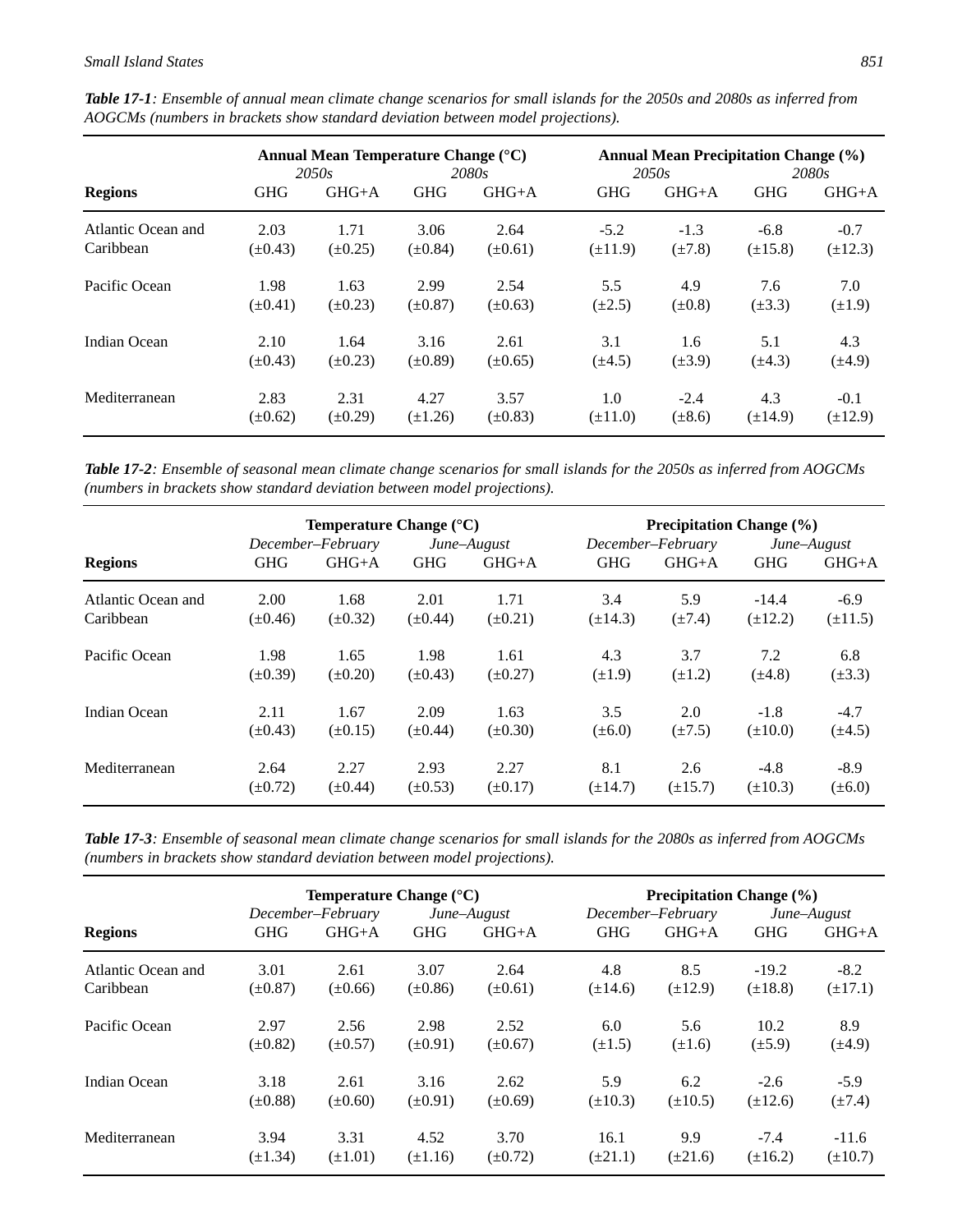pronounced increases in minimum temperature than in maximum temperature over the regions where the small island states are located, on an annual mean basis as well as during winter, for both the 2050s and the 2080s. Hence, a marginal decrease in diurnal temperature range (between 0.3 and 0.7°C) is projected.

#### *17.1.4.3.2. Precipitation*

In general, all AOGCMs simulate only a marginal increase or decrease in annual rainfall. An area-averaged annual mean increase in precipitation of approximately 0.3% for the 2050s and 0.7% for the 2080s over the Pacific Ocean area is projected, either as a consequence of increases in atmospheric concentrations of GHGs or because of the combined influence of GHGs and sulfate aerosols. The projected increase in precipitation is at a maximum during NH summer (June-July-August) for both time periods. A marginal decline in precipitation is projected for the other three regions, particularly during NH summer—suggesting the possibility of reduced water availability (Lal *et al*., 2001).

#### *1 7 . 1 . 4 . 3 . 3 . E x t reme high temperature and precipitation events*

An analysis of model-simulated daily temperature and precipitation data (from CSIRO and ECHAM model experiments) for the present-day atmosphere and for the two future time slices (2050s and 2080s) projects that the frequency of extreme temperatures during the summer is likely to be higher in all four regions. This implies an increased likelihood of thermal stress conditions during the 2050s and more so during the 2080s. Similarly, although the models project a lesser number of annual rainy days, an increase in the daily intensity of precipitation also is projected (Lal *et al.*, 2001). This suggests an increase in the probability of occurrence of more frequent droughts, as well as floods, in the Atlantic Ocean and Caribbean Sea, the Mediterranean Sea, and the Indian and Pacific Oceans.

#### *17.1.4.3.4. ENSO and precipitation variability*

Although it is difficult to obtain reliable regional projections of climate change from GCMs, some consistent patterns are beginning to emerge for the Pacific with regard to ENSO and precipitation variability. Although ocean temperatures over most of the western and southern Pacific warm more slowly than the global average, the eastern central Pacific warms faster than the global average in outputs from several AOGCMs (Meehl and Washington, 1996; Timmerman *et al*., 1997; Knutson and Manabe, 1998; Jones *et al*., 1999). These results have been broadly interpreted as an El Niño-like pattern (e.g., Cai and Whetton, 2000) because some simulations appear



**Figure 17-4**: Climate change scenarios for Atlantic Ocean and Caribbean Sea islands as simulated by five AOGCMs for the 2020s, 2050s, and 2080s.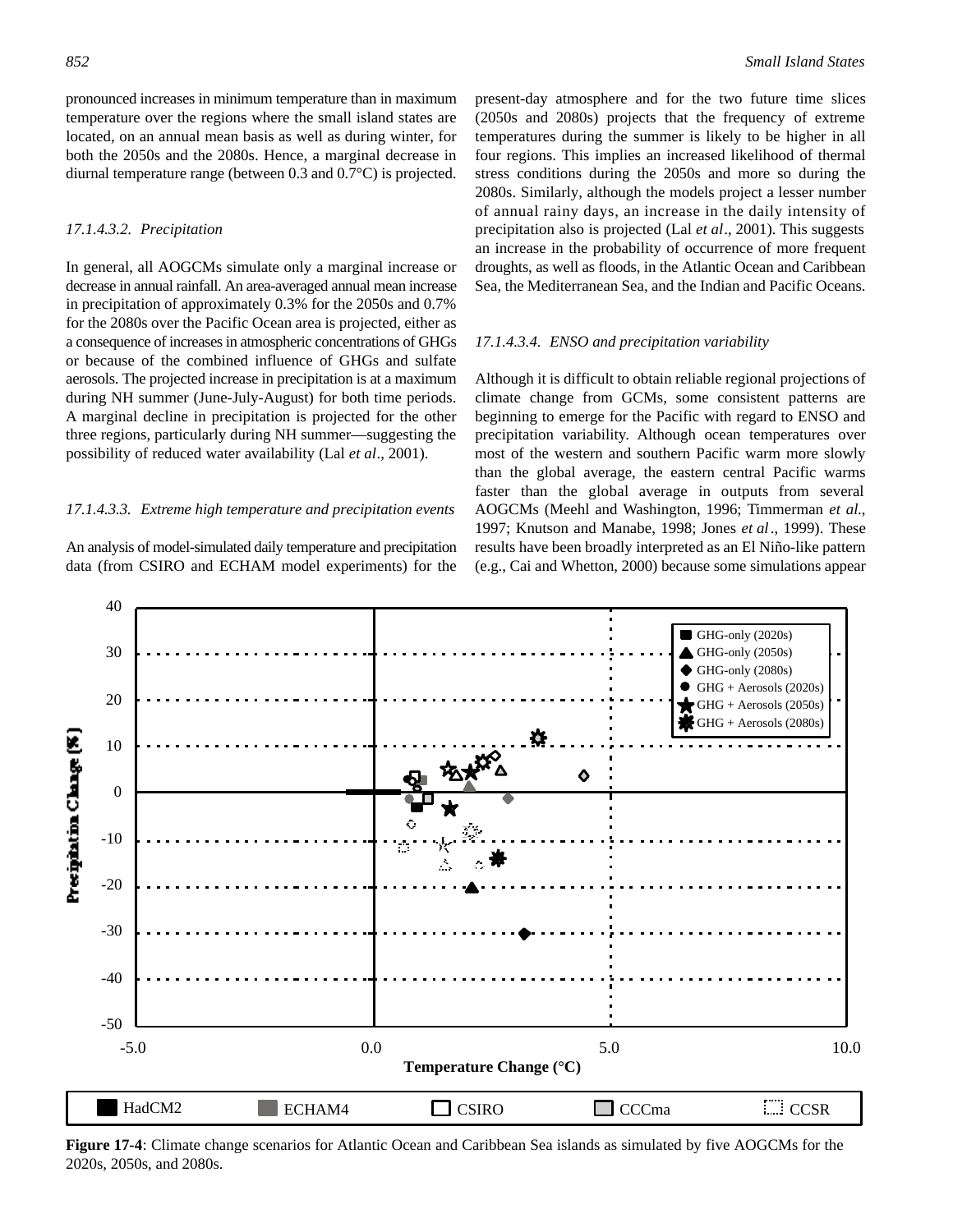

**Figure 17-5**: Climate change scenarios for Pacific Ocean islands as simulated by five AOGCMs for the 2020s, 2050s, and 2080s.

to project more frequent ENSO-like patterns (Timmerman *et al*., 1997). In the Pacific, climate variability associated with the ENSO phenomenon manifests itself on a seasonal to decadal time scale. This, in turn, affects factors such as temperature, rainfall, wind speed and direction, sea level, and tropical cyclone climatology that are directly associated with numerous climate-related impacts in the region.

Jones *et al*. (1999) have produced projected ranges of change in average temperature and rainfall for the western Pacific, based on scaled patterns from three independent AOGCMs and a suite of two AOGCMs and a regional circulation model (RCM). These scaled patterns were produced by the regression method described in Hennessy *et al.* (1998) and Giorgi and Mearns (1999), in which the influences of decadal variability are significantly reduced. Jones *et al*. (1999) showed that warming in the Pacific region is projected to increase by less than the global average in most cases. Projections of rainfall are constrained by the models'ability to simulate the SPCZ and ITCZ. All models were able to produce aspects of both features, although the eastern part of the ITCZ was not well captured by any of the models; the higher resolution models were the most realistic. The models also did not produce consistent changes to these features, execept for a large increase in rainfall over the central and east-central Pacific. Most of the projected changes across the western Pacific were increases, with significant increases along the equatorial belt from North Polynesia to further east. Possible decreases were noted in some models for Melanesia and South Polynesia in both halves of the year (April–October and November–March).

Climate variability in the Pacific is a combination of seasonal, multi-annual variability associated with the ENSO phenomenon and decadal variability, the latter influencing the ENSO phenomenon itself. The major concern for impacts in the region is not with the mean climate changes described above but with the extremes that are superimposed on those mean changes. Numerous studies describe the likely intensification of rainfall when the mean change ranges from a slight decrease to an increase. For instance, mean decreases of 3.5% over South Polynesia from the mixed-layer GCM (UKHI) produced little change in intensity, whereas an increase of 7.5% over Micronesia halved the return periods of heavy rainfall events (Jones *et al*., 1999).

GCMs currently project an increase in SSTs of approximately 1°C by the 2050s and increased rainfall intensity in the central equatorial Pacific, which would impact many small island states in that region. Recent variations over the tropical Pacific Ocean and surrounding land areas are related to the fact that since the mid-1970s, warm episodes (El Niño) have been relatively more frequent or persistent than the opposite phase (La Niña). There are indications that the ENSO phenomenon may be the primary mode of climate variability on the 2- to 5-year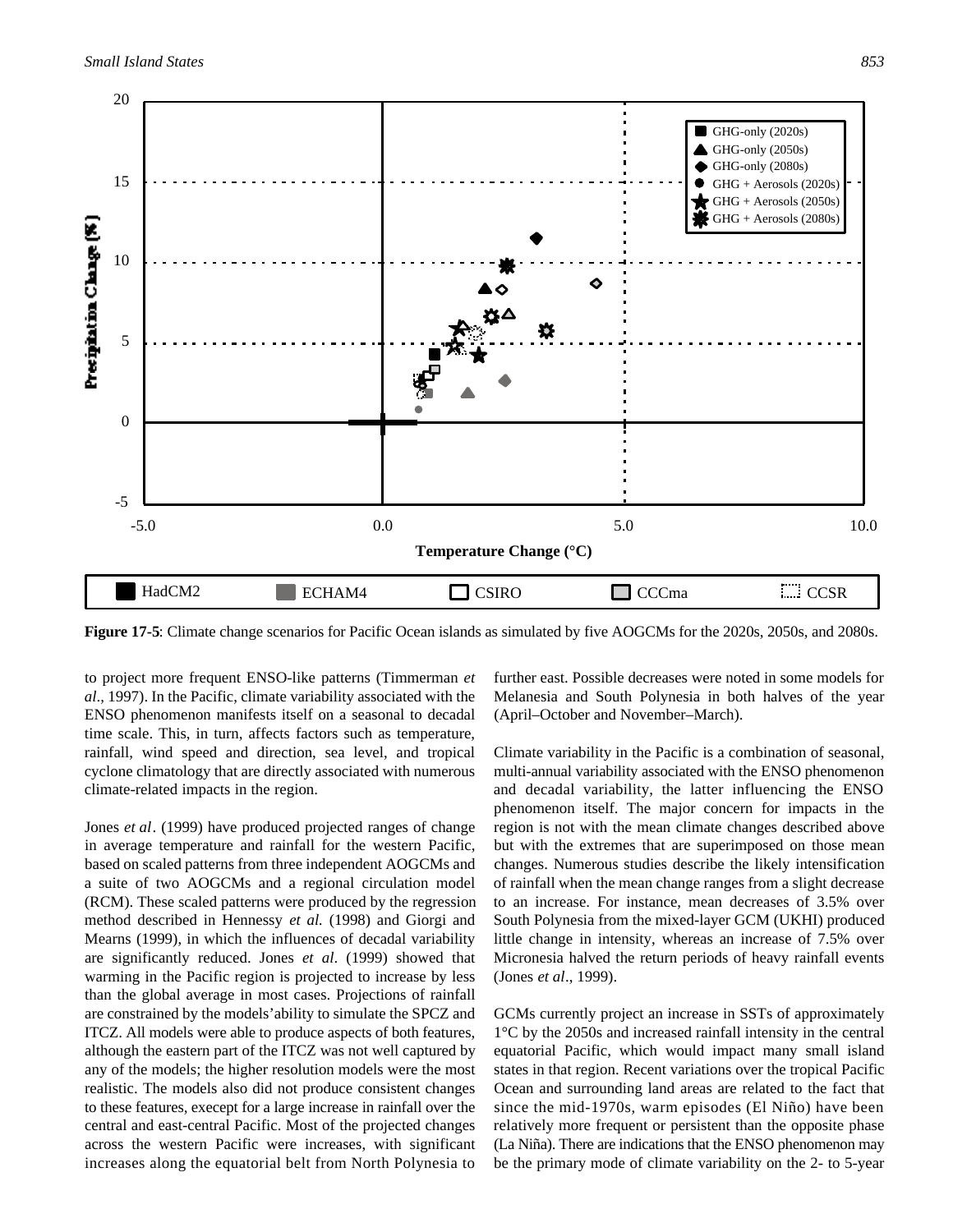

**Figure 17-6**: Climate change scenarios for Mediterranean Sea islands as simulated by five AOGCMs for the 2020s, 2050s, and 2080s.

time scale and that the current large interannual variability in the rainfall associated with ENSO is likely to dominate over any mean effects attributable to global warming (Jones *et al*., 1999).

Comparisons between observations and model simulations for the Pacific region further indicate that regional warming would be mostly less than the global average because of the large expanse of ocean. However, there has been a strong indication from several model simulations that the least warming would occur in the southern ocean; the greatest warming could be expected in the far west, central, and eastern equatorial Pacific. In the case of rainfall, increases are likely to be greater where warming over the ocean is greatest, although one GCM output showed no increase in rainfall variability between 1960 and 2100. Model variability is likely to be much lower than historical variability because of the great influence of ENSO, particularly in the Pacific (Jones *et al.*, 1999).

#### *17.1.4.3.5. Tropical cyclones*

There is no consensus regarding the conclusions of studies related to the behavior of tropical cyclones in a warmer world. Working Group I concludes that current information is insufficient to assess recent trends, and confidence in understanding and models is inadequate to make firm projections (see TAR WGI). Royer *et al*. (1998), using a downscaled AOGCM coupled with Gray's method for hurricane forecasting, found no significant change in hurricane frequency or geographical extent for the north Atlantic Ocean, the Pacific Ocean, or the Indian Ocean.

Notwithstanding the foregoing conclusions, individual studies have reported the likelihood of a possible increase of approximately  $10-20\%$  in *intensity* of tropical cyclones under enhanced  $CO<sub>2</sub>$ conditions (Holland, 1997; Tonkin *et al*. 1997). This finding is supported by Jones *et al*. (1999), who conducted an analysis of tropical cyclones from a 140-year simulation of an RCM nested in a coupled AOGCM for the Pacific region (see Box 17-1). Although the preliminary analysis implies that there might be a small decrease in cyclone formation, an increase in system intensity is projected. The pattern of cyclones during phases of ENSO was unchanged, suggesting that the relationship between cyclone distribution and ENSO may continue. The study by Jones *et al.* (1999) considers that increases in cyclone intensity (10–20%) estimated by Tonkin *et al*. (1997) and Holland (1997) are highly likely.

#### **17.2. Key Regional Concerns**

#### *17.2.1. Development, Sustainability, and Equity Issues*

The small island states account for less than 1% of global GHG emissions but are among the most vulnerable of all areas to the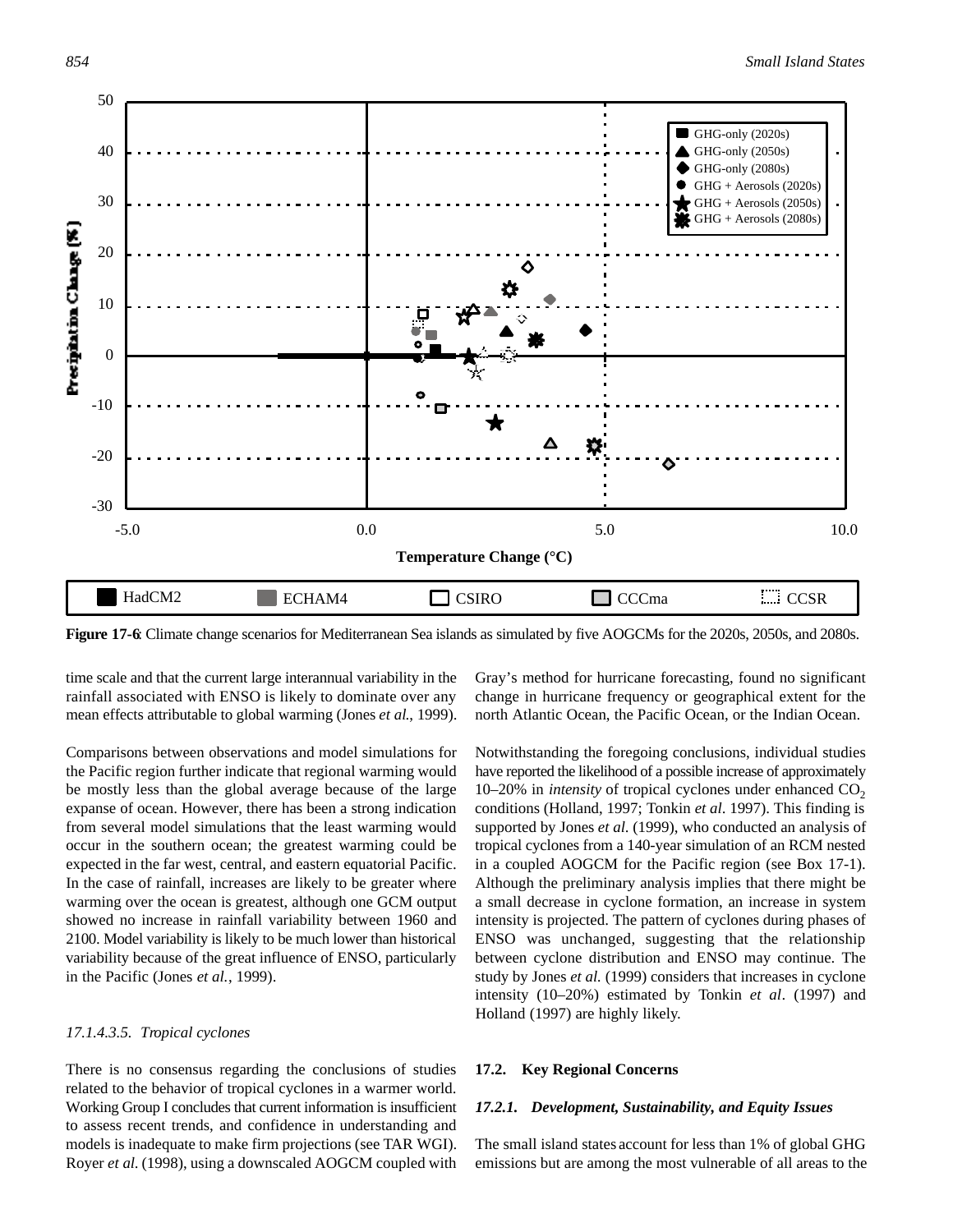

**Figure 17-7:** Climate change scenarios for Indian Ocean islands as simulated by five AOGCMs for the 2020s, 2050s, and 2080s.

potential adverse effects of climate change and sea-level rise (Jones, 1998; Nurse *et al.,* 1998). It has been established that there already is a global commitment to climate change and sea-level rise as a result of greenhouse forcing arising from historic emissions (Warwick et al., 1996; Jones, 1998; Nicholls *et al*., 1999; Parry *et al*., 1999). Moreover, analysis has shown that even with a fully implemented Kyoto Protocol, by 2050 warming would be only about 1/20th of a degree less than what is projected by the IPCC (Parry *et al*., 1999). Therefore, climate change impacts are inevitable.

Thus, owing to their high vulnerability and low adaptive capacity to climate change, communities in small island states have legitimate concerns about their future on the basis of the past observational record and present climate model projections. Economic development, quality of life, and alleviation of poverty presently constitute the most pressing concerns of many small island states. Thus, with limited resources and low adaptive capacity, these islands face the considerable challenge of charting development paths that are sustainable and controlling GHG emissions, without jeopardizing prospects for economic development and improvements in human welfare (Munasinghe, 2000; Toth, 2000). At the same time, given the inevitability of climate change and sea-level rise, they are forced to find resources to implement strategies to adapt to increasing threats resulting from GHG forcing of the climate system, to which they contribute little (Hay and Sem, 1999; Sachs, 2000). Consequently, the already meager resources of these island states will be placed under further pressure.

#### *17.2.2 Water-Level Changes*

#### *17.2.2.1. Sea-Level Rise*

Although the severity of the threat will vary regionally, sea-level rise of the magnitude currently projected (i.e., 5 mm yr-1, with a range of  $2-9$  mm yr<sup>1</sup>), is expected to have disproportionately great effects on the economic and social development of many small island states (Granger, 1997; IPCC, 1998). Coastal land loss already is projected to have widespread adverse consequences. Indeed, it is argued that land loss from sea-level rise, especially on atolls (e.g., those in the Pacific and Indian Oceans) and low limestone islands (e.g., those in the Caribbean), is likely to be of a magnitude that would disrupt virtually all economic and social sectors in these countries (Leatherman, 1997). Recent estimates indicate that with a 1-m rise in sea level, 10.3 km2 of land in Tongatapu island, Tonga, would be lost (Mimura and Pelesikoti, 1997). This figure would increase to 37.3 km<sup>2</sup> (14%) with storm surge superimposed on a 1-m sea-level rise scenario. For some main Yap Island (Federated States of Micronesia) sites, a retreat of 9 to 96 m is projected with a 1-m rise in sea level (Richmond *et al*., 1997). On Majuro Atoll, Marshall Islands, land loss from one area based on the Bruun rule is estimated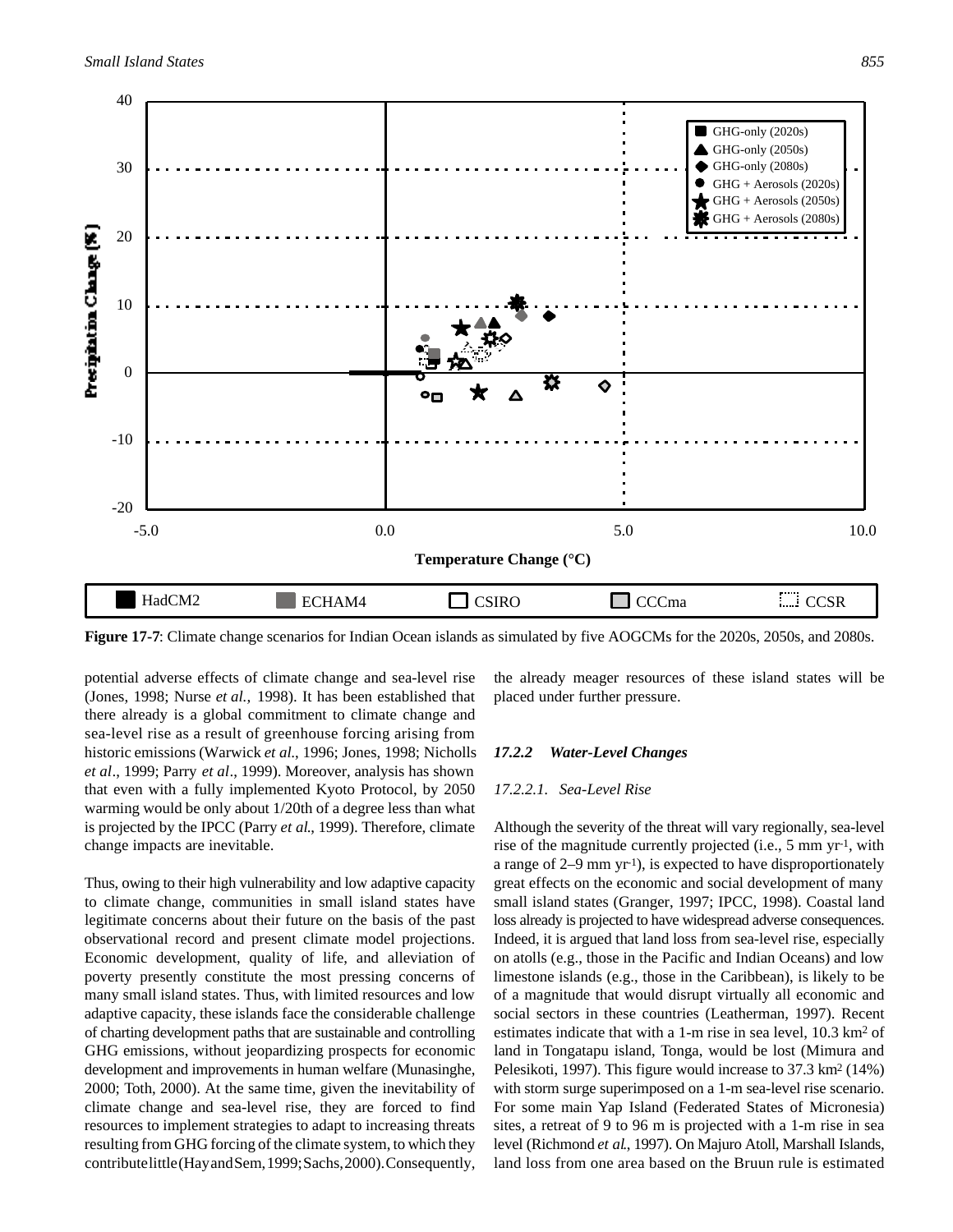#### **Box 17-1. Climate Change Scenarios for the South Pacific Region**

As part of the Pacific Islands Climate Change Assistance Programme, the Commonwealth Scientific and Industrial Research Organisation (CSIRO) has prepared regional climate change scenarios for the four South Pacific regions of Micronesia, Melanesia, and north and south Polynesia (Jones *et al.,* 1999). Six coupled atmosphere-ocean climate simulations were included in the analysis of regional climate change scenarios: CSIRO Mark 2 GCM with and without sulfates, CSIRO DARLAM 125 km, DKRZ ECHAM4/OPYC3 GCM, Hadley Centre HADCM2, and the Canadian CGCM1. The regional scenarios derived can be considered as projections that represent a range of possible future climates.

Generally, the models project a temperature increase that is less than the global mean. Results show the least warming in the South Pacific; regional maximum warming is projected in the far west, central, and eastern equatorial Pacific. Four of the models show an increase in rainfall over the central and eastern Pacific over both half-years (i.e., May to October and November to April). Movements of both the ITCZ and the SPCZ were not consistent between models, but rainfall consistently increased. Increases in daily rainfall intensity are expected in regions where rainfall increases, remains the same, or decreases slightly, as derived from several models and studies. Thus, high confidence is attached to this result.

Historical sea-level rise over the Pacific from tide gauge records adjusted for postglacial rebound is consistent with global estimates of  $1-2$  mm yr<sup>-1</sup>. ENSO is the dominant influence on climate variability in the Pacific, and model outputs show that the ENSO phenomenon is likely to continue to 2100. The results also suggest that under climate change, there is likely to be a more El Niño-like mean state over the Pacific. There is no evidence that tropical cyclone numbers may change, but a general increase in *tropical cyclone intensity*, expressed as possible increases in wind speed and central pressure of  $10-20\%$  with  $2xCO_2$  equivalent, now appears likely. Moderate confidence is attached to this result. No significant change in regions of formation was noted in the DARLAM 125 km resolution simulation, although this may alter in response to long-term changes to ENSO. Although there appears to be no major change in regions of origin, tropical cyclones showed a tendency to track further poleward. Low confidence is attached to this result.

to be nearly 65 ha of dry land from a 1-m rise in sea level (Holthus *et al*., 1992).

One of the most serious considerations for some small islands is whether they will have adequate potential to adapt to sealevel rise within their own national boundaries (Nurse, 1992; IPCC, 1998). In tiny islands where physical space already is very scarce, adaptation measures such as retreat to higher ground and use of building set-backs appear to have little practical utility. In extreme circumstances, sea-level rise and its associated consequences could trigger abandonment and significant "off-island migration," at great economic and social costs (Leatherman, 1997; Nicholls and Mimura, 1998).

#### *17.2.2.2. Storm Surge and Flood Risks*

Changes in the highest sea levels at a given locality will result from the change in mean sea level at that location and changes in storm-surge heights. If mean sea level rises, present extreme levels will be attained more frequently, all else being equal. The increase in maximum heights will be equal to the change in the mean, which implies a significant increase in the area threatened with inundation. This will be especially true in areas with a small surge envelope, which is typical in most small islands. Under such circumstances, even incrementally small elevations in sea level would have severely negative effects on atolls and low islands (Forbes and Solomon, 1997; Nicholls *et al*., 1999).

Changes in storm-surge heights also would result from alterations in the occurrence of strong winds and low pressures, as would occur during the passage of tropical storms and cyclones. It is already known that tropical cyclones are the major cause of storm surges that impact small islands in the Atlantic, Pacific, and Indian Oceans. Changes in the frequency and intensity of tropical cyclones could result from alterations to SST, largescale atmospheric circulation, and the characteristics of ENSO (Pittock *et al*., 1996). Although there is no consensus yet with regard to whether there will be changes in the behavior of these systems (Royer *et al*., 1998; Jones *et al*., 1999), the prospect of extreme sea levels (related to storm surges and higher wave amplitudes) is a concern that small island states cannot easily ignore.

Based on global sea-level rise scenarios produced by the Hadley Centre (HADCM2 and HADCM3), Nicholls *et al*. (1999) estimate that global sea levels are expected to rise by about 38 cm between 1990 and the 2080s. They project that many coastal areas are likely to experience annual or more frequent flooding, with the islands of the Caribbean and the Indian and Pacific Oceans facing the largest relative increase in flood risk. Projected out to the 2080s, the number of people facing high flood risk from sea-level rise in these regions would be 200 times higher than in the case of no climate change (Nicholls *et al*., 1999). Recent studies for Cuba (based on HADCM2 and IS92a scenarios) also project that 98 coastal settlements with a combined population exceeding 50,000 persons would be inundated by a 1-m rise in sea level (Perez *et al.,* 1999).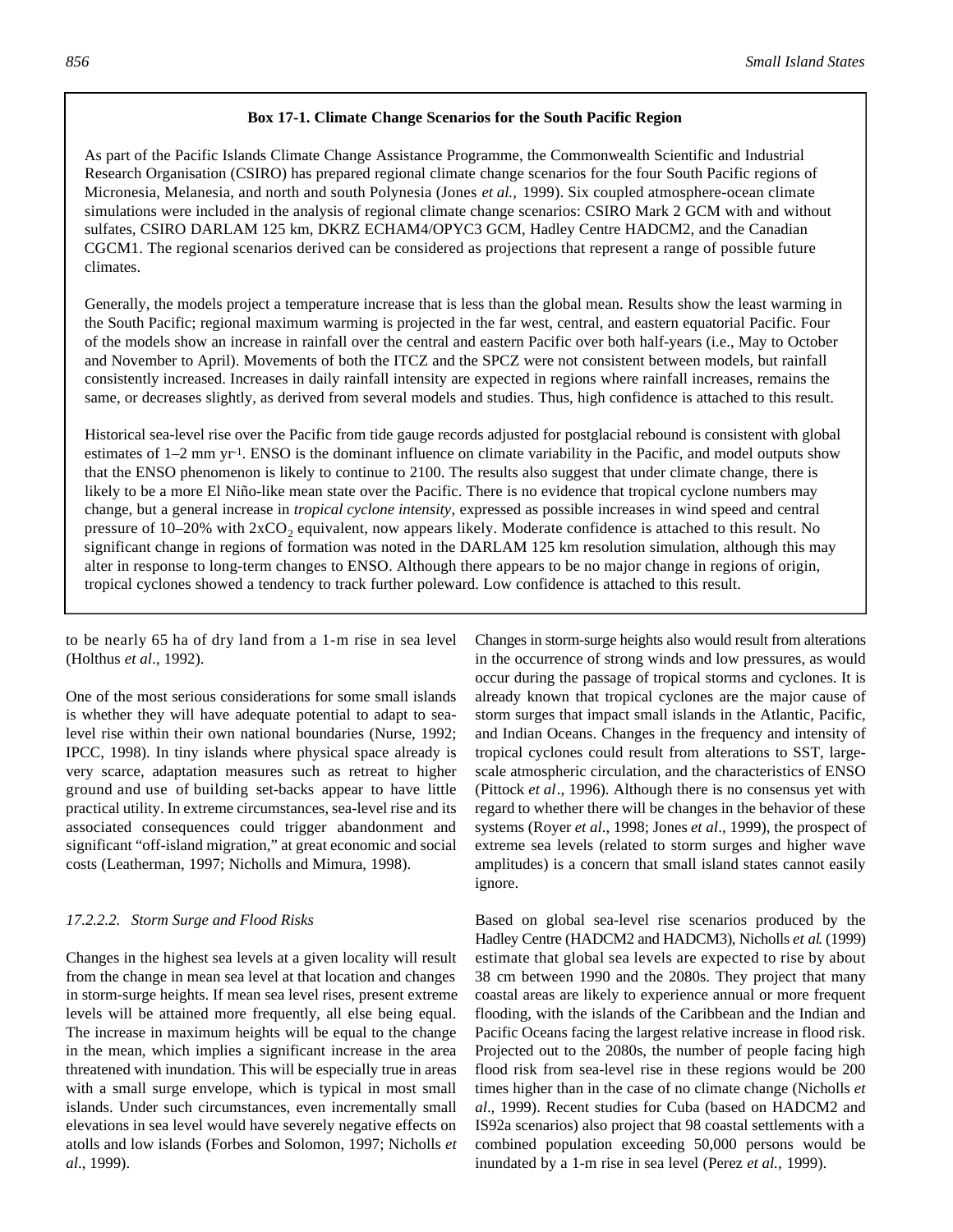#### *17.2.3. Beach and Coastal Changes*

The morphology, characteristics, and classification of beaches are influenced by a variety of factors, including island origin, geologic structure and composition (e.g., volcanic, coral atoll, raised atoll, reef island, or emergent limestone), age, elevation, and size (Gillie, 1997; Solomon and Forbes, 1999). Thus, given their varied origins, a wide range of beach types and characteristics is represented in the small island states of the Caribbean and Mediterranean Seas and the Atlantic, Pacific, and Indian Oceans.

Coastal erosion—partly the result of anthropogenic factors such as sand mining (Gillie, 1997; Ragoonaden, 1997) already is a problem on many islands and evidently may be exacerbated by sea-level rise (Mimura and Nunn, 1998). On many atolls (as in the Pacific) and low reef islands (as in the Caribbean), carbonate beaches are maintained by sand produced from productive reefs whose degradation already is causing accelerated beach erosion. Similarly, in the Mediterranean Sea, where the islands are periodically susceptible to flooding and scour from storm surges, an increase in storminess would further stress natural and human systems located at the coast (Nicholls and Hoozemans, 1996). The impact of the equivalent of a 1-m rise in sea level for a cumulative few hours on the coast was observed in Singapore on 7-14 February 1974. The event indicates clearly the vulnerability of the island's low-lying area to flooding and coastal erosion if sea-level rise takes place (Wong, 1992).

Beach erosion rates of approximately  $2-4$  m yr<sup>-1</sup>, on average, have been reported for several beaches in Trinidad and Tobago, where mean relative sea-level rise of 8–10 mm yr<sup>-1</sup> has been recorded by two gauges during the past 15 years. Although beach erosion results from multiple forces, sea-level rise is considered a contributory factor (Singh, 1997a,b). Ragoonaden (1997) measured shoreline retreat of 2.7 m  $yr<sup>-1</sup>$  at Flic-en-Flac (Mauritius), and Nunn and Mimura (1997) report that the coasts of some islands in Fiji have retreated by more than 30 m in the past 70 years. In the specific case of Viti Levu and Taveuni, Fiji, beach erosion has been attributed to a combination of human-induced causes (including loss of the mangrove fringe and other natural protection) and elevated sea level, which has been rising at a rate of approximately 1–1.5 mm yr-1 since 1960 (Forbes and Solomon, 1997; Nunn and Mimura, 1997).

#### *17.2.3.1. Response, Adaptation, and Management*

It is now widely accepted that strategies for adaptation to sealevel rise tend to fall into three main categories: retreat, accommodate, and protect (Bijlsma, 1996; IPCC, 1996, 1998). Hard engineering—involving the construction of groynes, seawalls, breakwaters, and bulkheads—has long been the traditional response to coastal erosion and flooding in many small island states. Unfortunately, this approach has not always been efficiently implemented and has even helped to increase coastal vulnerability in some cases (Mimura and Nunn, 1998; Solomon and Forbes, 1999). In these specific circumstances,

the term "maladaptation" (which refers to a response that does not succeed in reducing vulnerability but increases it instead; see Chapter 18) may be applied. Realistically, however, for some islands the application of hard solutions may be the only practical option along well-developed coasts, where vital infrastructure is at immediate risk.

There are other potential options available to small island states, including enhancement and preservation of natural protection (e.g., replanting of mangroves and protection of coral reefs), use of softer options such as artificial nourishment, and raising the height of the ground of coastal villages (Nunn and Mimura, 1997). Raising the height of the ground requires additional aggregate such as sand and stone and a lot of pumping, in which many small islands are seriously deficient. Removal of materials from "unimportant" islands to build up important islands via sand transfer by pipes and barges has been suggested by the IPCC (1990). Some island states may be faced with few practical options. Thus, it might be necessary for them to lose some islands so that the entire nation is not completely inundated (Nicholls and Mimura, 1998).

Similarly, beach nourishment may not be a practical or economical option for many island nations because sand often is a scarce resource (Leatherman, 1997; IPCC, 1998). Moreover, beach nourishment requires maintenance in the form of periodic sand replenishment, sometimes every 5–10 years or less (Amadore *et al.*, 1996). Such a requirement could prove to be unsustainable in small economies. In contrast, on some islands such as Singapore, where the technology and resources are more readily available, beach fill projects (used in combination with offshore breakwaters to form artificial headlands) is a feasible option (Wong, 1985). As a general strategy to respond to sea-level rise, it is likely that Singapore will focus on three main types of responses: coastal protection for developed or heavily populated areas and reclaimed land, anti-salt-intrusion measures for coastal reservoirs, and flood prevention measures (such as tidal gates) for major canals (Wong 1992).

In some islands, such as those in the Caribbean, more emphasis is being placed on the application of "precautionary" approaches, such as enforcement of building set-backs, land-use regulations, building codes, and insurance coverage. In addition, application of traditional, appropriate responses (e.g., building on stilts and use of expendable, readily available indigenous building materials), which have proven to be effective responses in many islands in the past, ought to be more widely considered (Forbes and Solomon, 1997; Mimura and Nunn, 1998).

Given the vulnerability of many small island states to various aspects of global change, integrated coastal management (ICM) is rapidly becoming an attractive paradigm for planning adaptation (Bijlsma, 1996; Cicin-Sain, 1998; Nicholls and Mimura, 1998). Furthermore, ICM can be regarded as both an anticipatory and a predictive tool, with the capability to plan for and respond to medium- and long-term concerns such as sea-level rise as well as short-term, present-day needs (Nurse, 1999; Solomon and Forbes, 1999). In addition, ICM can provide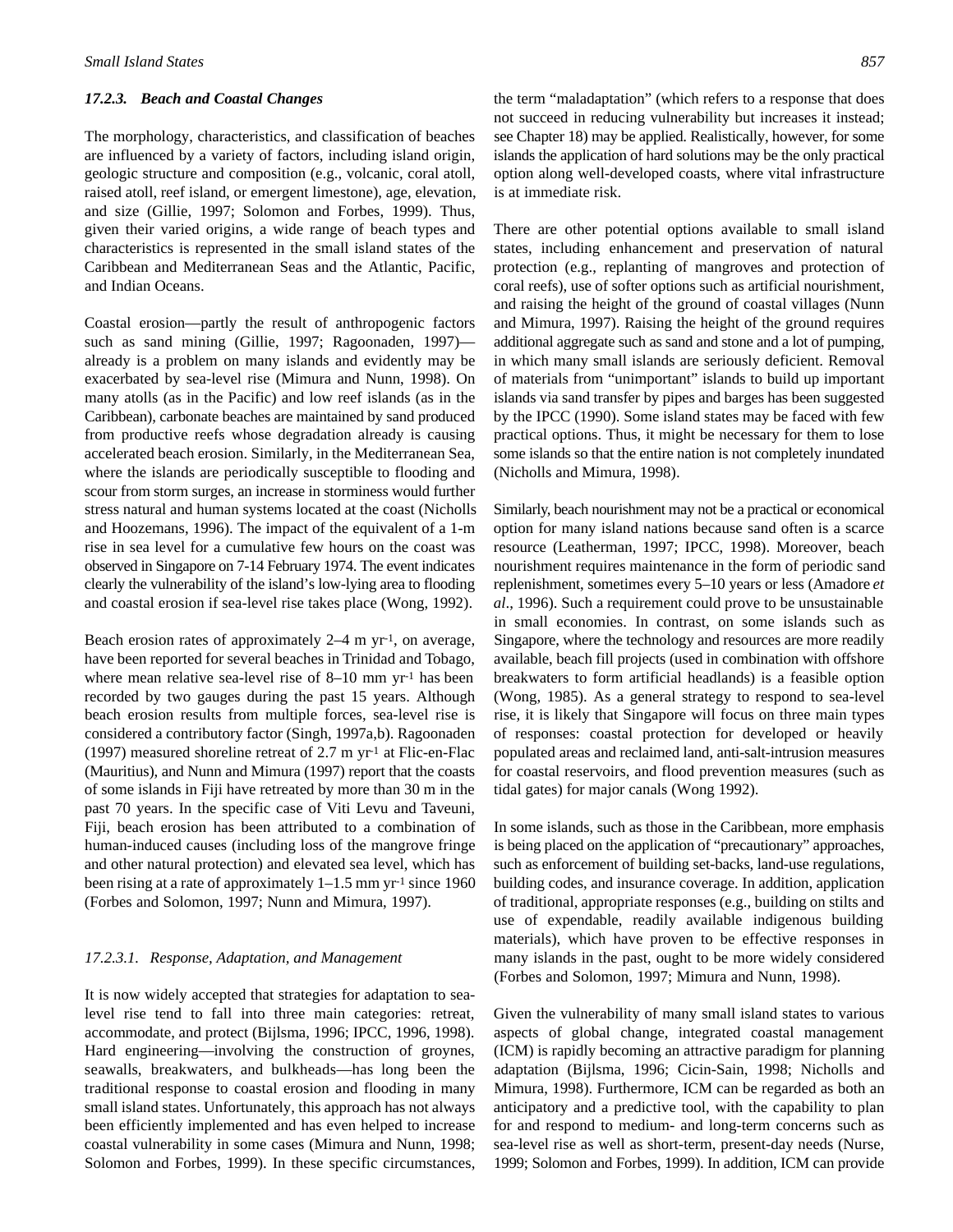an effective framework for resolving potential conflict among competing stakeholder interests, in a manner that is equitable to all groups. In this context, it is noteworthy that all of the small island states that recently participated in the U.S. Country Studies Program (i.e., Federated States of Micronesia, Samoa, Fiji, Kiribati, Marshall Islands, Sri Lanka, and Mauritius) concluded that ICM was the most appropriate adaptation strategy and should form an essential part of their climate change national action plans (Huang, 1997).

Enhancing the resilience of coastal systems has been suggested (e.g., Bijlsma, 1996) as an appropriate proactive adaptive response to reduce vulnerability. Klein and Nicholls (1998) agree that this could be a more cost-effective way to prepare for uncertain changes such as sea-level rise, rather than relying entirely on building traditional, more costly coastal defenses. Helmer *et al*. (1996) strongly support the notion of enhancement of coastal resilience whereby dynamic systems (e.g., dunes, lagoons, and estuaries) should be allowed to utilize their natural capacity to grow in response to rising sea levels. This philosophy could be applied through pilot studies in small islands. One of the ways in which a dynamic and resilient coast can be created is by managed retreat, based on an enforced building set-back that allows the coastline to recede to a new line of defense, thus restoring natural coastal processes and systems. An orderly plan to retreat could be a feasible option on larger islands that cannot commit the resources necessary to prevent coastal land loss in the face of rising sea levels (Leatherman, 1997).

One recommended approach to planning adaptation to sealevel rise and coastal change involves an estimation of the costs of protecting or abandoning developed properties. For developed coasts, West and Dowlatabadi (1999) propose that the real economic evaluation of sea-level rise should be regarded as the difference in utility (not just damages) with and without a sea-level rise scenario, in which it is assumed that physical conditions (e.g., erosion and storms) and human behavior remain constant. This is an improvement on past approaches, which provided the estimated costs of sea-level rise on the basis of market value of inundated land and property or the cost of structural protection.

#### *17.2.4. Coral Reefs, Mangroves, and Seagrasses*

#### *17.2.4.1. Coral Reefs*

Coral reefs represent one of the most important natural resources of many tropical islands. They are a source of food, beach sand, and building materials and function as natural breakwaters along the coasts of many tropical islands. They also provide habitats for many marine animals and reef fish and generate significant revenues for many small island economies through avenues such as tourism (e.g., snorkeling and scuba diving). On many islands, coral reefs are facing severe threats from climate- and non-climate-related stressors. The total areal extent of living coral reefs has been estimated at about 255,000–1,500,000 km<sup>2</sup> (Spalding and Grenfell, 1997), of which 58% are considered at risk from human activities, according to a global assessment (Bryant *et al*., 1997).

Owing to their narrow temperature tolerances, some species of corals currently live at or near their thermal limits (Goreau, 1992; IPCC, 1998). SSTprojections (based on three variants of the Max Planck Institute ECHAM and CSIRO GCMs) suggest that the thermal tolerance of reef-building corals will be exceeded within the next few decades. Moreover, the incidence of bleaching will rise rapidly, with the rate of increase highest in the Caribbean and slowest in the central Pacific region (Hoegh-Guldberg, 1999).

There is now substantial evidence that indicates that "episodic" warming of the ocean surface, as occurs in El Niño years, leads to significant coral bleaching (Brown and Ogden, 1993; Glynn, 1993; Goreau and Hayes, 1994; Wilkinson and Buddemeier, 1994; Brown, 1997a,b; CARICOMP, 1997; Goreau *et al*., 1997). The major coral bleaching episodes in the past 20 years were found to be associated with periods when ocean temperature were about 1°C higher than the summer maximum. It also has been suggested that bleaching events could occur annually in most tropical oceans in the next 30–50 years (Hoegh-Guldberg, 1999). Bleaching was particularly severe and widespread during the period of the most recent El Niño episode of 1997–1998, which was considered to be the most intense such event on record. On some islands, more than 90% of all live reefs have been affected (Goreau and Hayes, 1994), with branching species generally most severely impacted (Wilkinson 1998, 1999). An assessment of the literature on coral bleaching is provided in Chapter 6.

The impact of increasing  $CO<sub>2</sub>$  concentrations in the oceans on coral reefs is now the focus of an emerging though as yet unresolved debate. Since publication of the SAR and the *Special Report on Regional Impacts of Climate Change* (IPCC, 1998), it has been suggested that the ability of reef plants and animals to make the limestone skeletons that build the reefs is being reduced by rising atmospheric  $CO<sub>2</sub>$  concentrations. Indeed, some authors suggest that based on projected  $CO_2$  concentration in the atmosphere, the calcification rate of corals would decline by approximately 14–30% by 2050 (Gattuso *et al.,* 1999; Kleypas *et al.,* 1999). Again, see Chapter 6 for a full evaluation of the main issues in this debate.

Chapter 6 points out that earlier IPCC assessments have concluded that the threat of sea-level rise to reefs (as opposed to reef islands) is negligible. This conclusion was based on projected rates of global sea-level rise from Warrick *et al.* (1996) on the order of 2–9 mm yr<sup>-1</sup> over the next 100 years. It has been suggested that healthy reef flats will be able to keep pace with projected sea-level rise, given an approximate upper limit of vertical reef growth during the Holocene of 10 mm  $yr<sup>1</sup>$ (Schlager, 1999). However, the prognosis is far less positive in many small island states (e.g., in the Caribbean Sea and the Indian Ocean), where reef structures have been weakened by a variety of anthropogenic stresses. This concern also is applicable to many island countries, where reefs in close proximity to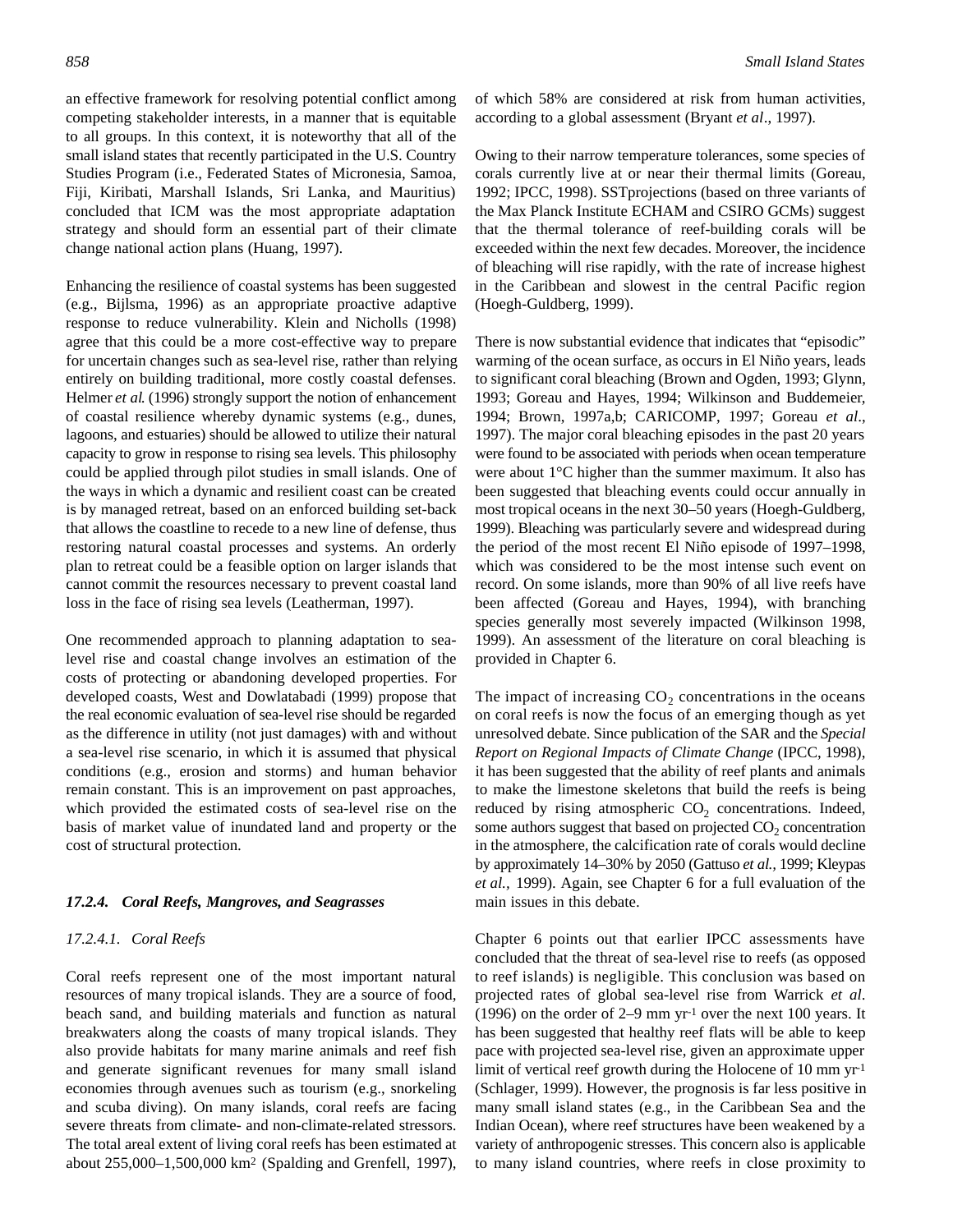major settlements have been severely stressed. The ability of reefs to keep pace with sea-level rise also will be adversely affected by more frequent coral bleaching episodes and by reduced calcification rates resulting from higher  $CO_2$  concentrations.

#### *17.2.4.2. Mangroves*

Mangroves provide important functions as protection against storms, tides, cyclones, and storm surges and are used as "filters" against the introduction of pests and exotic insects (Menendez and Priego, 1994; Suman, 1994). Mangroves have important ecological and socioeconomic functions as well, particularly in relation to animal and plant productivity, as nutrient sinks, for substrate stabilization, and as a source of wood products. These functions sometimes may be in conflict and differ in importance between riverine, basin, and coastal fringe mangroves; the latter are important primarily for shoreline protection.

Many mangrove forests are under stress from excessive exploitation, reducing resilience in the face of sea-level rise. The importance of sediment flux in determining mangrove response to rising sea levels is well established in the literature. Ellison and Stoddart (1991), Ellison (1993), and Parkinson and Delaune (1994) have suggested that mangrove accretion in low- and high-island settings with low sediment supply may not be able to keep up with future rates of sea-level rise, but Snedaker and Meeder (1994) have suggested that low-island mangroves may be able to accommodate much higher rates. These observations may not necessarily represent conflicting views because the resilience of mangroves to sea-level rise also is conditioned by the composition and status of the stands and other factors such as tidal range and sediment supply (Woodroffe, 1995; Ewel *et al*., 1998; Farnsworth, 1998). In some protected coastal settings, inundation of low-lying coastal land actually may promote progressive expansion of mangrove forest with rising sea level (Richmond *et al*., 1997), provided vertical accretion keeps pace.

Notwithstanding the foregoing, studies have shown that mangrove forests in some small islands will be lost as a result of elevated sea levels. For example, it is projected that with a 1-m sea-level rise in Cuba, more than 300 ha of mangroves, representing approximately 3% of that country's forests, would be at risk (Perez *et al.,* 1999). Under similar conditions, Alleng (1998) projects a complete collapse of the Port Royal mangrove wetland in Jamaica, which has shown little capacity to migrate in the past 300 years; Suman (1994) envisages that accelerated sealevel rise would adversely affect mangroves in Puerto Rico, where 62% already has been eliminated by direct human activity.

#### *17.2.4.3. Seagrasses*

Seagrass communities provide useful habitat for many marine fish, particularly in the shallow, intertidal environments of many islands. It is postulated that an increase in SST will adversely affect seagrass communities because these ecosystems already are sensitive to land-based pollution and runoff in coastal environments (Edwards, 1995). It is argued further that the distribution of seagrasses will shift as a result of temperature stress, which in turn can cause changes in sexual reproduction patterns (Short and Neckles, 1999). In addition, an increase in temperature will alter seagrasses' growth rates and other physiological functions. Sea-level rise would mean increasing water depth and reduction of the amount of light reaching the seagrass beds, which would reduce plant productivity.

The effect of increased  $CO<sub>2</sub>$  in the water column will vary according to species and environmental circumstances but will likely alter the competition between species, as well as between seagrasses and algal populations (Beer and Koch, 1996). Laboratory experiments suggest that some seagrasses, such as *Zostera marina,* are able to respond positively to increased  $CO<sub>2</sub>$ levels by increasing their rate of photosynthesis (Zimmerman *et al*., 1997), although earlier research on field-collected samples of *Thallassia testudinum* suggests that maximum photosynthesis is lower with elevated  $CO<sub>2</sub>$  (Durako, 1993).

As with other submerged aquatic plants, seagrasses are sensitive to ultraviolet-B (UV-B) radiation because such radiation can penetrate depths of up to 10 m (Larkum and Wood, 1993). Laboratory experiments have demonstrated that the response can vary from strong photosynthetic tolerance, in the case of *Halophila wrightii*; to moderate tolerance, as with *Syringodium filiforme*; to little photosynthetic tolerance, as exhibited by *Halophila engelmanni* (Hader, 1993; Short and Neckles, 1999).

#### *17.2.5. Biodiversity of Islands*

Small islands are highly variable with respect to their biological diversity. Some states, such as the low reef islands, have low biodiversity and low endemism. Coral reefs exhibit the highest known diversity among marine ecosystems, with 91,000 described species of reef taxa. Table 17-4 gives the diversity of mammals, birds, plants, and endemism for some select small island states. In general, small islands in absolute figures tend to have high terrestrial diversity and endemism. In Cuba, for instance, 50% of the flora and 41% of the fauna are endemic (Vales *et al*., 1998). In the Canary Islands, 45% of all bird species are endemic. In the Hawaiian islands—the most isolated of all floristic regions—more than 90% of plant species are endemic (Biagini, 1999). When relative biodiversity and endemism are calculated in relation to area, the figures for many small island states tend to be higher than those for most other regions of the world.

Although there generally is high diversity associated with the ecosystems (marine and terrestrial) of islands, their long-term survival is threatened by anthropogenic stresses including pollution, overexploitation, and generally poor management. As in other regions, it is expected that climate change will affect the biodiversity of small islands directly and indirectly. Rising atmospheric  $CO<sub>2</sub>$  concentrations are projected to increase the productivity of some communities and alter competition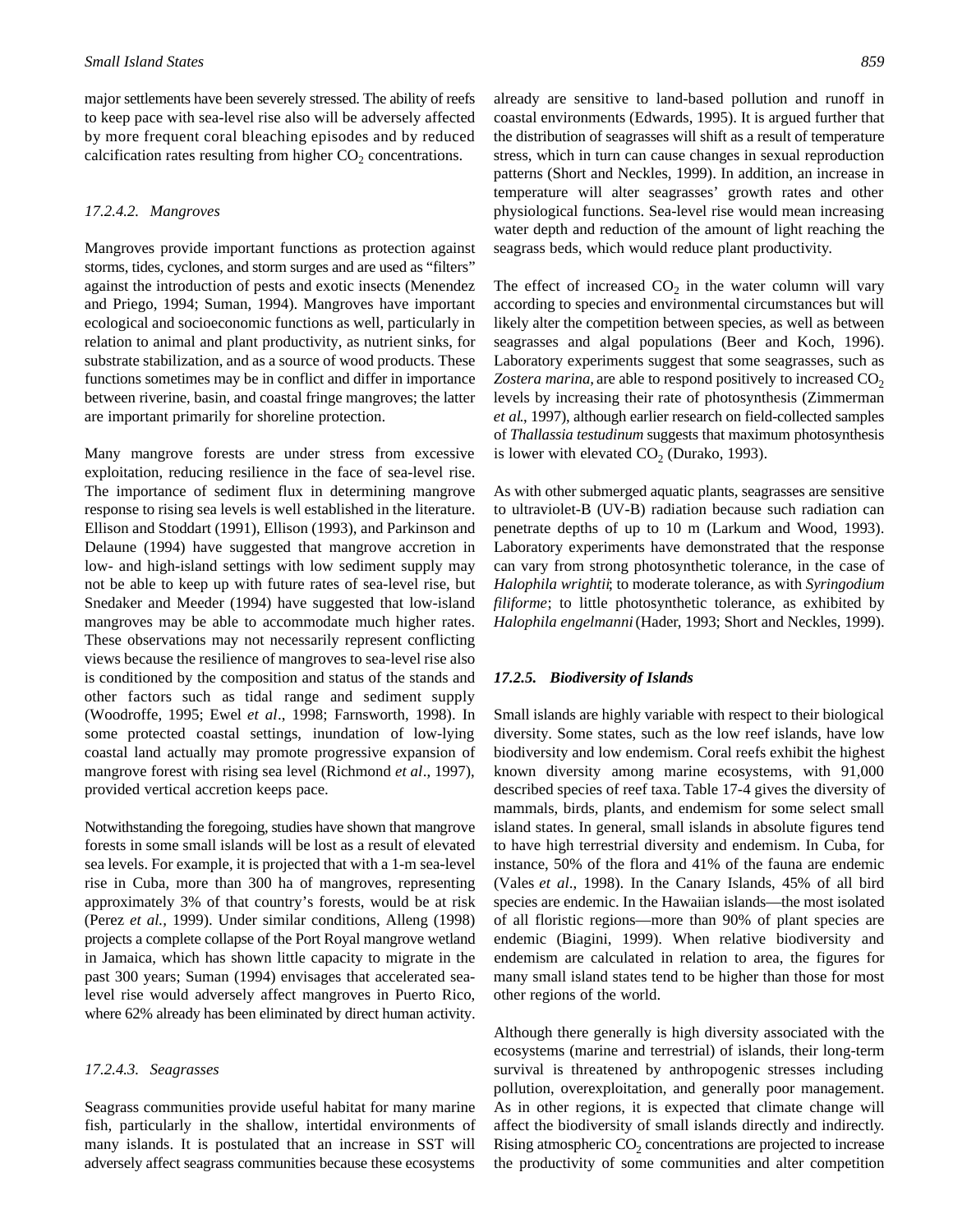| Country             | <b>Known</b><br><b>Mammal</b><br><b>Species</b> | Known<br><b>Endemic</b><br><b>Mammal</b><br><b>Species</b> | Known<br><b>Bird</b><br><b>Species</b> | Known<br><b>Endemic</b><br><b>Bird</b><br><b>Species</b> | Known<br><b>Plant</b><br><b>Species</b> | Known<br><b>Endemic</b><br><b>Plant</b><br><b>Species</b> |
|---------------------|-------------------------------------------------|------------------------------------------------------------|----------------------------------------|----------------------------------------------------------|-----------------------------------------|-----------------------------------------------------------|
| Cuba                | 31                                              | 12                                                         | 342                                    | 22                                                       | 6,004                                   | 3,229                                                     |
| Dominican Republic  | 20                                              |                                                            | 254                                    | $\theta$                                                 | 5,000                                   | 1,800                                                     |
| Fiji                | 4                                               |                                                            | 109                                    | 26                                                       | 1,307                                   | 760                                                       |
| Haiti               | 3                                               | 0                                                          | 220                                    | $\theta$                                                 | 4,685                                   | 1,623                                                     |
| Jamaica             | 24                                              | 3                                                          | 262                                    | 25                                                       | 2,746                                   | 923                                                       |
| Mauritius           | $\overline{4}$                                  | 2                                                          | 81                                     | 9                                                        | 700                                     | 325                                                       |
| Palau               | 214                                             | 57                                                         | 708                                    | 80                                                       | 10,000                                  |                                                           |
| Solomon Islands     | 53                                              | 19                                                         | 223                                    | 44                                                       | 2,780                                   | 30                                                        |
| Trinidad and Tobago | 100                                             |                                                            | 433                                    |                                                          | 1,982                                   | 236                                                       |

|  |  | Table 17-4: Biodiversity status for selected small island states, 1990 (extracted from IPCC, 1998). |  |  |  |  |  |  |  |  |  |
|--|--|-----------------------------------------------------------------------------------------------------|--|--|--|--|--|--|--|--|--|
|--|--|-----------------------------------------------------------------------------------------------------|--|--|--|--|--|--|--|--|--|

among others by eliminating some species and introducing new species to take their place (McIver, 1998). In marine ecosystems such as coral reefs, incremental increases in atmospheric  $CO<sub>2</sub>$ would be expected to threaten the diversity of these systems by the process described in Section 17.2.4.1 (Hatcher, 1997).

The impacts of climate change and sea-level rise on biota in island states are much greater than the impacts on continental areas. For example, sea-level rise could impact the habitats of the endangered Tuamotu sandpiper (*Prosobonia cancellata*) and bristle-thighed curlew (*Numenius tahitiensis*), as well as the seabird colony of 18 species on Laysan Island (Hawaii). Other potentially vulnerable areas (not inclusive) for breeding seabirds include the Kerguelen and Crozet Islands (seabirds), the Galapagos Islands (Galapagos penguin, *Spheniscus men diculus*), and the nesting habitat for the Bermuda petrel (Pterodroma cahow) (Sattersfield et al., 1998). Based on outputs from HADCM2 and scenarios IS92a and Kyoto 1, Suarez *et al.* (1999) also have found that in the eastern region of Cuba, certain endemic species of flora would face extinction.

Inundation and flooding of low-lying forested islets with species such as the Manus fantail (*Rhipidura semirubra*) also might be lost. The majority of threatened bird species on islands are found in forested habitats (Sattersfield *et al.,* 1998). Impacts of climate change on these species likely would be from physiological stress and changes and loss in habitat, especially from fires and cyclones. For example, 30% of the forested area on the Santa Cruz islands was lost in one cyclone in 1993. Some vulnerable species and areas include the endangered New Caledonian lorikeet (*Charmosyna diadema*) and critically endangered New Caledonian rail *(Gallirallus lafresnayanus)* on New Caledonia, the Samoan white-eye (*Zosterops samoen sis*) and critically endangered Samoan moorhen (*Gallinula pacifica*) on Savai'i (Samoa), and the Santo Mountain starling (*Aplonis santovestris*) on Espiritu Santo (Sattersfield *et al.*, 1998). In Samoa, most species of flowering plants are pollinated by a few species of animals; nearly 100% of seed dispersal in the dry season is mediated by flying foxes (*Pteropus spp.*) (Cox *et al*., 1991). Likewise, flying foxes are the key pollinators and

seed dispersers on many islands in the South Pacific. If their habitat is threatened by climate change, the result would be the loss of many dependent plant species.

Generally on islands, one of every three known threatened plants is endemic. Among birds, approximately 23% of the species found on islands are threatened, compared with only 11% of the global bird population (McNeely *et al*., 1993). Establishment of terrestrial, marine, or coastal reserves such as the Morne Trois Pitons Park and Forestry Reserve (Dominica, 1986), Bonaire Marine Park (Netherlands Antilles, 1979), Tobago Cays Marine Park (St. Vincent and the Grenadines), Soufriere Marine Management Area (St. Lucia, 1997), and other similar management units ("biosphere reserves") established elsewhere is a useful management option. It has been demonstrated that the creation of such reserves helps to preserve endangered habitats and ecosystems of small islands and will contribute to maintenance of biological diversity, while increasing the resilience of these systems to cope with climate change.

#### *17.2.6. Water Resources*

Availability of water resources is a limiting factor for economic and social development in small island states. Many such countries rely almost entirely on a single source of supply, such as groundwater (Barbados, Antigua, The Bahamas, Kiribati), rainwater (Tuvalu, northern atolls of Cook Islands, and the Maldives), surface reservoirs and imports (Singapore), or rivers and other surface flows (Seychelles, Dominica).

Water supply is most vulnerable in the atoll states of the Pacific, where water supply is sensitive to precipitation patterns and changes in storm tracks (Salinger *et al*., 1995). Captured rainwater is stored in cisterns; the only backup reserve for these islands is a thin wedge of fresh groundwater that sits on top of the saltwater lens. A reduction in precipitation coupled with sea-level rise would not only cause a diminution of the volume of potable water but would reduce the size of the narrow freshwater lens (Amadore *et al*., 1996).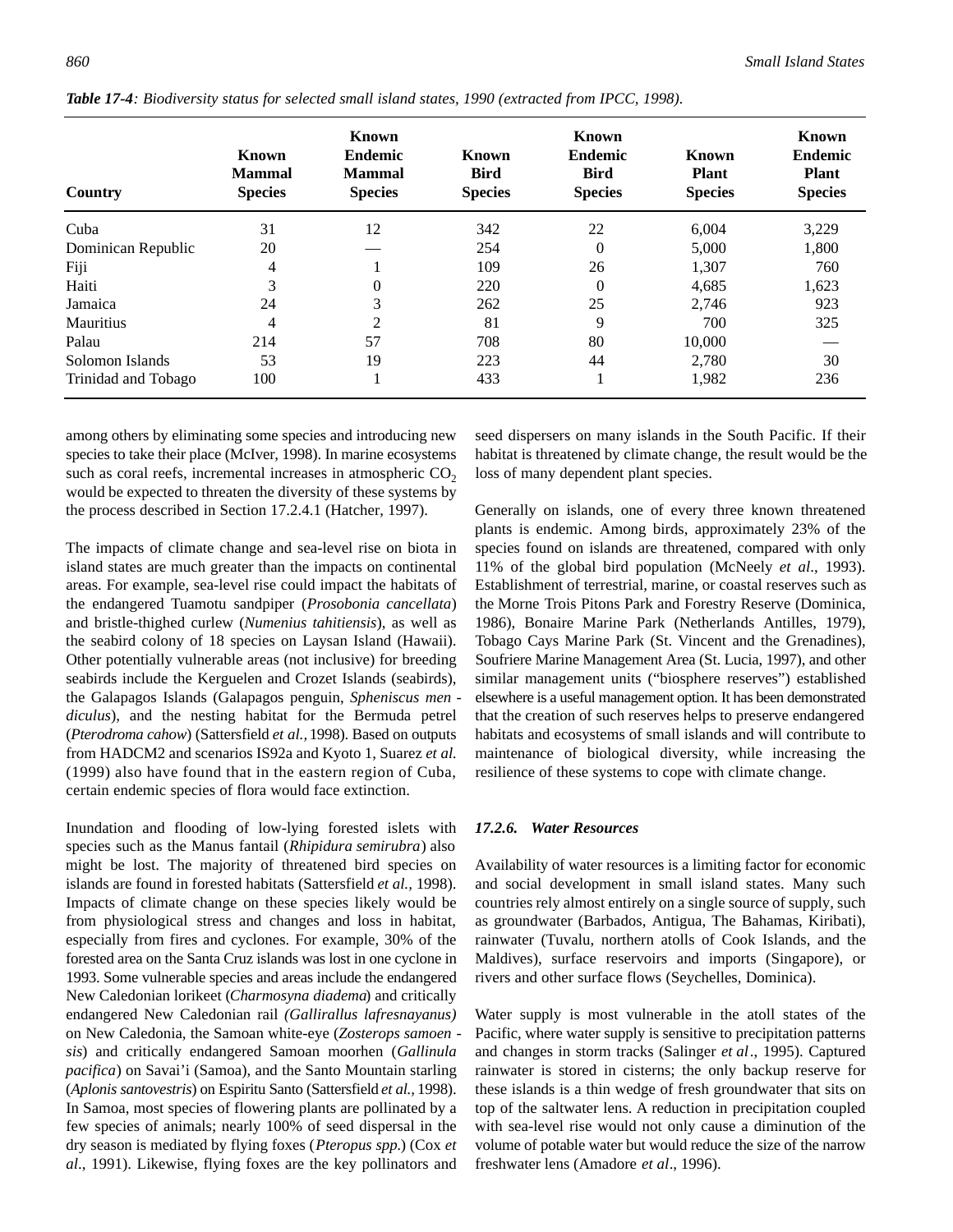The situation is equally critical in the low limestone islands of the eastern Caribbean, where seasonality of rainfall (a marked dry and wet season regime) is pronounced. On islands such as Anguilla, Antigua and Barbuda, Grenada, and Barbados, more than 65% of total annual rainfall may be recorded in the wet season, which spans the 6-month period of June to December. Moreover, most of the rainfall is strongly associated with the genesis and passage of easterly waves, tropical depressions, and storms (Gray, 1993; Nurse *et al.,* 1998). Thus, changes in the occurrence of these heavy rainfall events will certainly impact the water supply of many Caribbean islands. The situation is further exacerbated in Barbados, where recent research has shown that groundwater recharge is restricted to the three wettest months of the year, and only 15–30 % of annual rainfall reaches the aquifer (Jones *et al.,* 1998).

Reduced availability of adequate water supply in a changing climate also poses a potential threat to the Mediterranean islands of Cyprus and Malta. Because these two countries already experience water shortages (Nicholls and Hoozemans, 1996), and given a projected decrease in mean summer precipitation over the Mediterranean Sea region (IPCC, 1998), the water resources of these states could be placed under considerable pressure in the future (Tables 17-2 and 17-3). The threat is equally strong in some parts of the eastern Caribbean. Within the past few decades in Dominica, for instance, an apparent tendency toward more extended periods of drought is well correlated with reduced flows in the Castle Comfort, Roseau, Layou, and Geneva Rivers (Government of Commonwealth of Dominica, 2000). Because rivers are the main source of potable and irrigation water on the island and are also harnessed for power generation, declining flows have become a matter of serious national concern.

Climate change can present additional water management and related challenges. Such challenges may arise from a variety of sources, including increased flood risks and impeded drainage and the presence of elevated water tables—which may pose special engineering problems. It is projected that on Andros island, the Bahamas, where the water table presently is only 30 cm below the surface, high evaporation rates and increasing brackishness will eventuate with continued sea-level rise (Martin and Bruce, 1999). Similar projections also have been made for Cuba, where underground water supplies already are stressed (Planos and Barros, 1999). For many small island states, the prospect of salinity intrusion into the freshwater lens would be a matter of great concern. In many of these islands where salinization from overpumping of aquifers is already occurring (e.g., The Bahamas and Barbados), sea-level rise would compound the risk. In some cases, higher salinity would be experienced not only in coastal aquifers but also inland at freshwater pumping plants as the salty groundwater rises. Singh (1997a,b) has reported a recent increase in salinity levels for several coastal aquifers in Trinidad and Tobago in the southern Caribbean, attributable mainly to rapid drawdown exacerbated by sea-level rise.

There now is substantial evidence to support the view that precipitation variability in various parts of the world is linked

to ENSO events. During the 1982–1983 ENSO event, rainfall in many parts of the western Pacific was a mere 10–30% of the long-term mean average (Falkland, 1992). More specifically, it is well established that ENSO has a strong influence on rainfall patterns in the tropics and low-latitude regions of the Southern Hemisphere (Shea, 1994; Whetton *et al*., 1996). In the Caribbean islands, droughts appear to be more frequent in El Niño years, whereas conditions tend to be wetter in La Niña years. The devastating drought in the region in 1998 coincided with what is believed to be the strongest El Niño signal on record. ENSO-related droughts also are known to occur in the low-lying atolls of the tropical Pacific. Thus, in countries such as the Federated States of Micronesia and the Marshall Islands where rainwater is the main source of supply, more frequent and intense ENSO events will impose further stress on already meager water resources (Meehl and Washington, 1996); other islands in the central and eastern tropical Pacific will experience heavy rains (Jones *et al.,* 1999).

Realistically, the options available to many small islands for reducing the adverse effects of climate change on water availability are limited. This implies that greater urgency and emphasis will have to be placed on improving water resource management efforts, including inventorying of resources and rational and equitable allocation. Implementation of more efficient rainwater harvesting methods, efficient leak detection and repair, use of water-saving devices, and aggressive recycling efforts are strategies worth considering. Desalination also is becoming an increasingly attractive option, especially where the necessary technical and financial capacity is available and in cases in which more traditional strategies are inadequate or not feasible (e.g., in Singapore, Malta, Cyprus, Barbados, Antigua and Barbuda, St. Kitts and Nevis, and Grenada). As part of their long-term adaptation strategy, these water-scarce islands might wish to include "no-regrets" measures, which will promote sustainability with or without climate change. Some countries may even wish to consider application of market-based systems to allocate water supplies, which could result in less wasteful practices under current conditions and thus enable water users to more efficiently adapt to climate change (Amadore *et al*., 1996).

#### *17.2.7 Tourism*

Tourism is a major economic sector in many small island states. Table 17-5, which expresses tourist arrivals in terms of the populations of small island states for which data were available, shows that in most small island states, the numbers of visitors substantially exceed the number of inhabitants. Table 17-5 also expresses tourism receipts in terms of gross national product (GNP) and in terms of foreign exchange inflows from exports of goods and services. Again, the ratios tend to be relatively high in most small island states; the Maldives, Antigua and Barbuda, and the Bahamas exhibit the highest ratios. In many countries, tourism also makes a significant contribution to employment. For example, the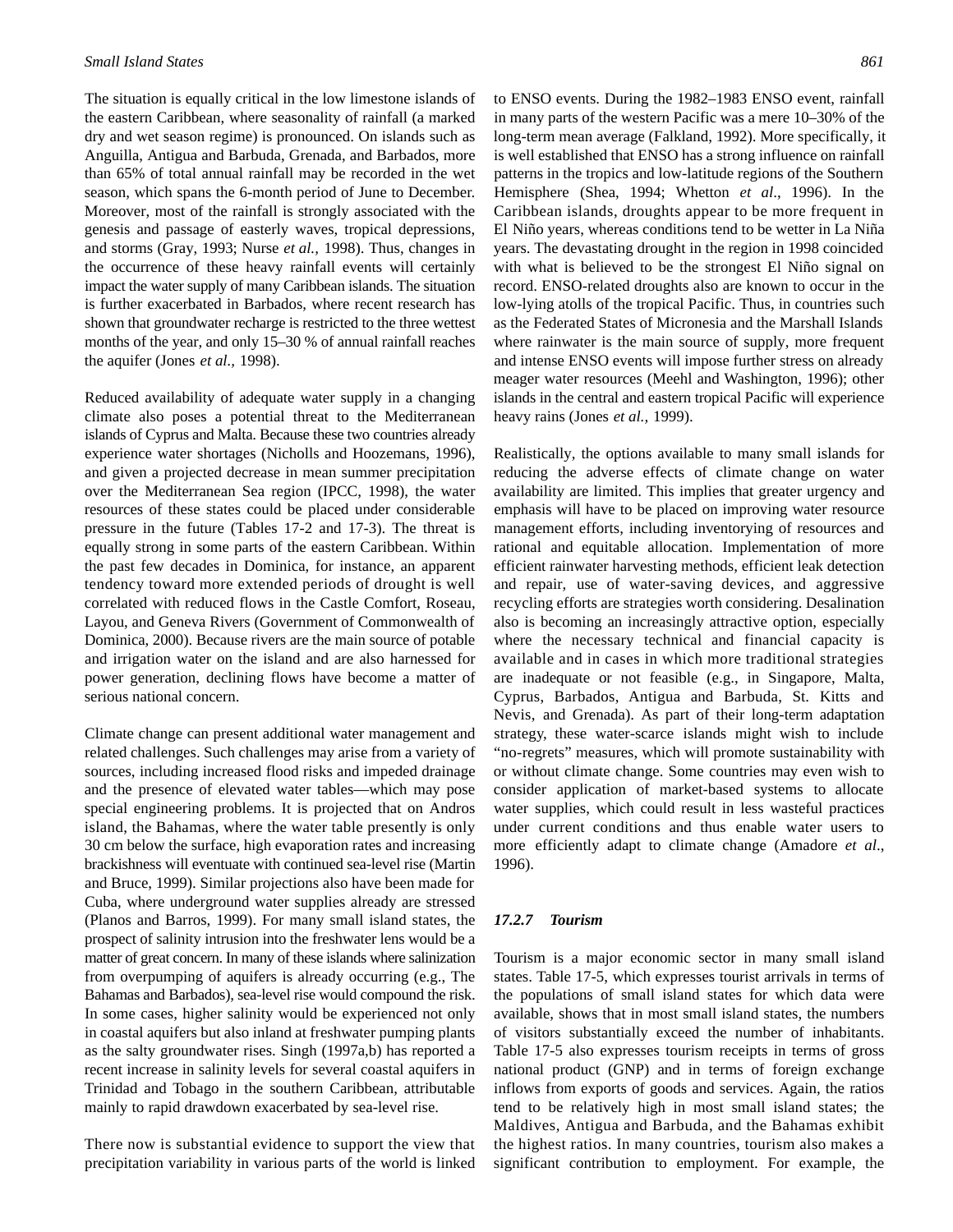|                     | Number of                    | <b>Tourists as</b>           |             | <b>Tourist Receiptsb</b> |
|---------------------|------------------------------|------------------------------|-------------|--------------------------|
| Country             | Tourists (000s) <sup>a</sup> | % of Population <sup>a</sup> | as % of GNP | as % of Exports          |
| Antigua and Barbuda | 232                          | 364.2                        | 63.4        | 73.5                     |
| <b>Bahamas</b>      | 1618                         | 586.4                        | 42.0        | 75.6                     |
| <b>Barbados</b>     | 472                          | 182.4                        | 39.2        | 56.2                     |
| Cape Verde          | 45                           | 11.4                         | 11.5        | 37.3                     |
| Comoros             | 26                           | 4.9                          | 10.6        | 47.8                     |
| Cuba                | 1153                         | 10.5                         | 8.8         | n/a                      |
| Cyprus              | 2088                         | 280.7                        | 24.0        | 49.1                     |
| Dominica            | 65                           | 97.6                         | 15.9        | 32.5                     |
| Dominican Republic  | 2211                         | 28.1                         | 13.6        | 30.2                     |
| Fiji                | 359                          | 45.3                         | 19.2        | 29.1                     |
| Grenada             | 111                          | 116.2                        | 27.0        | 60.6                     |
| Haiti               | 149                          | 2.2                          | 3.9         | 50.5                     |
| Jamaica             | 1192                         | 45.6                         | 31.6        | 39.8                     |
| Maldives            | 366                          | 130.7                        | 95.0        | 68.4                     |
| Malta               | 1111                         | 294.7                        | 22.9        | 28.7                     |
| Mauritius           | 536                          | 46.4                         | 15.7        | 26.8                     |
| Papua New Guinea    | 66                           | 1.5                          | 2.1         | 3.0                      |
| St. Kitts and Nevis | 88                           | 210.5                        | 30.6        | 63.6                     |
| St. Lucia           | 248                          | 164.7                        | 41.1        | 66.6                     |
| St. Vincent         | 65                           | 54.6                         | 23.8        | 45.9                     |
| Samoa               | 68                           | 31.1                         | 19.6        | 48.8                     |
| Seychelles          | 130                          | 166.7                        | 34.6        | 52.2                     |
| Singapore           | 7198                         | 209.2                        | 6.2         | 4.1                      |
| Solomon Islands     | 16                           | 3.7                          | 2.8         | 4.2                      |
| Trinidad and Tobago | 324                          | 28.7                         | 4.2         | 8.3                      |
| Vanuatu             | 49                           | 27.1                         | 19.3        | 40.9                     |

*Table 17-5: Tourist inflows and receipts, various years, for select small island states (Waters, 1998).*

aData on tourist inflows and ratio to population pertain to 1997.

bData for tourist receipts pertain to 1997 for the Bahamas, Cape Verde, Jamaica, the Maldives, Malta, Mauritius, Samoa, Seychelles, Singapore, and Solomon Islands; to 1996 for Antigua and Barbuda, Cuba, Dominica, Dominican Republic, Fiji, Grenada, Haiti, Papua New Guinea, St. Lucia, and St. Vincent; to 1995 for Barbados, Comoros, Cyprus, Trinidad and Tobago, and Vanuatu; and to 1994 for St. Kitts and Nevis.

industry provides jobs for 70% of the labor force in the Bahamas, 40% in Malta, and 20% in Seychelles (Waters, 1998).

It is widely acknowledged that the effects of climate change on tourism will be both direct and indirect. For instance, sealevel rise would disrupt the sector through loss of beaches, inundation, degradation of coastal ecosystems, saline intrusion, and damage to critical infrastructure (Nicholls and Hoozemans, 1996; Teh, 1997; Perez *et al.,* 1999). Because many small islands are so heavily dependent on the tourism sector for their economic survival, adverse impacts on the industry, from climate change or other causes, would be of great concern in these countries. In many small islands, the industry also would be sensitive to other climate-related impacts, such as loss of attractiveness of coral reefs as a result of bleaching.

Ahigh proportion of tourism in small island states is motivated by the desire of visitors from developed countries of the north (their largest market) to escape cold winters. Small island states are becoming increasingly concerned that projected milder winters in these markets could reduce the appeal of these islands as tourist destinations (Martin and Bruce, 1999). It is projected that tourism could be further harmed by increased airline fares if GHG mitigation measures (e.g., levies and emission charges) were to result in higher costs to airlines servicing routes between the main markets and small island states (Wall, 1996).

To ensure the sustainability of the tourist industry in Cyprus, it has been recommended that a strategy of protection of in frastructure combined with planned retreat would be effective and appropriate to local circumstances. The overall goal would be to maintain the limited beach area to sustain the vital tourist industry, specifically by erecting hard structures, enforcing building set-backs, and use of artificial nourishment, although the latter measure may require external sources of sand (Nicholls and Hoozemans, 1996). Although not all these strategies may be applicable to the atoll states, many other island nations—such as Barbados, Jamaica, Grenada, St. Lucia, and Singapore—already have begun to implement similar approaches as part of the ICM process.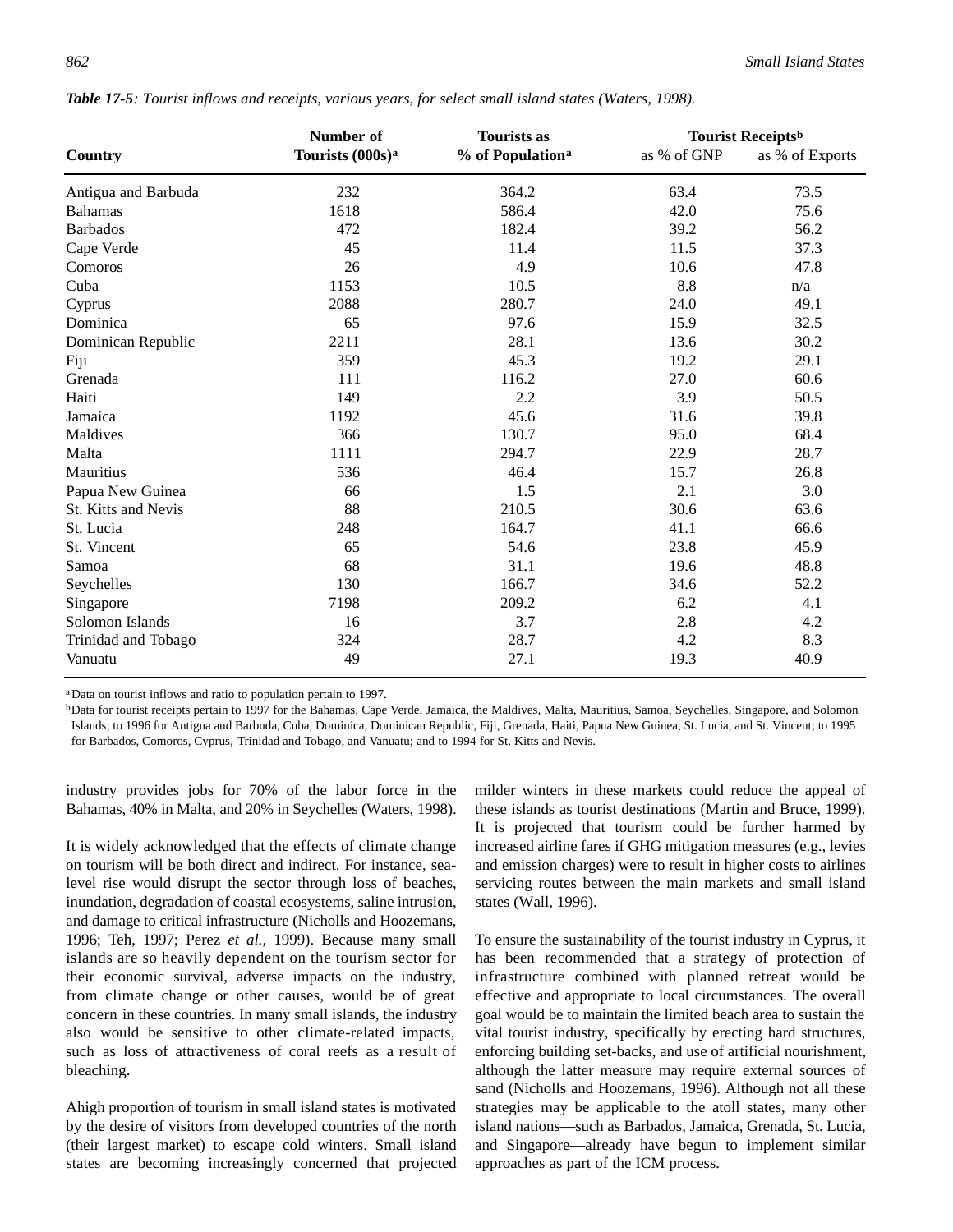#### *17.2.8. Food Security*

#### *17.2.8.1. Crop Agriculture*

Subsistence agricultural production is vital to the economies, nutritional status, and social well-being of small islands particularly the small, low-lying, atoll states where food security is a major concern. The main subsistence crops include taro, sweet potato, yam, breadfruit, bananas, coconut, and a variety of vegetables. Production of cash crops such as sugarcane, copra, coffee, cocoa, rubber, and tea (grown at higher elevations on high islands) also is important because export of these products earns valuable foreign exchange. Climate change could precipitate heat stress, changes in soil moisture and temperature, evapotranspiration, and rainfall that might affect the growth of some subsistence root crops and vegetables. The consequences of such changes for agriculture are likely to be more severe in areas that already are under stress—for example, water-scarce islands. Crop agriculture also can be affected by tropical cyclones and other extreme events, such as floods and droughts. To the extent that many small islands are susceptible to these phenomena, it is highly likely that crop production in these states would be impacted by alterations in the patterns of these events as a consequence of climate change.

On low islands and atolls in the Pacific, practically all crop agriculture is concentrated at or near the coast. Thus, changes in the height of the water table and salinization as a result of sea-level rise would be stressful for most varieties of taro and other crops, which have low tolerance for salt. It has been suggested that in general,  $C_3$  crops, which include many tropical crops, will benefit more from the effect of  $CO_2$  fertilization than  $C_4$  plants. However, recent findings indicate that the impact on sugarcane and maize yields would be adverse (Jones *et al*., 1999).

Singh and El Maayar (1998), using GCM (CCC 11) outputs and high, medium, and low  $CO<sub>2</sub>$  emission scenarios coupled with a crop model (FAO) to simulate crop yields, found that sugarcane yields may decrease by  $20-40\%$  under a  $2xCO<sub>2</sub>$ climate change scenario in Trinidad and Tobago in the southern Caribbean. The decrease in yields is attributed to increased moisture stress caused by the warmer climate. These reductions in sugarcane yields deriving from climate change are similar to those found for maize—another C<sub>4</sub> crop—in nearby Venezuela (Maytin *et al*., 1995). These results are supported by similar findings in Mauritius, which are derived from the Agricultural Production Systems Simulator Model (APSIM-Sugarcane) developed by the Agricultural Production Systems Research Unit, Australia. The study projects a decline in sucrose yield by more than 50% with a doubling of  $CO<sub>2</sub>$  (Cheeroo-Nayamuth and Nayamuth, 1999).

#### *17.2.8.2. Fisheries*

Although fishing is largely artisanal or small-scale commercial, it is an important activity on most small islands and makes a significant contribution to the protein intake of island inhabitants

(Blommestein *et al*., 1996; Mahon, 1996). The impacts of climate change on fisheries are complex and in some cases are indirect. As with other renewable resources, an assessment of climate change impacts on fisheries is complicated by the presence of anthropogenic and other non-climate-related stresses, such as habitat loss and overexploitation (Challenger, 1997).

Many breeding grounds for commercially important fish and shellfish are located in shallow waters near coasts. These areas include mangroves, coral reefs, seagrass beds, and salt ponds—all of which are likely to be affected by climate change. Generally, fisheries in the small island states are not expected to be adversely affected by sea-level rise *per se*. Higher sea level would be a critical factor for fisheries only if the rate of rise were far more rapid than the current succession of coastal ecosystems (e.g., mangroves, seagrasses, corals) on which some fish species depend (Everett, 1996). In tropical islands, these ecosystems function as nurseries and forage sites for a variety of important commercial and subsistence species. In this context, the unfavorable effects of higher  $CO<sub>2</sub>$ concentrations on coral reef development, coupled with widespread coral bleaching, must be considered a significant threat in many small island states (see Section 17.2.4.1). Fish production obviously would suffer if these habitats were endangered or lost (Costa *et al*., 1994).

On a global scale, it is not expected that climate change and climate variability will lead to any significant reduction in fisheries production. However, important changes in the abundance and distribution of local stocks (which may be of direct concern to some small islands) are likely to occur (IPCC, 1996). For example, Lehodey *et al*. (1997) have shown that spatial shifts in the abundance of skipjack tuna in the Pacific are linked to the ENSO cycle. They note that catches are highest in the western equatorial Pacific warm pool, which can be displaced by as much as  $50^{\circ}$  of longitude eastward during El Niño episodes and westward in La Niña years (Lehodey *et al.,* 1997). This must be a concern to Pacific islanders whose access to the skipjack stocks now appears to be largely controlled by the periodicity of ENSO events.

Several management strategies for minimizing the adverse effects of climate change on fish stocks have been proposed. These measures—many of which already are being implemented in some island states—include conservation, restoration, and enhancement of vital habitats such as mangroves, coral reefs, and seagrass beds; establishment and management of marine reserves and protected areas for identified critical species; and implementation of bilateral and multilateral agreements and protocols for exploitation and management of shared fisheries (migratory and straddling stocks) (IPCC, 1998; Berkes *et al*., 2001). Aquaculture also may be considered by island states as another means of reducing stress on wild stocks. However, great precaution must be taken to ensure that this measure does not exacerbate existing problems of habitat loss and competition for nutrients (Carvalho and Clarke, 1998; see also Section 6.6.4).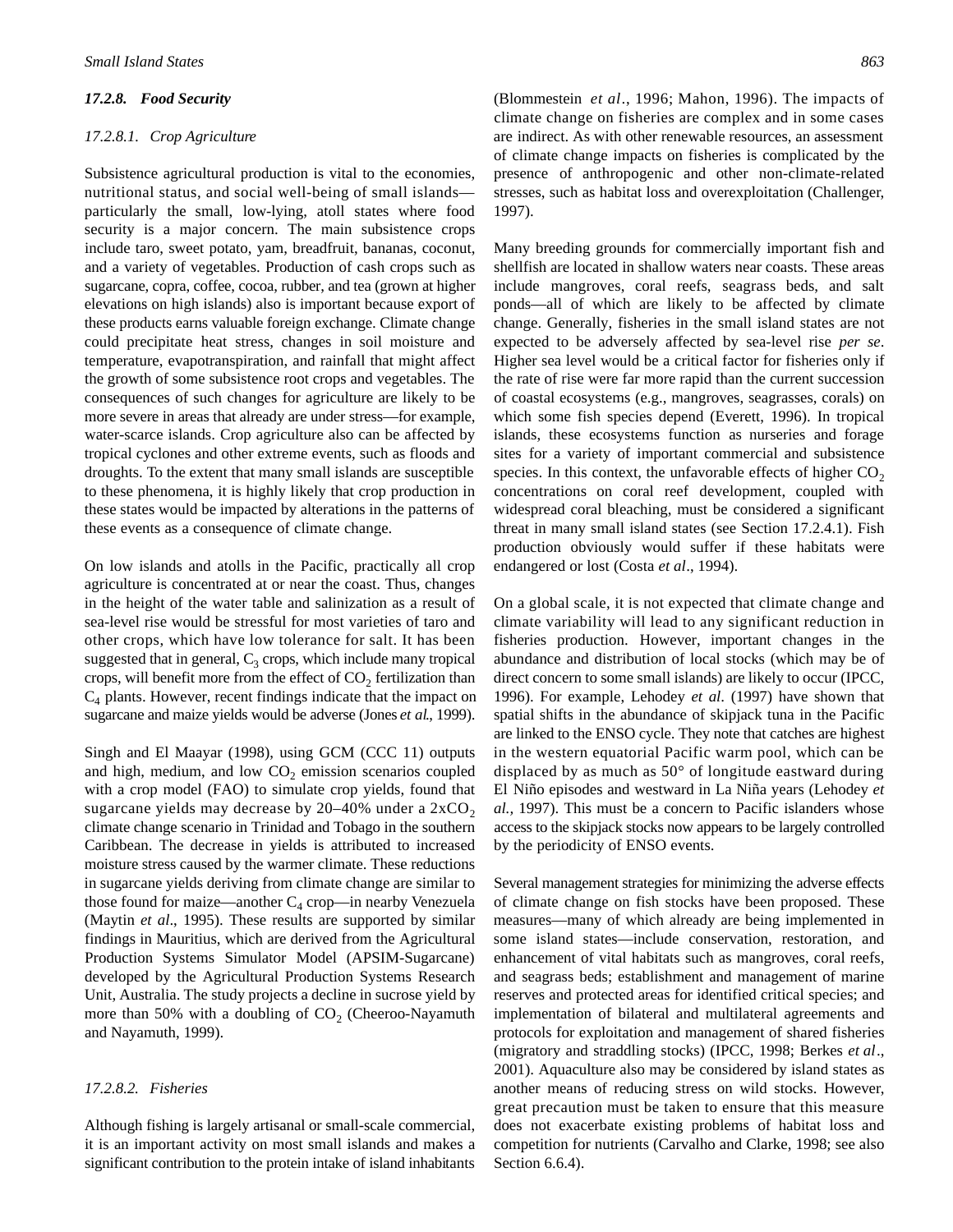#### *17.2.9. Human Welfare*

#### *17.2.9.1. Settlement and Infrastructure*

In most small island states (including high islands such as Seychelles, Reunion, and Fiji), narrow coastal plains provide attractive locations for settlement and a variety of infrastructure to support economic and social needs. Most of the population, settlements, and economic activities are concentrated in areas where competition for space is acute and where fragile ecosystems, aquatic and terrestrial, coexist. In most Caribbean islands, for example, more than 50% of the population live within 2 km of the coast. On atolls, most of the important infrastructure and population clusters often are less than 100 m from the shoreline. As the shortage of coastal space becomes increasingly acute in many small islands, land reclamation often is practiced as a solution to this need. Ironically, this practice exposes these islands to greater risk by attracting more settlement and infrastructure to already highly vulnerable locations.

As elsewhere, coastal development in most small islands has been undertaken in the past without taking climate change and sea-level projections into consideration. With currently projected rates of sea-level rise and flooding, coupled with the possibility of more intense and frequent extreme events such as cyclones (hurricanes) and associated storm surge, critical infrastructure such as social services, airports, port facilities, roads, coastal protection structures, tourism facilities, and vital utilities will be at severe risk. Furthermore, the capacity of most small island states to respond effectively to these threats is limited by their low adaptive capacity, which results from a combination of factors—including physical size (little opportunity to retreat), limited access to capital and technology, and a shortage of human resource skills.

In some countries, particularly the low islands and microatolls, resettlement within national boundaries may have to be considered as the only viable option. However, implementation of this strategy could become extremely complicated, especially for densely populated coastal lowlands such as in the Federated States of Micronesia (950 persons km-2), Majuro, Marshall Islands (2,188 persons km-2) and Male, Republic of Maldives (35,000 persons km-2). In extreme circumstances, it may even become necessary to abandon some atolls altogether (Nurse *et al.*, 1998). Such an option would be socially and culturally disruptive and would require access to substantial resources which most of these countries may be unable to afford.

#### *17.2.9.2. Human Health*

Increased instability of weather patterns and large interannual variability in climate enhanced by ENSO forcing and GHGinduced climate change have catalyzed a new focus on possible health consequences in a changing climate (Epstein, 1997; Epstein *et al*., 1997; Hales *et al*., 1997; Woodward *et al*., 1998). Many tropical islands are now experiencing high incidences of vector- and water-borne diseases that are attributed to changes in temperature and rainfall regimes, which may be linked to events such as ENSO, droughts, and floods. In the Pacific, there is growing evidence that outbreaks of dengue are becoming more frequent and appear to be strongly correlated with the ENSO phenomenon (Hales *et al*., 1997, 1999a). Many of the small island states lie in the tropical zone, where the climate is suitable for the transmission of tropical diseases such as malaria, dengue, filariasis, and schistosomiasis.

Some of the small island states, such as the Bahamas, Kiribati, the Marshall Islands, and the Maldives, are a mere 3–4 m above mean sea level, which predisposes them to inundation with seawater and, as a consequence, salinization of freshwater supplies and flooding from sea-level rise. Furthermore, lowlying islands are particularly vulnerable to storms and cyclones; these also can adversely affect public water supplies. Vectorborne diseases such as malaria and dengue are particularly sensitive to warming and flooding. Filariasis and schistosomiasis are less sensitive to short-term seasonal climatic changes, but the epidemiology of these diseases could change with longterm effects of climate change. Water-borne diseases such as shigella, cryptosporidium, giardia, and amoebiasis could increase as a result of disruption of sewage and water systems by flooding (see Chapter 9).

It is also projected that, with temperature and rainfall changes, some vectors could extend their range, so there is likely to be wider transmission of some diseases (McMichael, 1996). For example, malaria—which previously tended to be confined largely to the western and central Pacific region—now appears to be extending east as far as Fiji. It also is worth noting that the interior uplands of many islands, which now are virtually free of vectors (e.g., *Aedes aegypti* mosquito) that transmit malaria, dengue, and other tropical illnesses—could become favorable breeding sites in a changing climate (disease-specific details appear in Chapter 9).

In some regions—for example, the Pacific—it has been noted that extreme weather events appear to be occurring at a higher frequency than elsewhere (Timmerman *et al*., 1997). As a consequence, physical injuries arising from these events can be expected to increase.

It is well-established that vulnerability to such health risks will vary according to factors such as availability of quality health care, the present health status of the population, and availability of technical and other resources (McMichael, 1993; WHO, 1996). Unfortunately, health care facilities and related infrastructure in many small island states and other developing countries often are inadequate. Hence, the resilience of such states and their capacity to respond effectively to (or mitigate) increasing health threats posed by climate change is likely to be low.

A range of adaptation strategies for reducing the severity of possible climate change-related health threats has been proposed, and many of these measures may be successfully pursued in the small island states. Such measures include, *inter alia*, implementation of effective health education programs,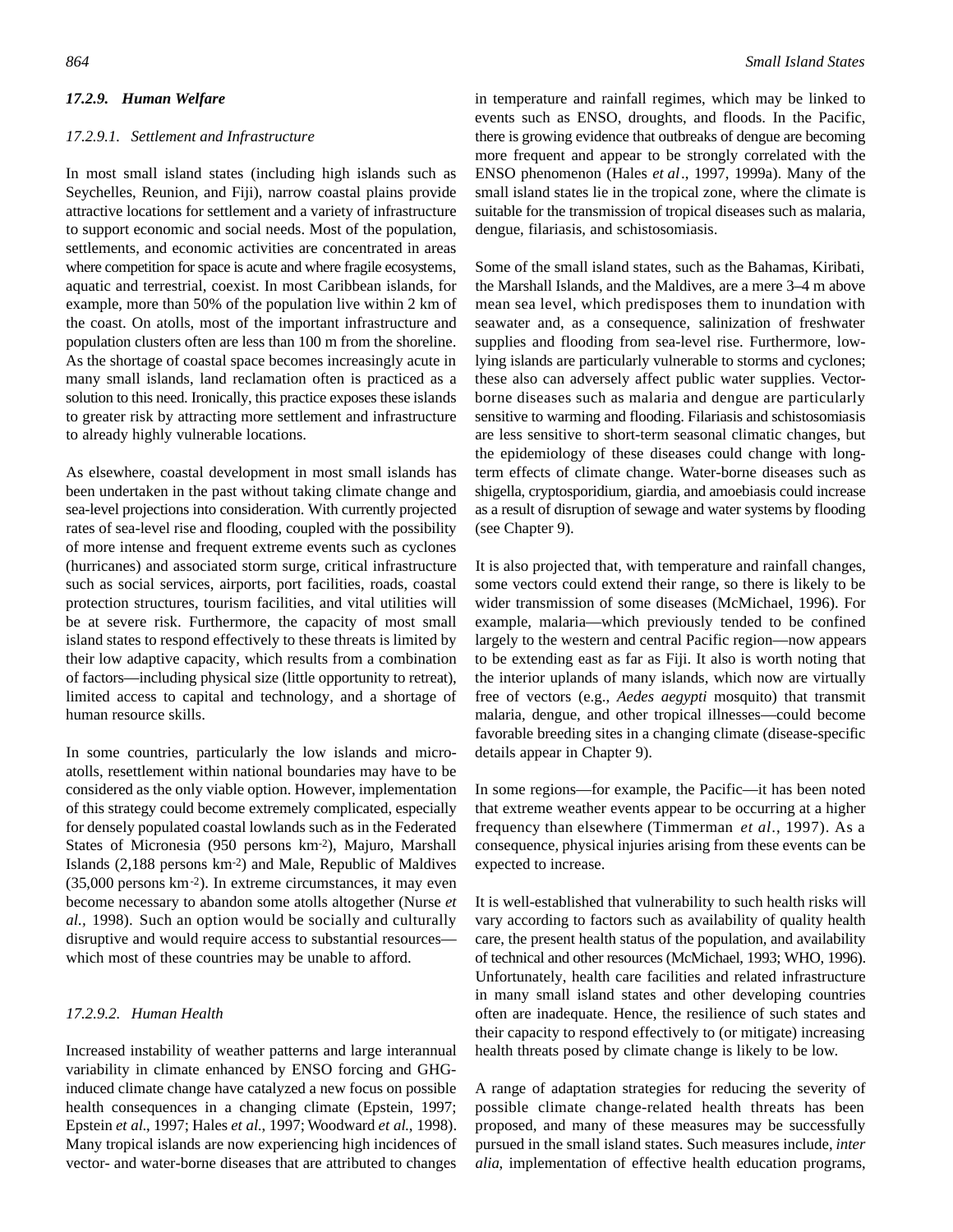preventive maintenance and improvement of health care facilities, cost-effective sewerage and solid waste management practices, and disaster preparedness plans (McMichael, 1996).

Adoption of efficient early warning systems also would be beneficial in vulnerable small islands (Stern and Easterling, 1999). This process would involve monitoring of health-risk indicators by improving the forecasting of conditions that are favorable to the outbreak of climate-sensitive diseases such as dengue, cholera, and malaria (Patz *et al.,* 1996; IPCC, 1998; Epstein, 1999). Where large populations exist, as in urban areas, simple, low-cost measures could be implemented to control the vectors of dengue and other diseases, where a risk of transmission exists. At the individual level, insecticidetreated bed nets could provide protection against vectors of malaria and filariasis. Simple technology, such as the use of sari cloth to filter drinking water, reduces the risk of cholera transmission at the household level. Although some measures for adapting to climate change can be deferred, early implementation of preventive strategies could reduce current and future health "costs."

#### *17.2.10. Other Economic and Sociocultural Impacts*

Climate change could have direct and indirect impacts on other economic and social sectors in some small islands. The insurance industry is one sector that is highly sensitive to the magnitude and frequency of various hazards, including climaterelated phenomena such as tropical storms and floods. Because insurance premiums are based on assessment of risk of occurrence of a particular event, any indication of an increase in the frequency or intensity of phenomena such as tropical cyclones and floods is likely to trigger an increase in the cost of insurance. Within the past decade, insurance costs in the Caribbean have increased significantly, following the passage of a series of severe hurricanes that caused widespread socioeconomic dislocation, injury, and loss of life. Claims were so high that some reinsurance companies withdrew from the market; others imposed higher deductibles, separate conditions for windstorms, and a premium structure to minimize the risk of underinsurance (Murray, 1993; Saunders, 1993). Even in cases in which these systems did not make landfall in the insular Caribbean itself—as with Hurricane Andrew, which devastated southern Florida in the United States—an increase in insurance premiums in the islands subsequently occurred.

Certain traditional island assets (goods and services) also will be at risk from climate change and sea-level rise. These assets include subsistence and traditional technologies (skills and knowledge), community structure, and coastal villages and settlements. Sea-level rise and climate changes, coupled with environmental changes, have destroyed some very important and unique cultural and spiritual sites, coastal protected areas, and traditional heritage sites in the Federated States of Micronesia, Tuvalu, the Marshall Islands, Niue, and Kiribati and continue to threaten others (Kaluwin and Smith, 1997).

Although some of these assets fall into the category of nonmarket goods and services, they are still considered to be of vital importance in small island states. In Tuvalu, for instance (as in other Pacific atoll states), strong traditional ties to land and sea constitute a vital component of local cosmology (Sem *et al*., 1996). Some of these values and traditions are compatible with modern conservation and environmental practices; therefore, priority action is needed in the following areas: research into traditional knowledge and practices of conservation and environment control—which have sustained these societies for generations, even in the face of hazards, risk, and uncertainty; inventorying of traditional, heritage, and other cultural sites; encouragement of practices that marry use of modern science and technology with traditional wisdom; and more effective transmission of traditional knowledge to younger generations.

#### **17.3. Vulnerability and Adaptation Potential**

#### *17.3.1. Setting the Context*

The potential impacts of climate change on small island states discussed in Section 17.2 have given rise to considerable concern. Relevant chapters in the First Assessment Report (FAR; Tsyban *et al.*, 1990) and SAR (Bijlsma, 1996) and in the *Special Report on Regional Impacts of Climate Change* (Nurse *et al.*, 1998) already concluded that low-lying small islands are among the most vulnerable countries in the world. A similar conclusion is reached in this Third Assessment Report (see Section 19.3.7). Their overall vulnerability is shown to be a function of the *degree of exposure* of these states to climate change and their *limited capacity to adapt* to projected impacts.

This section assesses the relevant literature on the vulnerability of small island states that has become available since the SAR, including an overview of available country studies. In addition, this section pays particular attention to adaptation. Whereas Bijlsma (1996) and Nurse *et al.* (1998) focuse on available adaptation options, this section takes a process-oriented approach to adaptation and recognizes adaptive capacity as an important determinant of vulnerability.

#### *17.3.2. Generic Issues*

Many definitions of vulnerability and adaptation exist in the literature (see Chapter 18). However, this report defines vulnerability to climate change as "the degree to which a system is sensitive to and unable to cope with adverse impacts of climatic stimuli. Vulnerability is a function of a system's exposure and its adaptive capacity." Adaptation is the "adjustment in natural or human systems in response to actual or expected climatic stimuli, or their effects" (see Chapter 2). Vulnerability therefore is a function of potential impacts and adaptive capacity, and adaptation refers to both natural and human system responses. Whereas the previous section focused on impacts and responses of natural systems, this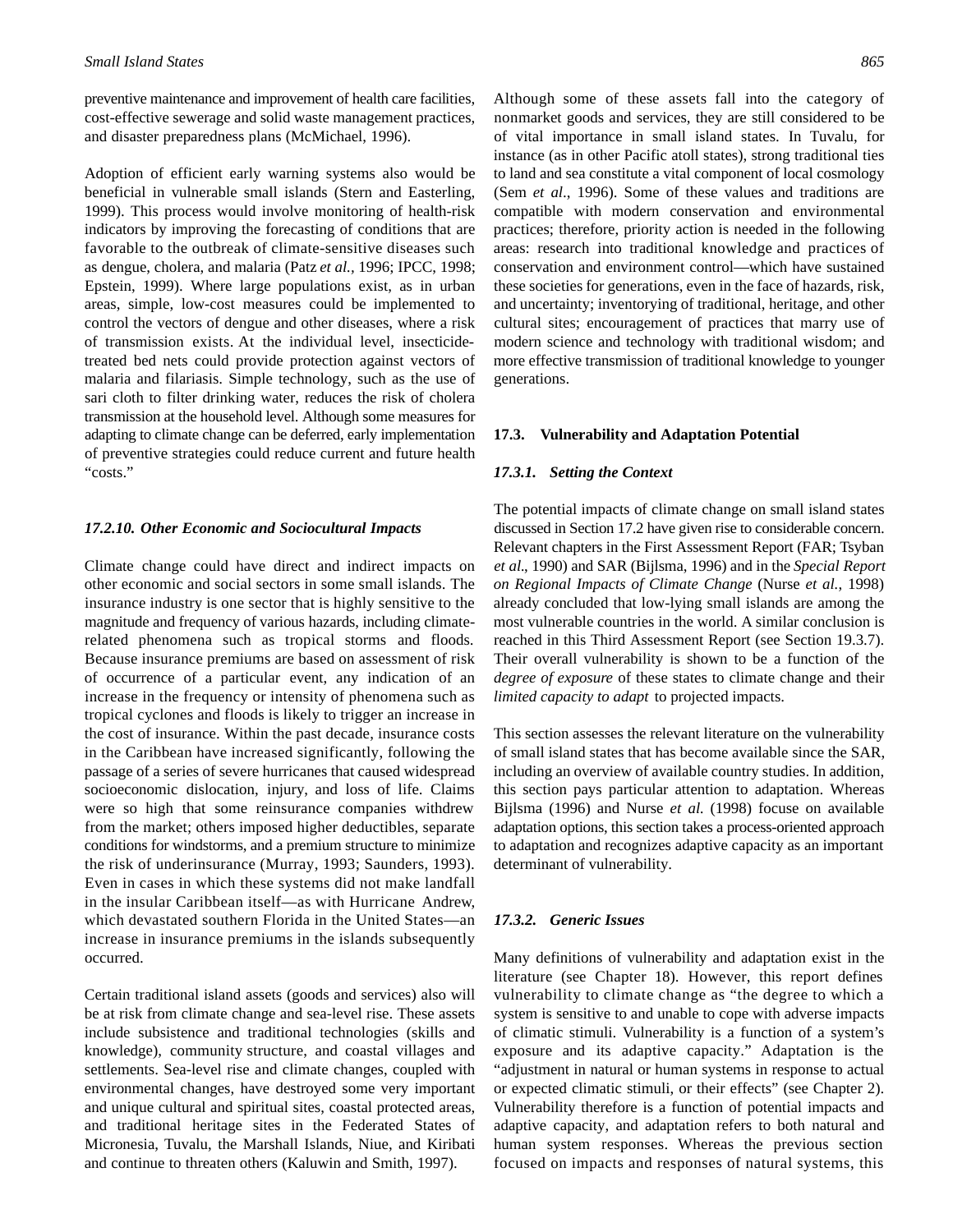section discusses the relevance of adaptation for human systems in a small islands context.

#### *17.3.3. Vulnerability*

Despite their heterogeneity, small island states share some common characteristics that help to define their high vulnerability and low adaptation potential to climate change effects (Nurse *et al.,* 1998; see also Section 17.1.2). Vulnerability assessment typically seeks to achieve three main goals: to identify the degree of future risks induced by climate change and sea-level rise; to identify the key vulnerable sectors and areas within a country; and to provide a sound basis for designing adaptation strategies and their implementation.

The IPCC Common Methodology was the first method to be widely applied to assess the vulnerability of countries to sealevel rise (IPCC, 1992). However, the methodology lacks the flexibility to consider factors of critical significance for small islands (e.g., so-called nonmarket goods and services) and requires certain quantitative data that often are not easily available in many small island states. An index-based method was developed for use in the south Pacific (Yamada *et al.*, 1995, based on Kay and Hay, 1993). In addition, alternative assessment methodologies were developed in conjunction with the various country study programs (e.g., Leatherman, 1996; Klein and Nicholls, 1998). What is significant, however, is that all available assessments confirm the high vulnerability of small island states to climate change, independent of the methodology applied. As already noted, global assessments come to the same conclusions (Nicholls *et al*., 1999). This is therefore a robust finding, which must be of considerable concern to these countries.

Climate change is expected to be one factor among many that a ffect ecological systems and economic development. Other factors that interact with climate change include overexploitation of resources, pollution, increasing nutrient fluxes, decreasing freshwater availability, sediment starvation, and urbanization (Goldberg, 1994; Viles and Spencer, 1995). Particularly relevant for small island states are rapid population growth, intra- and inter-island migration, rapid changes in social structure, and e ffects of economic globalization. These nonclimate stresses can decrease the resilience of natural and human systems, increasing their vulnerability to climate variability and anticipated climate change (Nicholls and Branson, 1998; Klein and Nicholls, 1999).

Most vulnerability indices developed to date have focused on economic and social systems, although studies by Ehrlich and Ehrlich (1991) and Atkins *et al.* (1998) focus on environmental vulnerability. The economic vulnerability indices include those developed by Briguglio (1995, 1997), the Commonwealth Secretariat (Wells, 1996, 1997; Atkins *et al.*, 1998), Pantin (1997), and the Caribbean Development Bank (Crowards, 1999). Another index, the Environmental Vulnerability Index, has been developed recently for small island states, particularly countries for which data availability is limited. It incorporates climate, nonclimate, and human stresses on the environment and seeks to reflect relative vulnerability as a function of these combined factors (Kaly e*t al*., 1999). All vulnerability indices consistently identify small states—sometimes more specifically small island states—as being more economically vulnerable than larger states.

#### **Box 17-2. Tools for Vulnerability Assessment and Adaptation Policy Development**

The numerous and well-developed interactions between the natural and human systems of island countries underscore the relevance of integrated assessment as a meaningful analytical tool for designing adaptation strategies. One such tool that has proven particularly beneficial is VANDACLIM, an integrated assessment model developed by the International Global Change Institute (University of Waikato, New Zealand), in collaboration with the South Pacific Regional Environment Programme (SPREP) and United Nations Institute for Training and Research (UNITAR) (Warrick *et al*., 1999). Enhanced and country-specific versions of VANDACLIM currently are being developed.

Development of VANDACLIM involved linking a regional scenario generator with selected impact models for four key sectors: agriculture, coastal zones, human health, and water resources. The user has considerable flexibility in generating scenarios; the user can choose among a large range of projections from GHG emission scenarios; the low, mid, or high cases from each projection (which encompasses the range of uncertainty in model parameter values); several GCM patterns; and the year of interest (in 5-year increments from 1990 to 2100).

VANDACLIM integrates a variant of the "Bruun rule" with a simple inundation model that is suitable for flat, low-lying deltaic coastal plains. Health impacts projections are derived from a biophysical index that estimates potential incidence of malaria and a simple threshold index for estimating change in the risk of cholera outbreaks related to extreme flooding events. For water resources, three models are included: an atmospheric water balance model for assessing the overall water resource situation for the country; a water balance-river discharge model for estimating monthly mean discharge for estimating wet and dry season river flow; and a discharge-flood area model for defining the areal extent of flooding. For agriculture, various crop models and indices are integrated, including degree-day models, rainfall (soil moisture), a land suitability index, and temperature for a variety of tropical crops.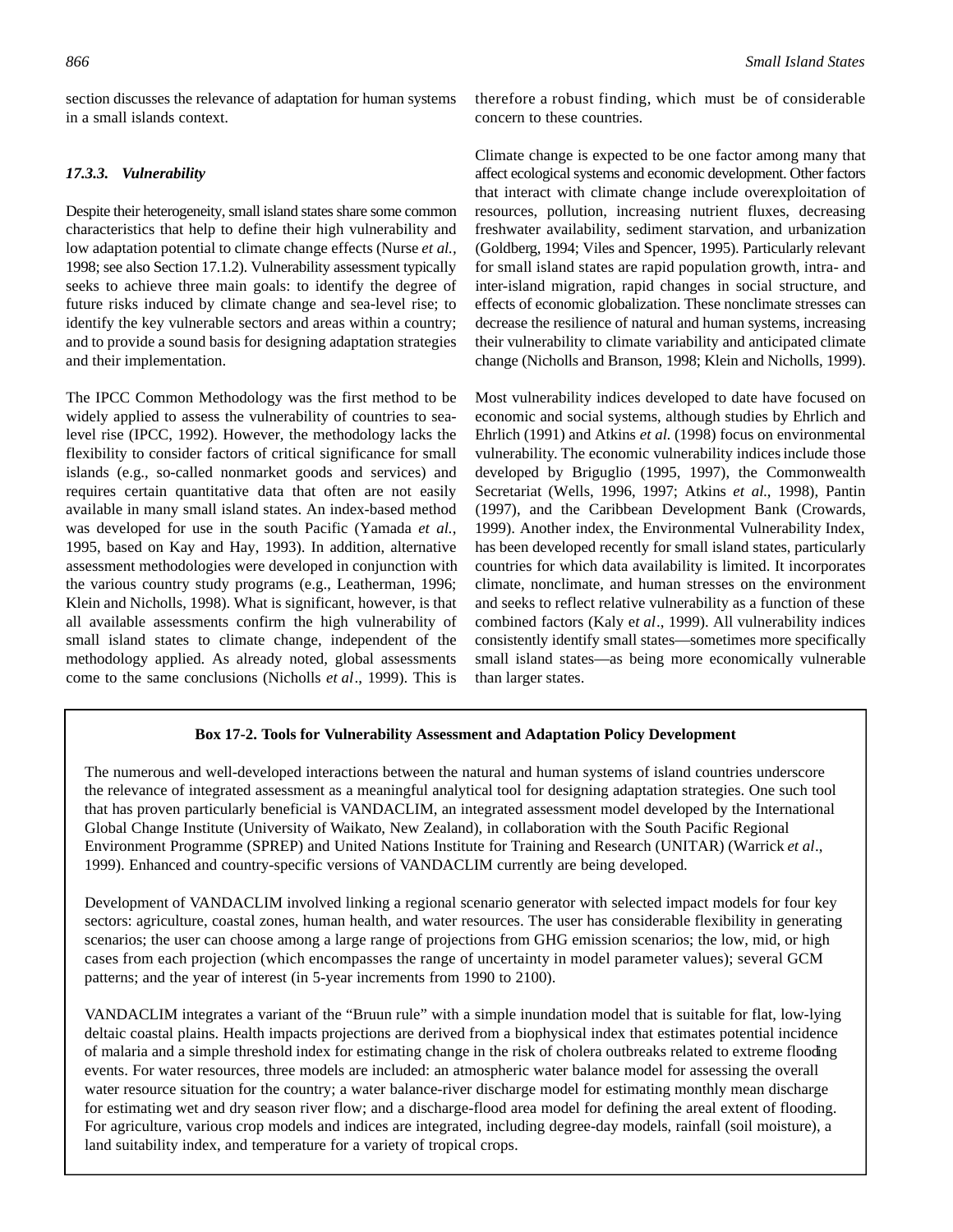Most existing studies have fulfilled the first two of the three aforementioned goals of vulnerability assessment, although information on socioeconomic impacts of climate change often is limited. The third goal—to provide a basis to guide possible adaptation—usually is met only in general terms. Effective planning and design of adaptation strategies requires more detailed information on crucial vulnerable sectors and areas. Such information may be partly derived from analysis at an integrated level (see Box 17-2)—as suggested, for instance, by Klein and Nicholls (1999).

#### *17.3.4. Adaptation and Adaptive Capacity*

As Campbell (1996) notes, a key misconception is that adaptation is a task carried out by governments. Insofar as governments have property and are responsible for carrying out a variety of activities, they will be required to take adaptive action. Most adaptation, however, will be carried out by individual stakeholders and communities, urban or rural, that inhabit island countries. Therefore, the government's primary role is to facilitate and steer this process—ideally in a manner that benefits the wider community.

Small island states often are susceptible to the impacts of a wide range of natural hazards, including climatic extremes. In the south Pacific region alone, island states suffered a total of 79 tropical cyclones, 95 storm surges, 12 floods, 31 droughts, four earthquakes, five landslides, two tsunamis, and four volcanic eruptions during the 1990s (Burns, 2000; Gillespie and Burns, 2000; Hay, 2000). The World Conference on Natural Disaster Reduction and the Global Conference on Sustainable Development of Small Island States noted several issues that influence adaptation to such impacts. These issues include the limited capacity of developing small island states to respond to and recover from natural and environmental disasters, owing to their narrow resource base and small size. Another issue is the decline in traditional coping mechanisms employed by island states, such as food preservation and storage techniques and disaster-resistant housing designs.

Given their high vulnerability, it is generally accepted that a proactive approach to adaptation planning would be especially beneficial to small islands, to minimize the adverse effects of climate change and sea-level rise (Campbell and de Wet, 2000). One essential prerequisite for implementing adaptive measures is support from policymakers and the general public. Thus, raising public awareness and understanding about the threats of climate change and sea-level rise and the need for appropriate adaptation require urgent and consistent attention. Because strong social and kinship ties exist in many small island states for example, in the Pacific—a community-based approach to adaptation could be vital if adaptation policies and options are to be successfully pursued.

It also should be noted that small island states have faced many hazards in the past; as a consequence, their inhabitants have developed some capacity to cope by resorting to a combination

of strategies, including application of traditional knowledge, locally appropriate technology (e.g., construction on stilts in floodprone areas), use of indigenous materials, and other customary practices. Thus, for these states, it would be mandatory for any climate change adaptation policy and implementation plan to incorporate these traditional coping skills.

One of the obstacles to implementation of adaptation strategies stems from the uncertainties associated with the projection of future climate change and its impacts, at scales appropriate to small islands. Therefore, better guidance is needed for policy development in the face of uncertainties, together with more reliable climate projections at a scale that is relevant to the small island states (Edwards, 2000).

Many island states confront a range of pressing socioeconomic concerns (e.g., poverty alleviation, unemployment, health, and education), and climate change tends to be assigned a low priority on most national agendas. Thus, given the long lead time for implementing and assesing adaptation (as much as 50–100 years), progress in realizing its goals almost certainly will require integration of adaptation strategies with other sectoral and national policies, such as economic development, disaster prevention and management, integrated coastal management, and sustainable development frameworks.

#### *17.3.5. Regional and External Factors*

Small island states account for a small percentage of world energy consumption and extremely low levels of global GHG emissions and on balance are likely to be severely impacted by the effects of climate change (Yu *et al*., 1997; see Box 17-3). In most states, the bulk of the energy requirements are met

#### **Box 17-3. Greenhouse Gas Emissions from Small Island States in the Pacific**

Based on application of the *IPCC Guidelines for National Greenhouse Gas Inventories*, Pacific island countries are responsible for a per capita equivalent emission of approximately 0.96 t of  $CO<sub>2</sub>$  yr<sup>1</sup>. Hence, the total Pacific island population of 7.1 million in 22 countries produces 6.816 Mt of  $CO<sub>2</sub>$  yr<sup>-1</sup>. In contrast, based on International Energy Agency data for 1996, global  $CO<sub>2</sub>$  emissions arising from fossil fuel combustion alone are 22,620.46 Mt of  $CO_2$  yr<sup>-1</sup>, or 4.02 t of  $CO_2$  yr<sup>-1</sup> per capita. Thus, on average, Pacific islanders produce approximately one-quarter of the  $CO_2$  emissions attributable to the average person worldwide. Expressed another way, the Pacific islands region as a whole accounts for 0.03% of the global emissions of  $CO<sub>2</sub>$  from fuel combustion despite having approximately 0.12% of the world's population.

*Source: Hay and Sem, 1999.*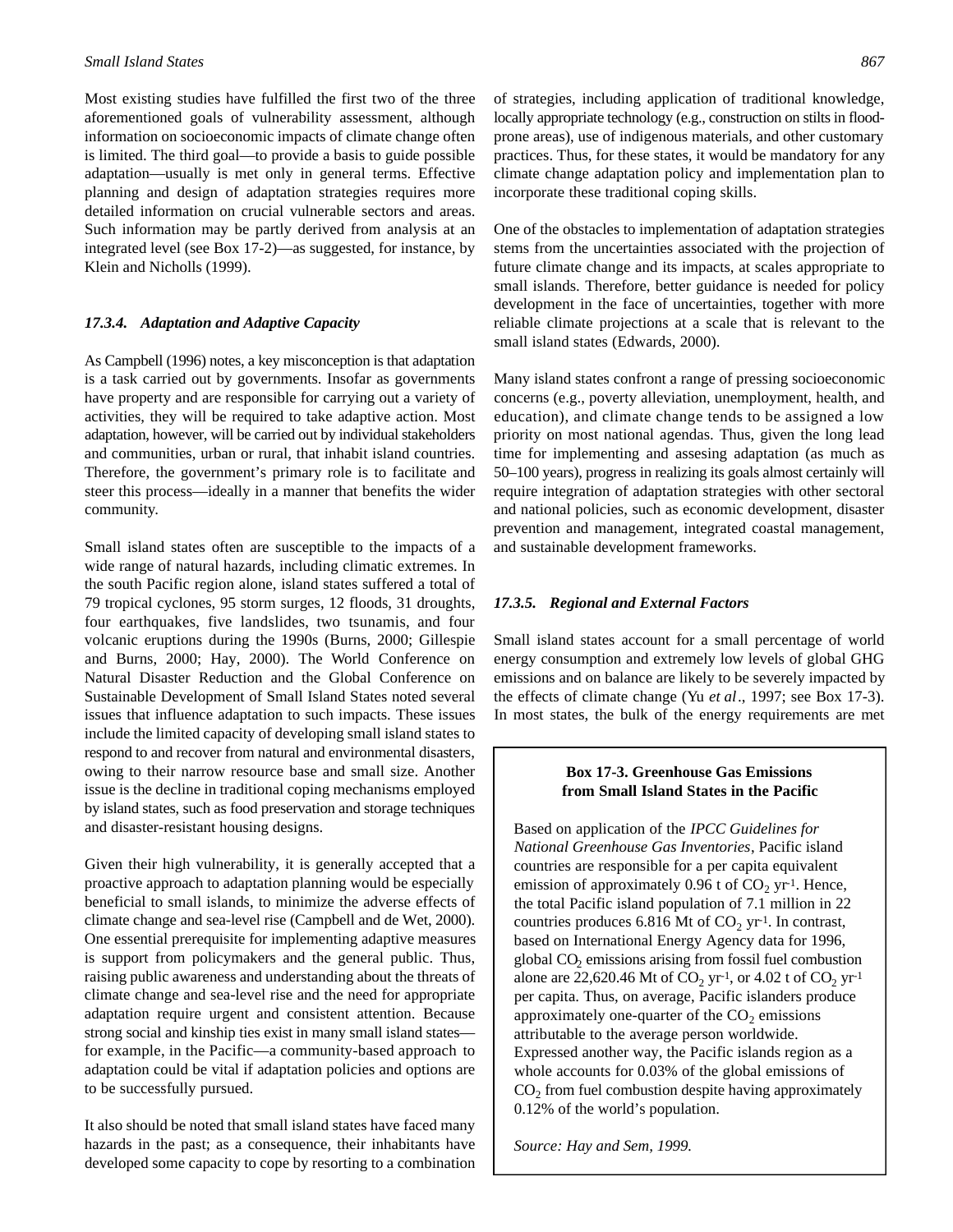#### **Box 17-4. Renewable Energy Use in Small Island States: A "Win-Win" Strategy**

Most small islands are heavily dependent on imported fossil fuels for the majority of their energy requirements, particularly transport and electricity production. This is clearly demonstrated in the case of the Caribbean and Pacific islands, where petroleum imports are responsible for more than 75 and 88%, respectively, of primary energy demand. The cost of fossil fuel imports also places a considerable economic burden on small island states, accounting on average for almost 15% of all imports in these countries. In addition, the cost of electricity production (US\$0.10–0.15 and 0.20 kWh-1 for the Caribbean and the Pacific, respectively) can be as much as three to four times higher than in developed countries.

In many islands, the high unit cost of conventional power production versus the increasingly competitive cost of renewable energy technologies (especially solar and wind), make the latter economically viable and environmentally friendly options. For these reasons, several small island states are making a significant contribution to global utilization of renewable energy resources. These include, *inter alia*, the following countries:

- Barbados, where approximately 33% of all households use solar water heaters
- La Desirade, Guadeloupe, where more than 75% of all electricity is generated from wind power
- Fiji and Dominica, where hydropower accounts for more than 30% of electricity production
- Tuvalu, where photovoltaics supply 45% of the electricity
- Reunion, where almost 20% of the electricity is biomass-generated (from bagasse, a by-product of sugarcane); bagasse also is becoming increasingly important as an energy source in Jamaica and Fiji.

*Sources: Jensen, 1999; Ellis and Fifita, 1999.*

from imported fossil fuels, which places a heavy burden on island economies (Yu *et al*., 1997). Adaptation and mitigation strategies in these countries, as elsewhere, will necessitate more economic and efficient energy use and greater emphasis on development of renewable energy sources (see Box 17-4).

To implement these strategies, many small islands, will require external technical, financial, and other assistance (Rijsberman, 1996). Given these states'size and limited individual capacities, pooling of resources through regional cooperation has been proposed as an effective means of designing and implementing some adaptation measures (Nicholls and Mimura, 1998). Some island groupings already have begun to implement regional projects aimed at building capacity to respond to climate change. Two projects—Caribbean Planning for Adaptation to Climate Change (CPACC), which is being implemented by 12 Caribbean states, and Pacific Islands Climate Change Assistance Program (PICCAP), which is being executed by SPREPfor 10 Pacific island countries—are outstanding models of regional cooperation.

#### **17.4. Synthesis**

#### *17.4.1. Feedbacks, Interactions, and Resilience: The Relevance of these Concepts to Small Islands*

Feedback mechanisms in changing systems are poorly understood. These mechanisms could produce a series of *downstream effects* as conditions within a system deviate from "normal" and can include mechanisms that bring conditions back toward "normal" (correcting) or push conditions further away from "normal" (compounding). Feedback of interactions between

humans and the environment in the face of climate change are likely to be negative and are expected to increase. As humans have to take adaptive actions to preserve their systems in the face of climate change and sea-level rise, there is a risk that impacts on the environment will increase, despite better awareness of the issues. The short-term needs of humans are likely to take precedence over longer-term needs, which are intimately tied up with the environment. This could mean greater-than-expected and unpredictable indirect impacts resulting from climate change and sea-level rise.

Small island states urgently need sensible predictive information and tools for minimizing the likely outcomes of climate change and sea-level rise because it is now generally accepted that small islands are intrinsically more vulnerable than larger countries (Briguglio, 1992, 1993, 1995, 1997; Wells, 1996, 1997; Atkins *et al*., 1998; UNDP, 1998). The vulnerability of natural systems is still under investigation, although work is underway (Yamada *et al*., 1995; Sem *et al*., 1996; Kaly *et al*., 1999). This makes the requirement for information and tools for generating such information a top priority. The outcome of climate change on human and natural systems in small island states will depend on changes induced by climate itself, feedback mechanisms, human adaptive capacity, and the resilience of biophysical and human systems.

Indicators of high resilience might include the presence of healthy, intact ecosystems; the ability of species to acclimatize to new temperature regimes; the presence of land higher than the maximum predicted transgression plus storm surges; high productivity; reproduction and recruitment of species; and high rates of natural recovery (Kaly *et al*., 1999).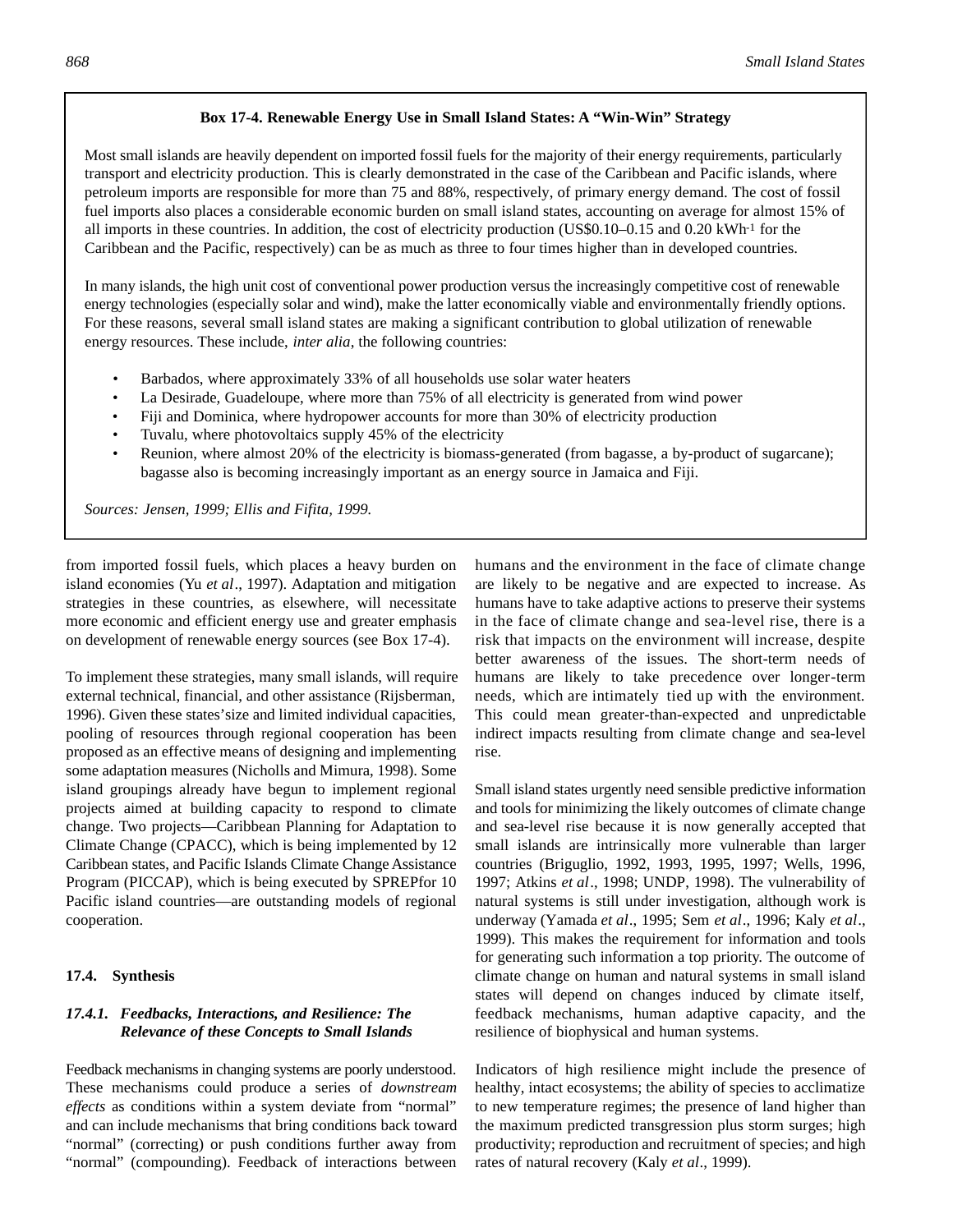Resilience refers to the innate ability of biophysical and human systems to maintain their integrity when subjected to disturbance (Holling, 1973; Ludwig *et al*., 1997). For most natural systems, knowledge of resilience to climate change and sea-level rise is inadequate. For example, there are insufficient data to describe the ability of a reef to withstand sea-level rise of 20–40 cm over the next 50 years (but see Hoegh-Guldberg, 1999). Predicting which ecological variables (e.g., species, processes) might be affected and what effect this would have on ecosystem diversity, function, and future resilience may be difficult or impossible (Lubchenco *et al*., 1993). Proxy estimates have been made, most notably using recent El Niño events in the eastern Pacific; these estimates have many of the expected effects of climate change (Castilla *et al*., 1993; Burns, 2000). For oceans, these and other proxy estimates predict the extinction of species, mass mortality and bleaching of corals, changes in the geographic range of species, increases in disease, unexpected predation, decreases in productivity, and increases in harmful algal blooms (Glynn, 1984, 1988, 1991; Bak *et al*., 1984; Hallegraeff, 1993; Lessios, 1998; Hoegh-Guldberg, 1999).

Although earlier work suggested that systems exposed to perturbations tend to have greater capacity to recover from shock (e.g., Holling, 1973), research in a small island context challenges this conventional wisdom. Kaly *et al*. (1999) demonstrate that for many systems, the greater the number and intensity of hazards (human-induced as well as natural) that have impacted them in the past, the greater is their level of vulnerability to future stresses. Furthermore, because neither the natural resilience nor the altered resilience of any ecosystem is known—let alone the resilience that might arise as a result of summed or interactive effects—it is impossible to directly estimate overall resilience. This finding is very disturbing for most small island states, where ecosystems already are severely stressed from natural and anthropogenic forces.

#### *17.4.2. Uncertainties and Risks*

#### *1 7 . 4 . 2 . 1 . Inconsistencies and Limitations in Projected Changes*

Present ability to accurately assess the effects of climate change in small island states, as in other regions, is further impeded by conflicting predictions of how natural systems may respond. For example, some studies cite the responses of ecosystems to El Niño events in the 1980s and 1990s as indicative of the likely effects of climate change, with conflicting outcomes (Salinger, 1999; Gillespie and Burns, 2000; Hay, 2000). On one hand, it is expected that primary productivity in oceans will *decrease* as a result of global warming when upwelled waters become shoaled (Roemmich and McGowan, 1995; Barber *et al*., 1996). On the other hand, it has been predicted that harmful algal blooms will *increase* with increasing temperatures (Colwell, 1996; Nurse *et al.,* 1998; see also Hales *et al*., 1999b). Clearly, forecasting of likely outcomes will be more complex than may have been expected initially. Thus, planning of appropriate responses in regions of low adaptive capacity, such as small island states, presents an even greater challenge.

#### *17.4.2.2. Ecosystem Collapse*

One of the likely outcomes of climate change and sea-level rise in natural systems is their collapse. Although ecosystem collapse is not presently well-defined or understood, it is a concern of island countries, which depend heavily on resources provided by these systems to sustain their economic and social wellbeing (Burns, 2000; Gillespie and Burns, 2000). If mangrove systems are to migrate inland, for example, what is involved is the collapse of the original mangrove system on the existing shore and its eventual replacement with another ecosystem. It is unclear whether the old mangrove area would be replaced by a viable alternative marine ecosystem or whether the new mangroves produced inland would be a viable ecosystem, with all of the same functional characteristics of the original. These and similar questions are central to understanding the ability of human and natural systems to adapt to climate change and sealevel rise.

#### **17.5. Future Requirements, Information, and Research Needs**

Although good progress has been made in understanding the vulnerability and adaptation potential of small island states to climate change, the foregoing discussion highlights critical information gaps and uncertainties that still exist. It has been established that small island states constitute a very high-risk group of countries as a consequence of their high vulnerability and low adaptive capacity. Climate change is inevitable, even if any global agreement to limit GHG emissions were swiftly implemented. Thus, the need to focus on adaptation options and requirements already is critical for small islands, given that these countries are projected to suffer disproportionately from the effects of climate change (Bijlsma, 1996; Nurse *et al*., 1998; Nicholls *et al*., 1999; Gillespie and Burns, 2000). The agenda set out below therefore is designed not only to fill existing knowledge gaps but also to help identify opportunities for minimizing the adverse effects of climate change (including avoidance of maladaptation), as an important component of adaptation planning in these islands:

- For most small islands, the lack of geographical detail is a critical shortcoming. Outputs from GCMs currently used to assess climate change impacts in small islands are coarse and do not provide adequate information for countries at the scale of small islands. Hence, there is an urgent need for downscaling the outputs of the GCMs to better define and understand island-scale processes and impacts.
- Research into the sensitivity of small islands to climate change, employing an integrated approach, should continue. Studies on the vulnerability of human and biophysical systems to climate change and their interaction with and response to natural and human stresses (including extreme events ) need to be integrated because the more common "reductionist" approaches tend to be deficient in their treatment of interactive effects.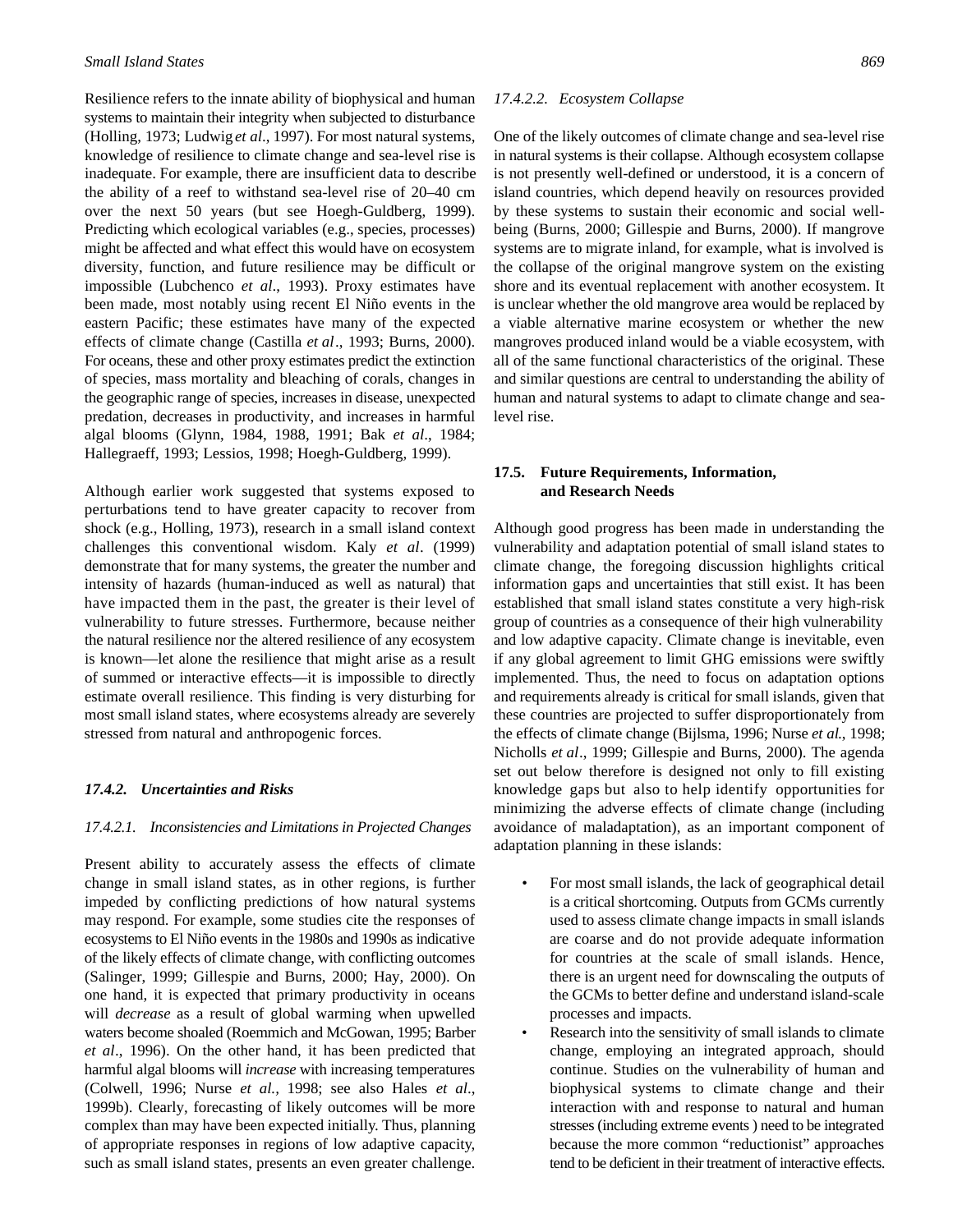- Some small island states have initiated efforts to reduce the impact of natural disasters and to use seasonal to interannual climate analysis and climate forecasts to reduce the impacts of natural hazards. Because longterm climate change may result in a more El Niño-like state, with more frequent and severe extreme climate events, support to build on these past efforts could help to reduce the vulnerability of these islands to climate change.
- Although small islands have many characteristics in common, the heterogeneity factor should not be overlooked. Local conditions on widely varying island types (e.g., tectonic changes, shorelines with large sediment availability versus those with sediment deficits, highly fragmented versus single-island states) may increase or decrease climate change impacts, so the outcomes could be dramatically different in each small island setting. Climate change assessments under such varying circumstances would improve present understanding of vulnerability and adaptation requirements in small islands.
- Given their wide geographical dispersion, there is a need for a coordinated monitoring program for small islands that evaluates the long-term response of ecosystems to climate variability and change. The focus of such an effort should be on the complex interactions that may occur within human and natural systems to modify the frequency and magnitude of impacts expected and to identify ecosystems that may be in danger of collapsing, so that timely adaptive action might be taken. Such work would help to improve our understanding of the concepts of homeostasis, resilience, and feedback mechanisms, which—though frequently alluded to in the literature—are poorly understood and are critical for adaptation planning at the local and regional scale.
- Although the susceptibility of small islands to climate change impacts is high and adaptive capacity is low, the overall level of vulnerability varies within and among states. Thus, vulnerability indices being developed and refined specifically for small islands [Crowards, 1999 (Caribbean Development Bank); Kaly *et al*., 1999 (SOPAC)] have the potential to make a significant contribution to adaptation planning and implementation in this constituency. Countries therefore might wish to consider continuation of this work among their research priorities.

Finally, there is some uneasiness in the small island states about perceived overreliance on the use of outputs from climate models as a basis for planning risk reduction and adaptation to climate change. There is a perception that insufficient resources are being allocated to relevant empirical research and observation in small islands. Climate models are simplifications of very complex natural systems; they are severely limited in their ability to project changes at small spatial scales, although they are becoming increasingly reliable for identifying general trends. In the face of these concerns, therefore, it would seem

that the needs of small island states can best be accommodated by a balanced approach that combines the outputs of downscaled models with analyses from empirical research and observation undertaken in these countries.

#### **References**

- **Alleng,** G.P., 1998: Historical development of the Port Royal Mangrove Wetland, Jamaica. *Journal of Tropical Research*, **14(3),** 951–959.
- **Amadore,** L., W.C. Bolhofer, R.V. Cruz, R.B. Feir, C.A. Freysinger, S. Guill S, K.F. Jalal, A. Iglesias, A. Jose, S. Leatherman, S. Lenhart, S. Mukherjee, J.B. Smith, and J. Wisniewski, 1996: Climate change vulnerability and adaptation in Asia and the Pacific: workshop summary. *Water, Air, and Soil Pollution*, **92,** 1–12.
- Atkins, J., S. Mazzi, and C. Ramlogan, 1998: *AComposite Index of Vulnerability*. Commonwealth Secretariat, London, United Kingdom, 64 pp.
- **Bak,** R.P.M., M.J.E. Carpay, and E.D. de Ruyter van Steveninck, 1984: Densities of the sea urchin *Diadema antillarum* before and after mass mortalities on the coral reefs of Curacao. *Marine Ecology Progress Series*, **17,** 105–108.
- **Barber,** R.T., M.P. Sanderson, S.T. Lindley, F. Chai, T. Newton, C.C. Trees, D.G. Foley, and F.P. Chavez, 1996: Primary productivity and its regulation in the equatorial Pacific during and following the 1991–1992 El Niño. *Deep-Sea Research Part II*, **43(4–6),** 933–969.
- **Beer,** S. and E. Koch, 1996: Photosynthesis of marine macroalgae and seagrass in globally changing  $CO<sub>2</sub>$  environments. *Marine Ecology Progress Series*, **141,** 199–204.
- **Berkes,** F., R. Mahon, P. McConney, R. Pollnac, and R. Pomeroy, 2001: *Managing Small-Scale Fisheries—Alternative Directions and Methods*. International Development Research Centre, Ottawa, Ontario, Canada, 250 pp.
- **Biagini,** E., 1999: Island environments. In: *Insularity and Development: International Perspectives on Islands* [Biagini, E. and B. Hoyle (eds.)]. Pinter, London, United Kingdom, pp. 17–41.
- **Bijlsma,** L., 1996: Coastal zones and small islands. In: *Climate Change 1995: Impacts, Adaptations, and Mitigation of Climate Change: Scientific-Technical Analyses. Contribution of Working Group II to the Second Assessment Report of the Intergovernmental Panel on Climate Change* [Watson, R.T., M.C. Zinyowera, and R.H. Moss (eds.)]. Cambridge University Press, Cambridge, United Kingdom and New York, NY, USA, pp. 289–324.
- **Blommestein**, E., B. Boland, T. Harker, S. Lestrade, and J. Towle, 1996: Sustainable development and small island states of the Caribbean. In: *Small Islands: Marine Science and Sustainable Development* [Maul, G.A. (ed.)]. American Geophysical Union, Washington, DC, USA, pp. 385–419.
- Briguglio, L., 1997: Alternative economic vulnerability indicators for developing countries with special reference to SIDS. In: *Report Prepared for the Expert Group on Vulnerability Indices, UN-DESA, 17–19 December 1997.* United Nations, New York, NY, USA, 49 pp.
- **Briguglio,** L., 1995: Small island states and their economic vulnerabilities. *World Development*, **23,** 1615–1632.
- **Briguglio,** L., 1993: The economic vulnerabilities of small island developing states. In: *Study Commissioned by CARICOM for the Regional Technical Meeting of the Global Conference on the Sustainable Development of Small Island Developing States, Port of Spain, Trinidad and Tobago, July 1993*.
- **Briguglio,** L., 1992: P*reliminary Study on the Construction of an Index for Ranking Countries According to their Economic Vulnerability.* UNCTAD/ LDC/Misc.4.
- **Brown,** B.E., 1997a: Coral bleaching: causes and consequences. *Coral Reefs*, **16,** 129–138.
- **Brown,** B.E., 1997b: Adaptations of reef corals to physical environmental stress. *Advances in Marine Biology*, **31,** 221–299.
- **Brown,** B. and J. Ogden, 1993: Coral bleaching. *Scientific American*, **2,** 64–70.
- **Bryant,** D., L. Burke, J. McManus, and M. Spalding, 1997: *Reefs at Risk: A Map-Based Indicator of Potential Threats to the World's Coral Reefs*. World Resources Institute, Washington, DC, USA, 56 pp.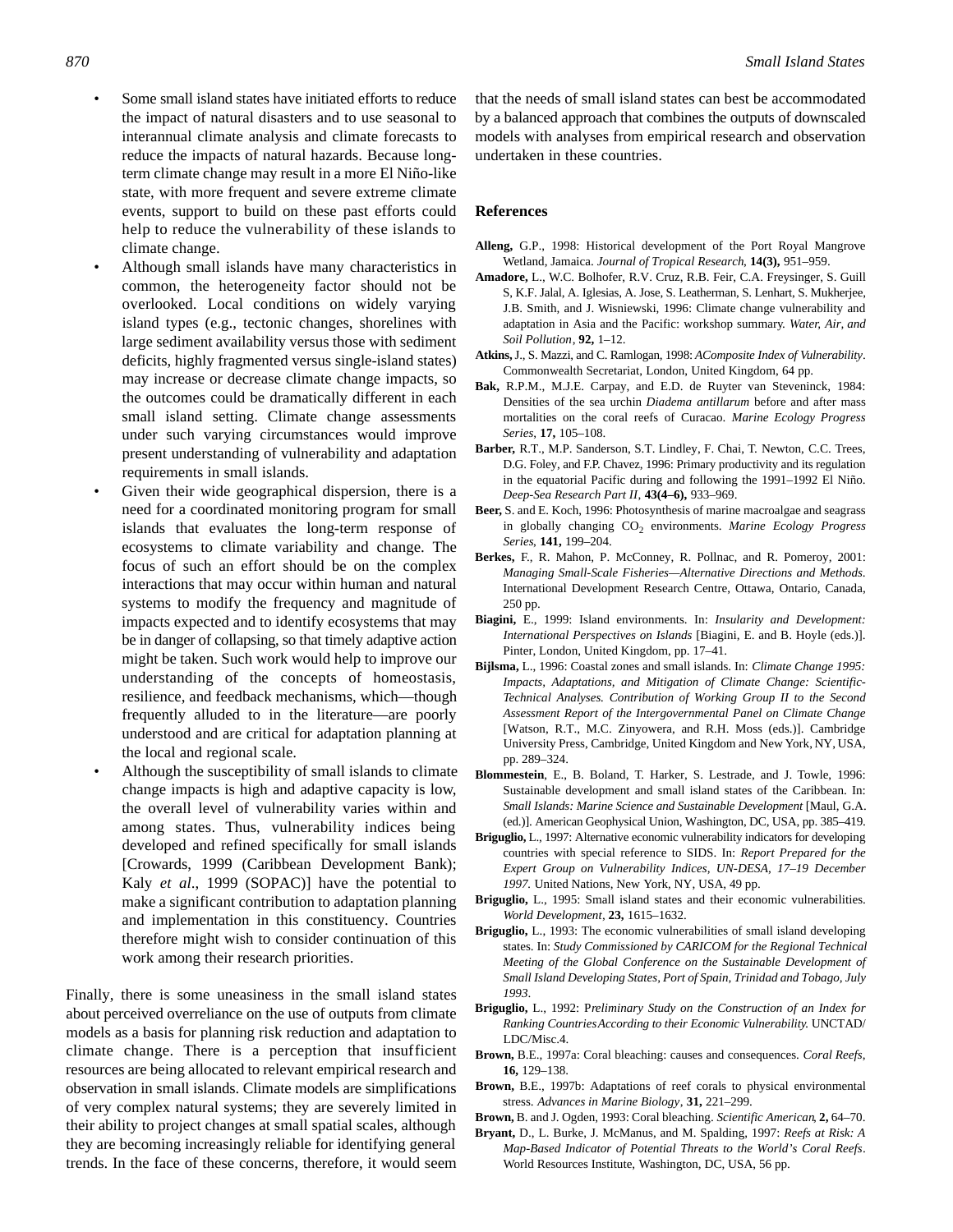- **Burns,** W.C.G., 2000: The impact of climate change on Pacific island developing countries in the 21st century. In: *Climate Change in the South Pacific: Impacts and Responses in Australia, New Zealand and Small Island States* [Gillespie, A. and W.C.G. Burns (eds.)]. Kluwer Academic Publishers, Dordrecht, The Netherlands, pp. 233–250.
- **Cai,** W.J. and P.H. Whetton, 2000: Evidence for a time-varying pattern of greenhouse warming in the Pacific Ocean. *Geological Research Letters*, **27(16),** 2577–2580.
- **Campbell,** J.R., 1996: Contexualizing the effects of climate change in Pacific island countries. In: *Climate Change: Developing Southern Hemisphere Perspectives* [Giambelluca, T.W. and A. Henderson-Sellers (eds.)]. John Wiley and Sons, Brisbane, Australia, pp. 349–374.
- Campbell, J.R. and N. de Wet, 2000: *Adapting to Climate Change: Incorporating Climate Change Adaptation into Development Activities in Pacific Island Countries: A Set of Guidelines for Policy Makers and Development Planners*. South Pacific Regional Environment Programme (SPREP), Apia, Samoa, 35 pp.
- **CARICOMP,** 1997: Studies in Caribbean bleaching. In: *Proceedings of the 8th International Coral Reef Symposium.* pp. 673–678.
- Carvalho, P. and B. Clarke, 1998: Ecological sustainability of the South Australian coastal aquaculture management policies. *Coastal Management*, 26, 281-290.
- **Castilla,** J.C., S.A. Navarrete, and J. Lubchenco, 1993. Southeastern Pacific coastal environments: main features, large-scale perturbations, and global climate change. In: *Earth Systems Responses to Global Change:* Contrasts Between North and South America [Mooney, H.H., B. Kronberg, and E.R. Fuentes (eds.)]. Academic Press, San Diego, CA, USA, 167 pp.
- **Challenger,** B., 1997: *Adaptation to Climate Change in Antigua and Barbuda*. Report prepared for the Government of Antigua and Barbuda, United Nations Environment Programme, Global Environment Facility Country Case Study on Climate Change Impacts and Adaptation Assessments in Antigua and Barbuda, 43 pp.
- **Cheeroo-Navamuth, B.F.** and A.R. Navamuth, 1999: *Vulnerability and Adaptation Assessment of the Sugar Cane Crop to Climate Change in Mauritius*. Mauritius Sugar Industry Research Institute and the National Climate Committee, Mauritius, 40 pp.
- **Cicin-Sain**, B. 1998. Integrated *Coastal and Ocean Management: Concepts and Practices* [Cicin-Sain, B. and R.W. Knecht (eds.)]. University of Delaware, Center for the Study of Marine Policy, and Island Press, Washington, DC, USA, 517 pp.
- Colwell, R.R., 1996: Global climate and infectious disease: the cholera paradigm. *Science*, 274, 2025-2031.
- **Costa**, M.J., J.L. Costa, P.R. Almeida, and C.A. Assis, 1994: Do eel grass beds and salt marsh borders act as preferential nurseries and spawning grounds for fish? An example of the Mira estuary in Portugal. *Ecological Engineering*, **3,** 187–195.
- **Cox,** P.A., T. Elmqvist, E.D. Pierson, and W.E. Rainey, 1991: Flying foxes as strong interactors in south-pacific island ecosystems—a conservation hypothesis. *Conservation Biology*, **5(4),** 448–454.
- Crowards, T., 1999: An Economic Vulnerability Index for Developing *Countries, with Special Reference to the Caribbean*. Caribbean Development Bank, Bridgetown, Barbados, 26 pp. (plus appendices).
- **Durako,** M.J., 1993: Photosynthetic utilization of  $CO_2$  and  $HCO_3$  in Thallassia testudinum (Hydrocharitaceae). *Marine Biology*, **115,** 373–380.
- **Edwards,** A.J., 1995: Impact of climate change on coral reefs, mangroves and tropical seagrass ecosystems. In: *Climate Change: Impact on Coastal Habitation* [Eisma, D. (ed.)]. Lewis Publishers, Boca Raton, FL, USA, pp. 209–234.
- **Edwards,** M., 2000: Parochialism and empowerment. In: *Climate Change in the South Pacific: Impacts and Responses in Australia, New Zealand and Small Island States* [Gillespie, A. and W.C.G. Burns (eds.)]. Kluwer Academic Publishers, Dordrecht, The Netherlands, pp. 251–268.
- **Ehrlich**, P.R and A.H. Ehrlich, 1991: *Healing the Planet*. Addisson-Wesley Publication Co. Inc., Menlo Park, CA, USA, 212 pp.
- **Ellis,** M. and S. Fifita, 1999: *Greenhouse Gas Mitigation: A Regional Analysis for Pacific Island Countries*. South Pacific Regional Environment Programme, Apia, Samoa, 64 pp.
- **Ellison**, J.C., 1993: Mangrove retreat with rising sea level, Bermuda. *Estuarine Coastal and Shelf Science*, **37(1),** 75–87.
- **Ellison**, J.C. and D.R. Stoddart, 1991: Mangrove ecosystem collapse during predicted sea-level rise: holocene analogs and implications. *Journal of Coastal Research*, **7(1),** 151–165.
- **Epstein,** P.R., 1999: Climate and health. *Science*, **285,** 347.
- **Epstein,** P.R, 1997: Environmental changes and human health. *Consequences*, **3,** 2.
- **Epstein,** P.R., H.F. Diaz, S.A. Elias, G. Grabherr, N.E. Graham, W.J.M. Martens, E. Moseley-Thompson, and J. Susskind, 1997: Biological and physical signs of climate change: focus on mosquito-borne diseases. *Bulletin of the American Meteorological Society*, **78,** 409–417.
- **Everett,** J.T., 1996: Fisheries.In: *Climate Change 1995: Impacts, Adaptations,* and Mitigation of Climate Change: Scientific-Technical Analyses. *Contribution of Working Group II to the Second Assessment Report of the Intergovernmental Panel on Climate Change* [Watson, R.T., M.C. Zinyowera, and R.H. Moss (eds.)]. Cambridge University Press, Cambridge, United Kingdom and New York, NY, USA, pp. pp. 511–537.
- **Ewel,** K.C., J.A. Bourgeois, T.G. Cole, and S.F. Zheng, 1998: Variation in environmental characteristics and vegetation in high-rainfall mangrove forests, Kosrae, Micronesia. *Global Ecology and Biogeography Letters*, **7(1),** 49–56.
- **Falkland,** A.C., 1992: *Small Tropical Islands*. International Hydrological Programme Humid Tropics Programme Series No. 2, United Nations Educational, Scientific and Cultural Organisation (UNESCO) Paris, France.
- **Farnsworth,** E.J., 1998: Issues of spatial, taxonomic, and temporal scale in delineating links between mangrove diversity and ecosystem function. *Global Ecology and Biogeography Letters*, **7(1),** 15–25.
- Forbes, D.L. and S.M. Solomon, 1997: Approaches to Vulnerability *Assessment on Pacific Island Coasts: Examples from Southeast Viti Levu (Fiji) and Tarawa (Kiribati).* Miscellaneous Report 277, SOPAC, Suva, 21 pp.
- Gattuso, J.-P., M. Frankignouille, and I. Bourge, 1999: Effects of calcium carbonate saturation of seawater on coral calcification. *Global Planetary Change*, **18,** 37–47.
- **Gillespie,** A. and W.C.G. Burns, 2000: *Climate Change in the South Pacific: Impacts and Responses in Australia, New Zealand and Small Island States*. Kluwer Academic Publishers, Dordrecht, The Netherlands, 385 pp.
- **Gillie,** R.D., 1997: Causes of coastal erosion in Pacific island nations. *Journal of Coastal Research*, **24,** 174–204.
- Giorgi, F and L.O. Mearns, 1999: Introduction to special section: regional climate modeling revisited. *Journal of Geophysical Research*, 104(D6), 6335–6352.
- **Glynn**, P.W., 1993: Coral reef bleaching: ecological perspectives. *Coral Reefs*, **12,** 1–17.
- **Glynn,** P.W., 1991: Coral reef bleaching in the 1980s and possible connections with global warming. *Trends in Ecology and Evolution*, **6,** 175–179.
- Glynn, P.W., 1988: El Niño-Southern Oscillation 1982-1983: nearshore population, community, and ecosystem responses. Annual Review of *Ecology and Systematics*, **19,** 309–345.
- **Glynn,** P.W., 1984: Widespread coral mortality and the 1982/83 El Niño warming event. *Environmental Conservation*, **11,** 133–146.
- **Goldberg**, E.D., 1994: *Coastal Zone Space—Prelude to Conflict?* IOC Ocean Forum I, UNESCO Publishing, Paris, France, 138 pp.
- **Goreau,** T.J., 1992: Bleaching and reef community change in Jamaica: 1951–1991. *American Zoology*, **32,** 683–695.
- **Goreau,** T.J. and R.M. Hayes, 1994: Coral bleaching and ocean "hot spots." *Ambio*, **23,** 176–180.
- **Goreau,** T.J., R.M. Hayes, and A.E. Strong, 1997: Tracking south Pacific coral reef bleaching by satellite and field observations. In: *Proceedings of the 8th International Coral Reef Symposium, Panama City, Panama*. pp. 1491–1494.
- **Government of Commonwealth of Dominica,** 2000: *The Commonwealth of Dominica's First National Report on the Implementation of the United Nations Convention to Combat Desertification (UNCCD)*. Environmental Coordinating Unit, Ministry of Agriculture, Planning and Environment, Roseau, Commonwealth of Dominica, 20 pp.
- **Granger,** O.E., 1997: Caribbean island states: perils and prospects in a changing global environment. *Journal of Coastal Research*, **24,** 71–94.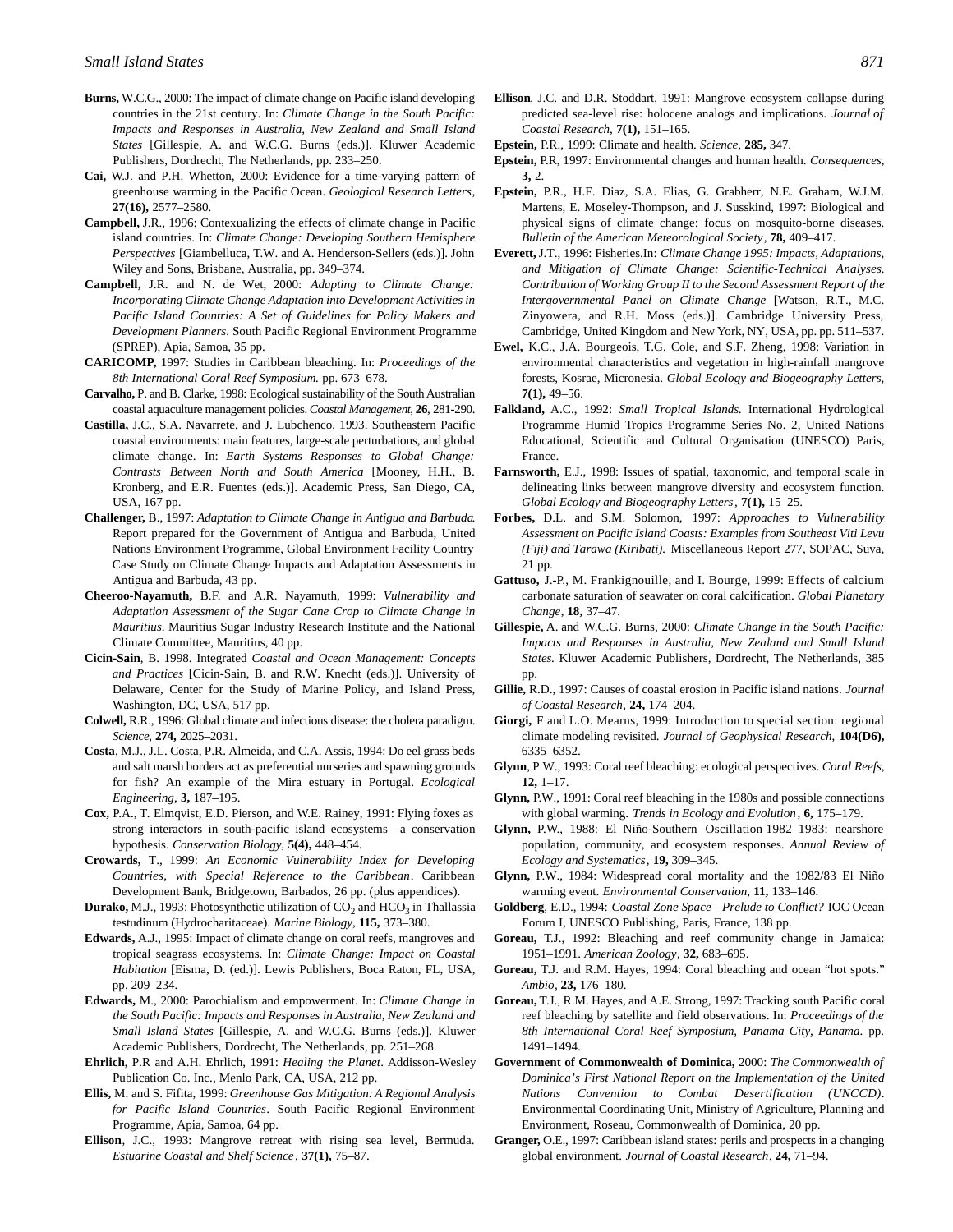- **Gray**, C.R., 1993: Regional meteorology and hurricanes. In: *Climatic Change in the Intra-Americas Sea* [Maul, G.A. (ed.)]. Edward Arnold, London, United Kingdom, pp. 87–99.
- **Hader,** D.P., 1993: Effects of enhanced solar ultraviolet radiation on aquatic ecosystems. In: *U V-B Radiation and Ozone: Effects on Humans, Animals, Plants, Microorganisms and Materials* [Tevini, M. (ed.)]. Lewis Publishers, pp. 155–192.
- **Hales,** S., Y. Souares, P. Weinstein, and A. Woodward, 1999a: El Niño and the dynamics of vector-borne disease transmission. *Environmental Health Perspectives,* **107(2),** 3–6.
- **Hales,** S., P.Weinstein, and A. Woodward, 1999b: Ciguatera fish poisoning, El Niño and Pacific sea surface temperatures. *Ecosystem Health*, **5,** 20–25.
- Hales, S., P. Weinstein, and A. Woodward, 1997: Public health impacts of global climate change. *Reviews on Environmental Health*, **12(3)**, **191–199**.
- **Hallegraeff,** G.M., 1993: A review of harmful algal blooms and their apparent global increase. *Phycologia*, **32(2),** 79–99.
- **Hatcher,** B.G., 1997: Coral reef ecosystems: how much greater is the whole than the sum of the parts? *Coral Reefs*, **16(5),** 577–591.
- **Hatcher,** B G., 1996: Coral reef ecosystems: how much greater is the whole than the sum of the parts? In: *Proceedings of the 8th International Coral Reef Symposium, Panama City, Panama*. pp. 43–56.
- **Hay,** J.E., 2000: Climate change in the Pacific: Science-based information and understanding. In: *Climate Change in the South Pacific: Impacts and Responses in Australia, New Zealand and Small Island States* [Gillespie, A. and W.C.G. Burns (eds.)]. Kluwer Academic Publishers, Dordrecht, The Netherlands, pp. 269–287.
- **Hay,** J.E. and G. Sem, 1999: *A Regional Synthesis of National Greenhouse Gas Inventories*. South Pacific Regional Environment Programme, Apia, Samoa, 29 pp.
- **Hay**, J.E., C. Kaluwin, and N. Koop, 1995: Implications of climate change and sea level rise for small island nations of the South Pacific: a regional synthesis. Weather and Climate, 15, 5-20.
- **Helmer, W., P. Vellinga, G. Litjens, E.C.M. Ruijgrok, H. Goosen, and W.** Overmars, 1996: Meegroeien met de Zee. Wereld Natuur Fonds, Zeist, 35 pp.
- **Hennessy,** K.J., P.H. Whetton, J.J. Katzfey, J.L. McGregor, R.N. Jones, C.M. Page, and K.C. Nguyen, 1998: *Fine Resolution Climate Change Scenarios for New South Wales, Annual Report 1997–1998*. Commonwealth Scientific and Industrial Research Organisation, Atmospheric Research, Aspendale, Victoria, Australia, 48 pp.
- **Hoegh-Guldberg,** O., 1999: *Climate Change, Coral Bleaching and the Future of the World's Coral Reefs*. Greenpeace International, Sydney, New South Wales, Australia, 27 pp.
- **Holland,** G.T., 1997: The maximum potential intensity of tropical cyclones. *Journal of Atmospheric Science,* **54,** 2519–2541.
- **Holling,** C.S., 1973: Resilience and stability of ecological systems. *Annual Review of Ecology and Systematics*, **4,** 1–23.
- **Holthus,** P., M. Crawford, C. Makroro, and S. Sullivan, 1992: *Vulnerability Assessment of Accelerated Sea-Level Rise—Case Study: Majuro Atoll, Marshall Islands*. South Pacific Regional Environment Programme (SPREP) Reports and Studies Series No. 60. South Pacific Regional Environment Programme, Apia, Western Samoa, 107 pp.
- **Huang,** J.C.K., 1997: Climate change and integrated coastal management: a challenge for small island nations. *Ocean and Coastal Management*, **37,** 95–107.
- **IPCC,** 1998: *The Regional Impacts of Climate Change: An Assessment of Vulnerability.A Special Report of IPCC Working Group II* [Watson, R.T., M.C. Zinyowera, and R.H. Moss (eds.)]. Cambridge University Press, Cambridge, United Kingdom and New York, NY, USA, 517 pp.
- **IPCC**, 1996: *Climate Change 1995: Impacts, Adaptations, and Mitigation of Climate Change: Scientific-Technical Analyses. Contribution of Working G roup II to the Second Assessment Report* [ Watson, R.T., M.C. Zinyowera, and R.H. Moss (eds.)]. Cambridge University Press, Cambridge, United Kingdom and New York, NY, USA, 880 pp.
- **IPCC,** 1992: A common methodology for assessing vulnerability to sea-level rise—second revision. In: *Global Climate Change and the Rising Challenge of the Sea.*Report of the Coastal Zone Management Subgroup, Response Strategies Working Group of the Intergovernmental Panel on Climate Change, Ministry of Transport, Public Works and Water Management, The Hague, The Netherlands, 27 pp.

**IPCC,** 1990: *Strategies for Adaptation to Sea Level Rise*. IPCC Response Strategies Working Group, Ministry of Transport and Public Works, Ministry of Housing,, The Hague, The Netherlands, 122 pp.

- **Jones,** I.C., J.L. Banner, and B.J. Mwansa, 1998: Geochemical constraints on recharge and groundwater evolution: the Pleistocene Aquifer of Barbados. In: *Proceedings of the Third Annual Symposium, American* Water Resources Association, and Fifth Caribbean Islands Water *Resources Congress, San Juan, Puerto Rico, July 12–16, 1998*. 6 pp.
- **Jones,** R.N., 1998: *An Analysis of the Impacts of the Kyoto Protocol on Pacific Island Countries, Part 1: Identification of Latent Sea-Level Rise Within the Climate System at 1995 and 2020*. South Pacific Regional Environment Programme, Apia, Samoa and Commonwealth Scientific and Industrial Research Organistaion, Canberra, Australia, 9 pp.
- **Jones,** R.N., K.L. Hennessy, C.M. Page, K.J.E. Walsh, and P.H. Whetton, 1999: *An Analysis of the Effects of Kyoto Protocol on Pacific Island Countries, Part 2: Regional Climate Change Scenarios and Risk Assessment Methods*. A research report prepared for the South Pacific Regional Environment Programme, Apia, Samoa and CSIRO Atmospheric Research, Canberra, Australia, 61 pp.
- **Kaluwin,** C. and J.E. Hay (eds.), 1999: *Climate Change and Sea Level Rise in the South Pacific Region. Proceedings of the Third SPREPMeeting, New Caledonia, August, 1997*. South Pacific Regional Environment Programme, Apia, Western Samoa, 347 pp.
- **Kaly,** U., L. Briguglio, H. McLeod, S. Schmall, C. Pratt, and R. Pal, 1999: *Environmental Vulnerability Index (EVI) to Summarise National Environmental Vulnerability Profiles*. Technical Report 275, South Pacific Applied Geoscience Commission, Suva, Fiji, 67 pp.
- **Kay, R.C.** and J.E. Hay, 1993: Adecision support approach to coastal vulnerability and resilience assessment: a tool for integrated coastal zone management. In: *Vulnerability Assessment to Sea-Level Rise and Coastal Zone Management. Proceedings of the IPCC/WCC'93 Eastern Hemisphere Workshop, Tsukuba, Japan, 3–6 August, 1993* [McLean, R.F. and N. Mimura (eds.)]. Department of Environment, Sport and Territories, Canberra, Australia, pp. 213–225.
- **Klein,** R.J.T. and R.J. Nicholls, 1999: Assessment of coastal vulnerability to climate change. *Ambio*, **28(2),** 182–187.
- **Klein,** R.J.T. and R.J. Nicholls, 1998: Coastal zones. In: *Handbook on Climate Change Impact Assessment and Adaptation Strategies* [Feenstra, J.F., I. Burton, J.B. Smith, and R.S.J. Tol (eds.)]. Version 2.0, United Nations Environment Programme and Institute for Environmental Studies, Vrije Universiteit, Nairobi, Kenya and Amsterdam, The Netherlands, Chapter 7, pp. 1-35. Available online at http://www.vu.nl/english/o\_o/instituten/IVM/research/climatechange/Handbook.htm.
- Kleypas, J.A., R.W. Buddemeier, D. Archer, J.P. Gattuso, C. Langdon, and B.N. Opdyke, 1999: Geochemical consequences of increased atmospheric carbon dioxide in coral reefs. *Science*, **284**, 118-120.
- Knutson, T.R. and S. Manabe, 1998: Model assessment of decadal variability and trends in the tropical Pacific Ocean. *Journal of Climatology*, 11, 503-519.
- **Lal,** M., H. Harasawa, and K. Takahashi, 2001: Future climate change and its impacts over small island states. *Climate Research*, (in press).
- Larkham, A.W.D. and W.F. Wood, 1993: The effect of UV-B radiation on photosynthesis and respiration of phytoplankton, benthic macroalgae and seagrasses. *Photosynthesis Research*, **36,** 17–23.
- **Leatherman,** S.P., 1997. Beach ratings: a methodological approach. *Journal of Coastal Research*, **13,** 1050–1063.
- **Leatherman,** S.P., 1996: Shoreline stabilization approaches in response to sealevel rise: U.S. experience and implications for Pacific island and Asian nations. *Water, Air, and Soil Pollution*, **92,** 149–157.
- Lehodey, P., M. Bertignac, J. Hampton, A. Lewis, and J. Picaut, 1997: El Niño Southern Oscillation and tuna in the western Pacific. *Nature*, **389**, 715–718.
- Lessios, H.A., 1998: Mass mortality of *Diadema antillarum* in the Caribbean: what have we learned? *Annual Review of Ecological Systems*, **19**, 371-393.
- **Lubchenco**, J., S.A. Navarrete, B.N. Tissot, and J.C. Castilla, 1993: Possible ecological responses to global climate change: near shore benthic biota of Northeastern Pacific coastal ecosystems. In: *Earth System Responses to Global Change: Contrasts Between North and South America* [Mooney, H.H., B. Kronberg, and E.R. Fuentes (eds.)]. Academic Press, San Diego, CA, USA, pp. 147–166.

**Jensen,** T.J., 1999: Renewable energy on small islands. *Tiempo*, **32,** 11–14.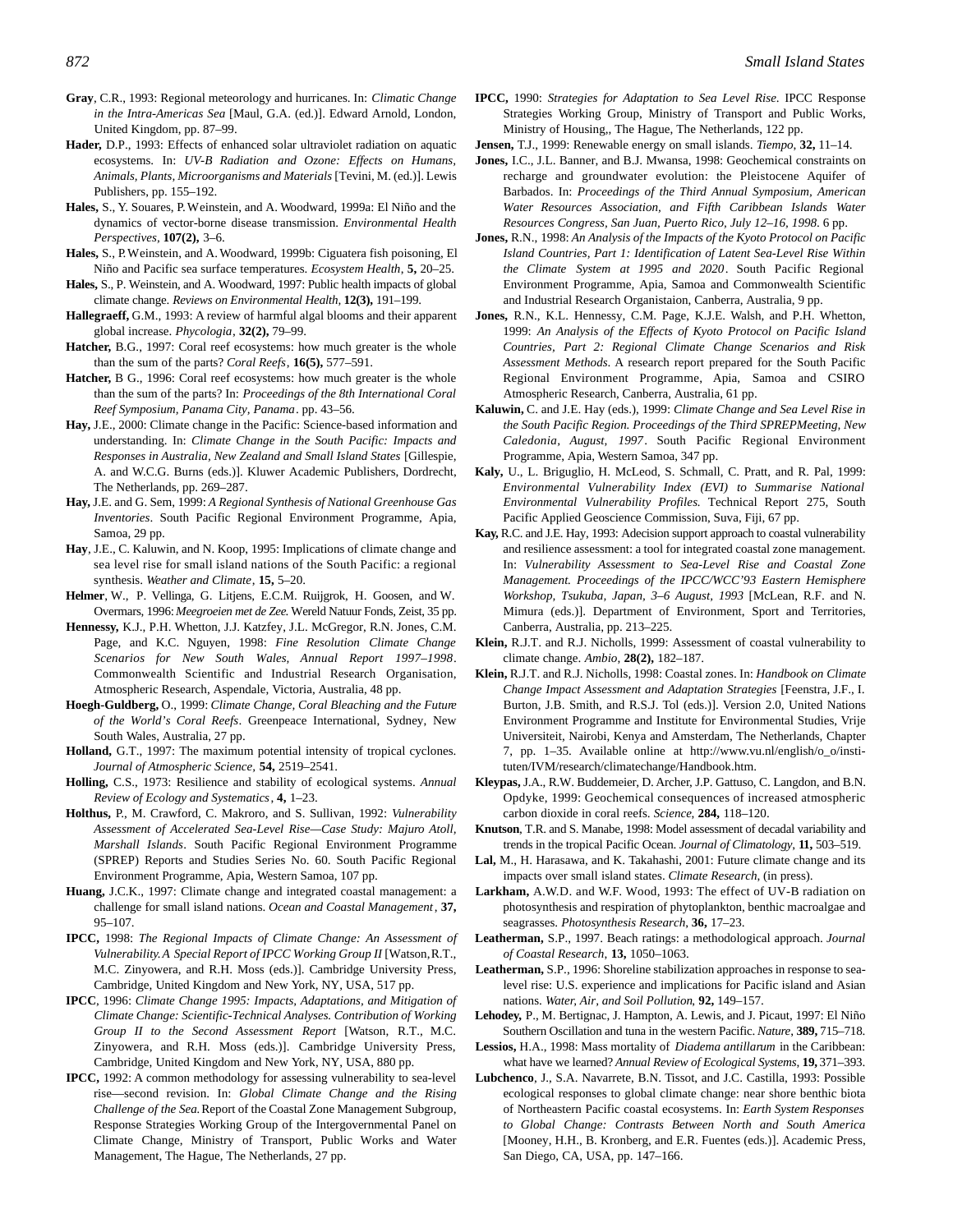- **Ludwig,** D., B. Walker, and C.S. Holling, 1997: Sustainability, stability and resilience. *Conservation Ecology* 1(1), 7. Available online at http://www.consecol.org/vol1/iss1/art7.
- **Mahon,** R., 1996: Fisheries of small island states and their oceanographic research and information needs. In: *Small Islands: Marine Science and Sustainable Development* [Maul, G.A. (ed.)]. American Geophysical Union, Washington, DC, USA, pp. 298–322.
- Martin, H. and J.P. Bruce, 1999: Effects of Climate Change: *Hydrometeorological and Land-Based Effects in The Bahamas*. Global Change Strategies International Inc., Ottawa, ON, Canada, 34 pp.
- **Maul,** G.A., 1996: *Marine Science and Sustainable Development*. Coastal and Estuarine Studies, America Geophysical Union, Washington, DC, USA, 467 pp.
- **Maytin,** C.E., M.F. Acevedo, R. Jaimez, R. Anderson, M.A. Harwell, A. Robock, and A. Azocar, 1995: Potential effects of global climate change on the phenology and yield of maize in Venezuela. *Climatic Change*, **29,** 189–211.
- **McIver,** D.C. (ed.), 1998: *Adaptation to Climate Variability and Change*. IPCC Workshop Summary, San José, Costa Rica, 29 March–1 April, 1998. Atmospheric Environment Service, Environment Canada, Montreal, Canada, p. 55.
- **McMichael,** A.J., 1996: Human population health. In: *Climate Change 1995: Impacts, Adaptations, and Mitigation of Climate Change: Scientific-Technical Analyses. Contribution of Working Group II to the Second Assessment Report of the Intergovernmental Panel on Climate Change* [Watson, R.T., M.C. Zinyowera, and R.H. Moss (eds.)]. Cambridge University Press, Cambridge, United Kingdom and New York, NY, USA, pp. 561–584.
- **McMichael**, A.J. 1993: *Planetary Overload: Global Environmental Change and the Health of the Human Species*. Cambridge University Press, Cambridge, United Kingdom and New York, NY, USA, 212 pp.
- **McNeely**, J.A. (ed.), 1993: *Parks for Life*. Report of the IVth World Congress on National Parks and Protected Areas, Caracas, Venezuela, 10-12 February 1992. World Conservation Union, Gland, Switzerland.
- **McNeely**, J.A., M. Gadgil, C. Leveque, C. Padoch, and K. Redford, 1993: Human influences on biodiversity. In: *Global Biodiversity Assessment* [Heyword, V.H. and R.T. Watson (eds.)]. United Nations Environmental Programme, Cambridge University Press, Cambridge, United Kingdom, pp. 711–821.
- **McNeely**, J.A., K.R. Miller, W.V. Reid, R.A. Mittermeier, and T.B. Werner (eds.), 1990: *Conserving the World's Biological Diversity*. International Union for Conservation of Nature and Natural Resources, Gland, Switzerland; and World Resources Institute, Conservation International, World Wildlife Fund–U.S., and the World Bank, Washington, DC, USA.
- Meehl, G.A. and W.M. Washington, 1996: Vulnerability of freshwater resources to climate change in the tropical Pacific region. *Water, Air, and Soil Pollution*, **92,** 203–213.
- **Menendez,** L. and A. Priego, 1994: Los manglares de Cuba: ecologia. In: *El Ecosistema de Manglar en America Latina y la Cuenta del Caribe: Su Manejo y Conservacion* [Suman, D.O. (ed.)]. Rosentiel School of Marine and Atmospheric Science, University of Miami, Miami, FL, USA, and the Tinker Foundation, New York, NY, USA, pp. 64–75.
- **Mieremet**, B., B.M. Bruce, and T.E. Reiss, 1997. Yap Islands natural coastal systems and vulnerability to potential accelerated sea-level rise. *Journal of Coastal Research*, **27,** 151–170.
- Mimura, N. and P.D. Nunn, 1998: Trends of beach erosion and shoreline protection in rural Fiji. *Journal of Coastal Research*, 14(1), 37-46.
- **Mimura,** N. and N. Pelesikoti, 1997: Vulnerability of Tonga and future sealevel rise. *Journal of Coastal Research*, **24,** 117–132.
- **Munasinghe,** M., 2000: Development, equity and sustainability (DES) in the context of climate change. In: *Climate Change and Its Linkages with Development, Equity and Sustainability: Proceedings of the IPCC Expert Meeting held in Colombo, Sri Lanka, 27–29 April 1999* [Munasinghe, M. and R. Swart (eds.)]. LIFE, Colombo, Sri Lanka; RIVM, Bilthoven, The Netherlands; and World Bank, Washington, DC, USA, pp. 13–66.
- Murray, C., 1993: Catastrophe reinsurance crisis in the Caribbean. *Catastrophe Reinsurance Newsletter*, **6,** 14–18.
- Nicholls, R.J. and J. Branson (eds.), 1998: Enhancing coastal resilience—planning for an uncertain future. *The Geographical Journal*, **164(3),** 255–343.
- **Nicholls,** R.J. and M.J. Hoozemans, 1996: The Mediterranean: vulnerability to coastal implications of climate change. *Ocean and Coastal Management*, **31,** 105–132.
- **Nicholls,** R.J. and M. Mimura, 1998: Regional issues raised by sea-level rise and their policy implications. *Climate Change*, **11,** 5–18.
- **Nicholls,** R.J., F.M.J. Hoozemans, and M. Marchand, 1999: Increasing flood risk and wetland losses due to global sea-level rise: regional and global analyses. *Global Environmental Change*, **9,** 69–87.
- **Nunn,** P.D. and N. Mimura, 1997: Vulnerability of South Pacific island nations to sea-level rise. *Journal of Coastal Research*, **24,** 133–151.
- **Nurse,** L.A., 1999: Integrated coastal zone management in the Caribbean: lessons borrowed from empirical experience. *Natural Resources Management in the Caribbean: Discussion Papers*. Organization of Eastern Caribbean States–Natural Resources Management Unit/ Caribbean Centre for Administration Development/Organization of American States, Castries, St. Lucia, pp. 1–5.
- **Nurse,** L.A., R.F. McLean, and A.G. Suarez, 1998: Small island states. In: *The Regional Impacts of Climate Change: An Assessment of Vulnerability. A* Special Report of IPCC Working Group II [Watson, R.T., M.C. Zinyowera, and R.H. Moss (eds.)]. Cambridge University Press, Cambridge, United Kingdom and New York, NY, USA, pp. 331–354.
- Nurse, L.A., 1992: Predicted sea-level rise in the wider Caribbean: likely consequences and response options. In: *Semi-Enclosed Seas* [Fabbri, P. and G. Fierro (eds.)]. Elsevier Science, Essex, United Kingdom, pp. 52–78.
- **Nurse,** L.A., 1985: A review of selected aspects of the geography of the Caribbean and their implications for environmental impact assessment. In: *Proceedings of the Caribbean Seminar on Environmental Impact Assessment, May 27–June 7, 1985* [Geoghegan, T. (ed.)]. Centre for Resource Management and Environmental Studies, University of the West Indies; Caribbean Conservation Association; Institute for Resource and Environmental Studies-Dalhousie University; and the Canadian International Development Agency, Bridgetown, Barbados, pp. 10–18.
- Pantin, D.A., 1997: *Alternative Ecological Vulnerability Indices for Developing Countries with Special Reference to Small Island Developing States (SIDS)*. Report for the United Nations Department of Economic and Social Affairs, Sustainable Economic Development Unit, University of West Indies, Trinidad, 59pp.
- **Parkinson**, R.W. and R.D. Delaune, 1994: Holocene sea-level rise and the fate of mangrove forests within the wider Caribbean region. *Journal of Coastal Research*, **10(4),** 1077–1086.
- **Parry,** M., N. Arnell, M. Hulme, R. Nicholls, and M. Livermore, 1999: Buenos Aires and Kyoto targets do little to reduce climate change impacts. *Global Environment Change*, **8(4),** 1–5.
- **Patz,** J.A., P.R. Epstein, T.A. Burke, and J.M. Balbus, 1996: Global climate change and emerging infectious diseases. *Journal of American Medical Association*, **275,** 217–223.
- Perez, A.L., C. Rodriguez, C.A. Alvarez, and A.D. Boquet, 1999: Asentamientos humanaos y uso de la tierra. In: *Impactos del Cambio Climatico y Medidas de Adaptacion en Cuba* [Gutierrez, T., A. Centella, M. Limia, and M. Lopez (eds.)]. Proyecto No. FP/CP/2200-97-12, United Nations Environment Programme/INSMET, La Habana, Cuba, pp. 130–163.
- **Pittock,** A.B., K.J. Walsh, and K.L. McInnes, 1996: Tropical cyclones and coastal inundation under enhanced greenhouse conditions. *Water, Air, and Soil Pollution*, **92,** 159–169.
- **Planos,** E.O. and O. Barros, 1999: Impacto del cambio climatico y medidas de adaptacion en Cuba: sector recursos hidricos. In: *Impactos del Cambio Climatico y Medidas de Adaptacion en Cuba* [Gutierrez, T., A. Centella, M. Limia, and M. Lopez (eds.)]. Proyecto No. FP/CP/2200-97-12, United Nations Environment Programme/Institute of Meteorology, La Habana, Cuba, pp. 28–54.
- **Ragoonaden**, S., 1997: Impact of sea-level rise on Mauritius. *Journal of Coastal Research Special Issue*, **24,** 206–223.
- **Richmond,** B.M., B. Mieremet, and T. Reiss, 1997: Yap Islands natural coastal systems and vulnerability to potential accelerated sea-level rise. *Journal of Coastal Research*, **24,** 153–172.
- **Rijsberman, F., 1996: Rapporteur's statement. In:** *Adapting to Climate Change: An International Perspective* [Smith, J.B., N. Bhatti, G. Menzhulin, R. Beniof, M.I. Budyko, M. Campos, B. Jallow, and F. Rijsberman (eds.)]. Springer-Verlag, New York, NY, USA, pp. 279-282.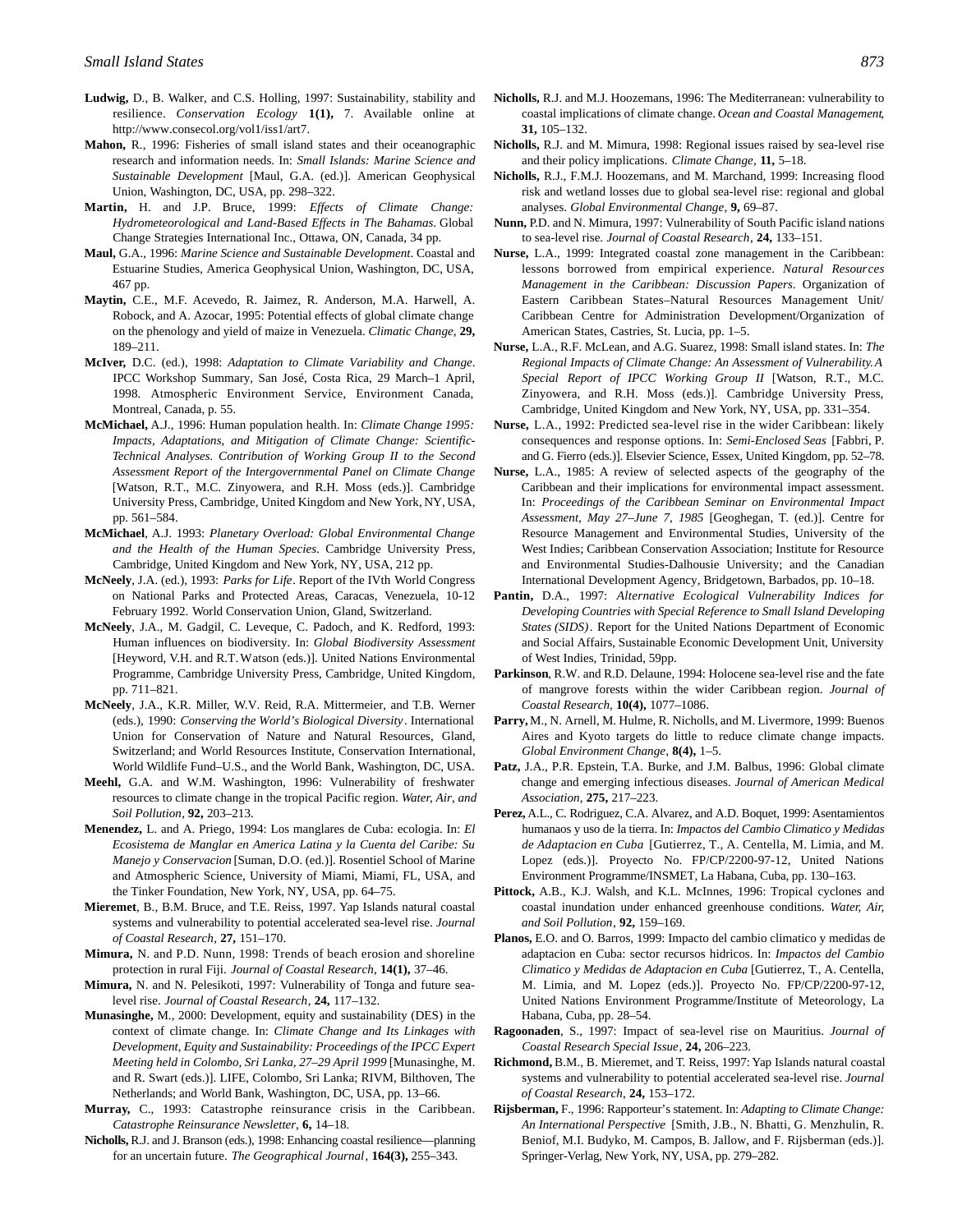- **Roemmich,** D. and J. McGowan, 1995: Climate warming and the decline of zooplankton in the California current. *Science*, 267(5202), 1 3 2 4 – 1 3 2 6 .
- **Royer,** F., B. Chauvin, P. Timbal, P. Araspin, and D. Grimal, 1998: A GCM study of the impact of greenhouse gas increases on the frequency of occurrence of tropical cyclones. *Climatic Change*, **38,** 307–343.
- **Sachs,** W., 2000: Development patterns in the north and their implications for climate change. In: *Climate Change and Its Linkages with Development, Equity and Sustainability: Proceedings of the IPCC Expert Meeting held in Colombo, Sri Lanka, 27–29 April, 1999* [Munasinghe, M. and R. Swart (eds.)]. LIFE, Colombo, Sri Lanka; RIVM, Bilthoven, The Netherlands; and World Bank, Washington, DC, USA, pp. 163–176.
- **Salinger,** M.J., 1999: Variability in the southwest Pacific. In: *Climate Change and Sea Level Rise in the South Pacific Region. Proceedings of the Third SPREP Meeting, New Caledonia, August, 1997* [Kaluwin, C. and J.E. Hay (eds.)]. South Pacific Regional Environment Programme, Apia, Western Samoa, pp. 47–65.
- **Salinger,** M.J. and A.B. Mullen, 1999: New Zealand climate: temperature and precipitation variations and their links to atmospheric circulation, 1930–1994. *International Journal of Climatology*, **19,** 1049–1071.
- **Salinger,** M.J., R. Basher, B. Fitzharris, J. Hay, P.D. Jones, I.P. Macveigh, and I. Schmideley-Lelu, 1995: Climate trends in the south-west Pacific. *International Journal of Climatology*, **15,** 285–302.
- **Sattersfield,** A.J., M.J. Crosby, A.J. Long, and D.C. Wege, 1998: *Endemic Bird Areas of the World: Priorities for Biodiversity Conservation*. BirdLife Conservation Series No. 7, BirdLife International, Cambridge, United Kingdom.
- **Saunders,** A., 1993: *Underwriting Guidelines*. Paper presented at the 13th Caribbean Insurance Conference, Association of British Insurers, London, United Kingdom, 7 pp.
- **Schlager,** W., 1999: Scaling of sedimentation rates and drowning of reefs and carbonate platforms. *Geology*, **27,** 183–186.
- **Sem,** G., J.R. Campbell, J.E. Hay, N. Mimura, S. Nishioka, K. Yamada, E. Ohno, and M. Serizawa, 1996: Coastal vulnerability and resilience in Tuvalu. In: *Assessment of Climate Change Impacts and Adaptation*. South Pacific Regional Environment Programme, Apia, Western Samoa, and Environment Agency of Japan, Overseas Environmental Cooperation Centre, Tokyo, Japan, 130 pp.
- **Shea**, E., 1994: Climate change reality: current trends and implications. In: *Proceedings of the Climate Change Implications and Adaptation Strategies for the Indo-Pacific Island Nations Workshop*, *Honolulu, Hawaii, 26–30 September 1994* [Rappa, P., A. Tomlinson, and S. Ziegler (eds.)]. U.S. Country Studies Program, Washington, DC, USA, pp. 26–28.
- **Short,** F.T. and H.A. Neckles, 1999: The effects of global climate change on seagrasses. *Aquatic Botany*, **63,** 169–196.
- **Singh,** B., 1997a: Climate-related global changes in the southern Caribbean: Trinidad and Tobago. *Global and Planetary Change*, **15,** 93–111.
- **Singh,** B., 1997b: Climate changes in the greater and southern Caribbean. *International Journal of Climatology*, **17,** 1093–1114.
- **Singh, B.** and M. El Maayar, 1998: Potential impacts of a greenhose gas climate change scenarios on sugar cane yields in Trinidad, southern Caribbean. *Tropical Agriculture*, **75(3),** 348–355.
- **Snedaker**, S.C. and J.F. Meeder, 1994: Mangrove ecosystem collapse during predicted sea-level rise: holocene analogs and implications discussion. *Journal of Coastal Research*, **10(2),** 497–498.
- Solomon, S.M. and D.L. Forbes, 1999: Coastal hazards and associated management issues on the South Pacific islands. Oceans and Coastal *Management*, **42,** 523–554.
- Spalding, M.D. and A.M. Grenfell, 1997: New estimates of global and regional coral reef areas. *Coral Reefs*, **16,** 225–230.
- **Stern,** P.C. and D. Easterling, 1999: *Making Climate Forecasts Matter*. National Academy Press, Washington, DC, USA.
- **Suarez,** A.G., A. Lopez, H. Ferras, A. Chamizo, D. Vilamajo, A. Martel, and E. Mojena, 1999: Biodiversidad y vida Silvestre. In: *Impactos del Cambio Climatico y Medidas de Adaptacion en Cuba* [Gutierrez, T., A. Centella, M. Limia, and M. Lopez (eds.)]. Proyecto No. FP/CP/2200-97- 12, United Nations Environment Programme, La Habana, Cuba, pp. 164–178.
- **Suman,** D.O., 1994: Status of mangroves in Latin America and the Caribbean basin. In: *El Ecosistema de Manglar en America Latina y la Cuenta del Caribe: Su Manejo y Conservacion* [Suman, D.O. (ed.)]. Rosentiel School of Marine and Atmospheric Science, Universidad de Miami, FL and the Tinker Foundation, New York, NY, USA, pp. 11–20.
- **Teh,** T.S., 1997: Sea-level rise implications for coastal and island resorts. In: *Climate Change inMalaysia*, *Proceedings of the National Conference on Climate Change*, *12–13 August 1996*. Universiti Putra Malaysia, Penang, Malaysia, pp. 83–102.
- **Timmerman,** A., M. Latif, and A. Bacher, 1997: Increased El Niño frequency in a climate model forced by future greenhouse warming. *Nature*, **398,** 694–696.
- **Tonkin,** H., C. Landsea, G.J. Holland, and S. Li, 1997: Tropical cyclones and climate change: a preliminary assessment. In: *Assessing Climate Change Results from the Model Evaluation Consortium for Climate Assessment* [Howe, W. and A. Henderson-Sellers (eds.)]. Gordon and Breach, Sydney, Australia. pp. 327–360.
- **Toth,** F., 2000: Development, equity and sustainability concerns in climate change decisions. In: *Climate Change and Its Linkages with Development, Equity and Sustainability: Proceedings of the IPCC Expert Meeting held in Colombo, Sri Lanka, 27–29 April 1999* [Munasinghe, M. and R. Swart (eds.)]. LIFE, Colombo, Sri Lanka; RIVM, Bilthoven, The Netherlands; and World Bank, Washington, DC, USA, pp. 263–288.
- **Tsyban,** A., J.T. Everett, and J.G. Titus, 1990: World oceans and coastal zones. In: *Climate Change: The IPCC Impacts Assessment. Contribution of Working Group II to the First Assessment Report of the Intergovernmental Panel on Climate Change* [Tegart, W.J.McG., D.C. Griffiths, and G.W. Sheldon (eds.)]. Australian Government Publishing Service, Canberra, Australia, pp. 1–28.
- **UNDP,** 1998: *Human Development Report*. United Nations Development Programme, New York, NY, USA, 228 pp.
- **Vales,** M., L. Alvarez, L. Montes, and A. Avila, 1998: *Estudio Nacional Sobre La Diversidad Biologica de La Republica de Cuba*. CENBIO-IES, AMA, United Nations Environment Programme, La Habana, Cuba, 480 pp.
- **Viles,** H. and T. Spencer, 1995: *Coastal Problems—Geomorphology, Ecology and Society at the Coast.* Edward Arnold, London, United Kingdom, 350 pp.
- **Wall,** G., 1996: The implications of climate change for tourism in small island states. In: *Sustainable Tourism in Islands and Small States: Issues and Policies* [Briguglio, L., B. Archer, J. Jafari, and G. Wall (eds.)]. Pinter, London, United Kingdom, pp. 205–216.
- Warrick, R.A., G.J. Kenny, G.C. Sims, W. Ye, and G. Sem, 1999: VANDACLIM: a training tool for climate change vulnerability and adaptation assessment. In: *Climate Change and Sea Level Rise in the South Pacific Region. Proceedings of the Third SPREPMeeting, New Caledonia, August, 1997* [Kaluwin, C. and J.E. Hay (eds.)]. South Pacific Regional Environment Programme, Apia, Western Samoa, pp. 147–156.
- Warrick, R.A., C. Le Provost, M.F. Meier, J. Oerlemans, and P.L. Woodworth, 1996: Changes in sea level. In: *Climate Change 1995: The Science of Climate Change. Contribution of Working Group I to the Second Assessment Report of the Intergovernmental Panel on Climate Change* [Houghton, J.T., L.G. Meira Filho, B.A. Callander, N. Harris, A. Kattenberg, and K. Maskell (eds.)]. Cambridge University Press, Cambridge, United Kingdom and New York, NY, USA, pp.  $359 - 405$ .
- **Waters**, S.R.,1998: *Travel Industry World Yearbook: The Big Picture 1997-98*. Vol. 41, Child and Waters, New York, NY, USA.
- Wells, J., 1997: Composite Vulnerability Index: A Revised Report. Commonwealth Secretariat, London, United Kingdom, 51 pp.
- Wells, J., 1996: *Composite Vulnerability Index: A Preliminary Report.* Commonwealth Secretariat, London, United Kingdom, 29 pp.
- **West,** J.J. and H. Dowlatabadi, 1999: On assessing the economic impacts of sea level rise on developing coasts. In: *Climate, Change and Risk* [Downing, T.E., A.A. Olsthoorn, and R.S.J. Tol (ed.)]. Routledge, London, United Kingdom, pp. 205–220.
- **Whetton,** P.H., M.H. England, S.P. O'Farrell, I.G. Watterson, and A.B. Pittock, 1996: Global comparison of the regional rainfall results of enhanced greenhouse coupled and mixed layer ocean experiments: implications for climate scenario development. *Climate Change*, **33,** 497–519.